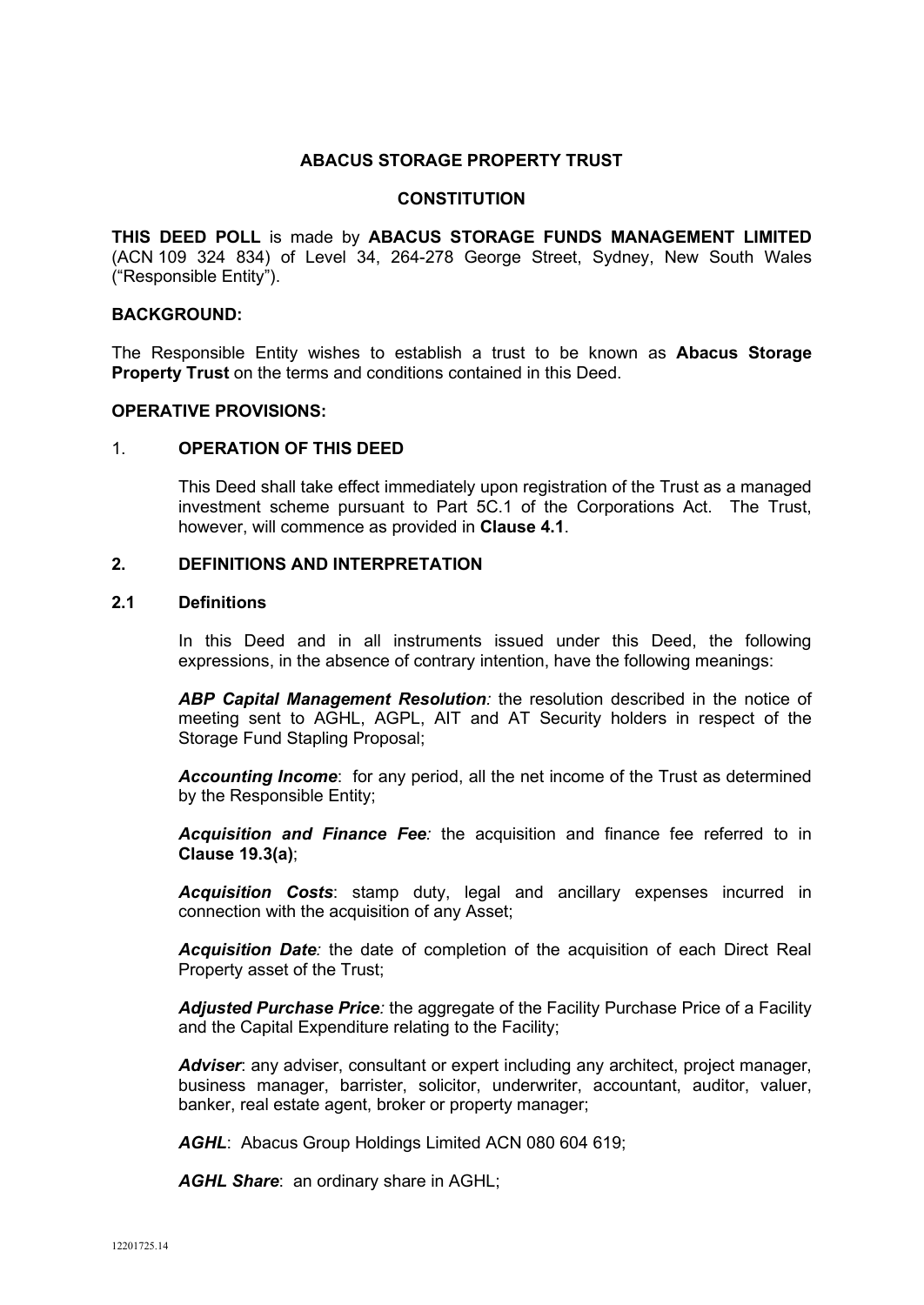*AGPL*: Abacus Group Projects Limited ACN 104 066 104;

*AGPL Share*: an ordinary share in AGPL;

*AIT:* Abacus Income Trust ARSN 104 934 287;

*ASIC*: the Australian Securities and Investments Commission, including its delegates:

*ASX Settlement*: ASX Settlement Pty Limited ACN 008 504 532;

*ASX Settlement Rules*: the ASX Settlement Operating Rules and any other rules of ASX Settlement which apply while the Units are CHESS Approved Securities, each as amended from time to time:

*ASX*: ASX Limited (ACN 008 624 691);

Asset: an asset of the Trust including all the Property, Investments, rights and income of the Trust from time to time:

*Associate*: an associate as defined in Division 2 of Part 1.2 of the Corporations Act and *Associated* has a corresponding meaning;

*AT*: Abacus Trust ARSN 096 572 128;

*Attached Securities*: Attached Units, Attached Shares and any other financial products which are from time to time Stapled or to be Stapled to a Unit;

**Attached Shares**: ordinary shares in the Company and any other shares which are from time to time Stapled or to be Stapled to a Unit including, but not limited to, ordinary shares in AGHL and AGPL when the Storage Fund Stapling Proposal is implemented;

**Attached Units**: units which are from time to time Stapled or to be Stapled to a Unit including, but not limited to, units in AIT and AT when the Storage Fund Stapling Proposal is implemented;

*Auditor*: the Auditor of the Trust;

#### *Australian Accounting Standards:*

- (a) the accounting standards from time to time approved under the Corporations Act;
- (b) the requirements of the Corporations Act in relation to the preparation and content of accounts; and
- (c) generally accepted accounting principles and practices in Australia consistently applied, except those principles and practices which are inconsistent with the standards or requirements referred to in clauses (a) or (b) of this definition;

*AWCF:* the Abacus working capital facility agreement dated 24 December 2008 between Abacus Finance Pty Limited ACN 079 529 909 and the Responsible Entity as trustee of the Trust and any replacement facility.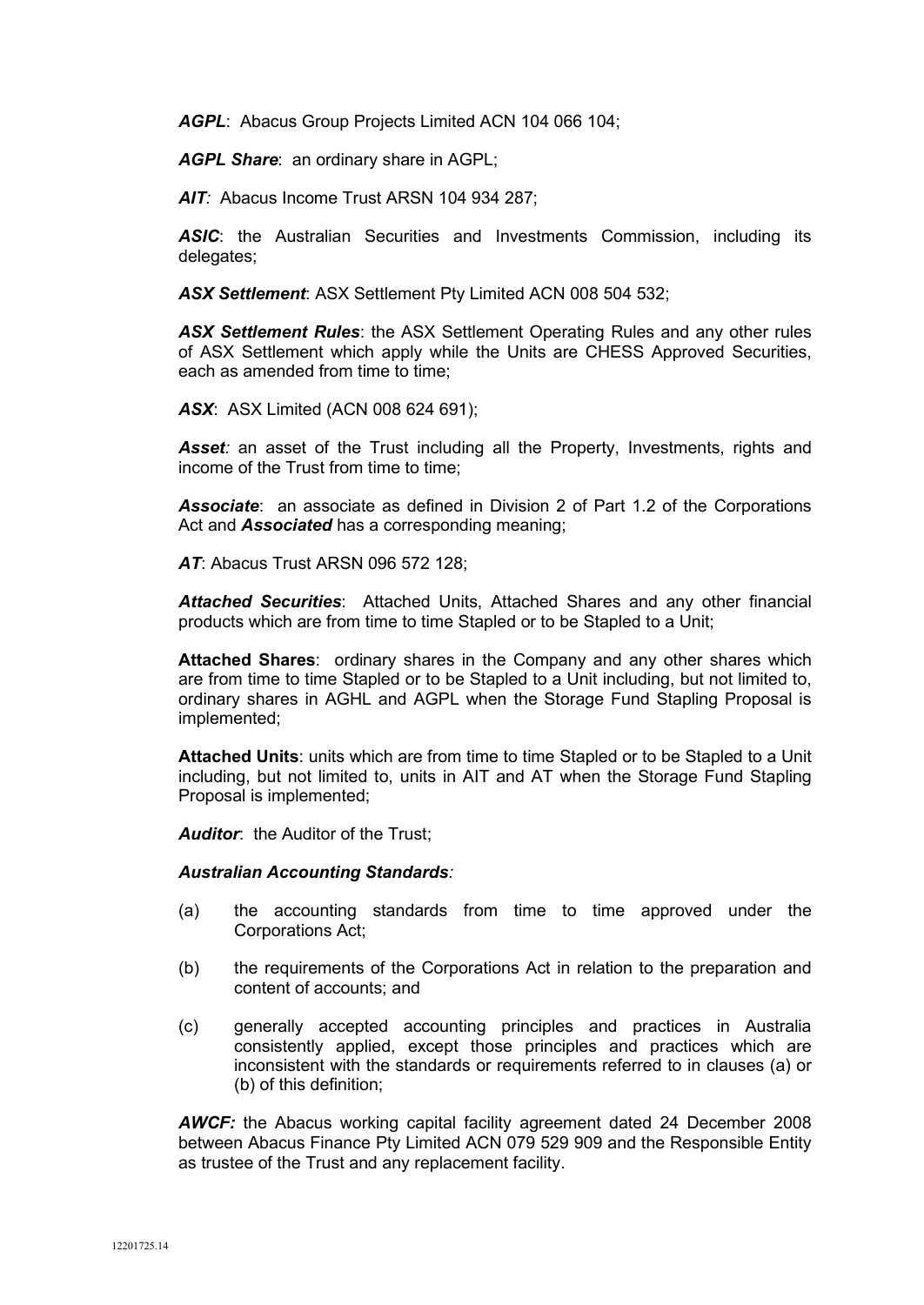*Balance Outstanding:* the balance of principal owing at any relevant time under the AWCF together with capitalised interest;

*Bank Bill Rate:* the Bloomberg 90 day Bank Bill Swap Reference Rate (source: Bloomberg) reported in the Australian Financial Review on the last business day of each month;

*Business Day*: a day other than a Saturday or Sunday or public holiday in Sydney on which trading banks in Sydney are generally open for business and the ASX is open in Sydney;

*Capital Expenditure:* in relation to a Facility, all capital expenditure relating to the Facility which is required to be treated as such under the Australian Accounting Standards. To the extent that GST in respect of any capital expenditure gives rise to an input tax credit then GST is not taken as an expense of acquisition;

*Capital Raising Fee:* the capital raising fee referred to in **Clause 19.2**;

*CHESS Approved Securities*: securities in respect of which approval has been given by the securities clearing house (being the body corporate approved or licensed under the Corporations Act, namely, ASX Settlement) in accordance with the ASX Settlement Rules;

*Circumstance*: any circumstance set out in subsections (2) to (8), inclusive, of section 601GAA as notionally inserted in the Corporations Act by Class Order [CO 05/26] as modified or varied by any Relief;

*Compliance Committee*: the compliance committee for the purposes of Part 5C.5 of the Corporations Act;

*Commencement Date:* the first date on which the Responsible Entity accepts an application for Units under an Offer Document;

*Company:* Abacus Storage Operations Limited ACN 112 457 075;

*Corporations Act*: the Corporations Act 2001 (Cth);

*Corresponding Number*: in relation to an Attached Security, at any time the number of those Attached Securities that are Stapled to an issued Unit at that time;

*Current Market Value*: on any day for Stapled Securities that are Officially Quoted:

- (a) the average of the daily weighted average of all sale prices for each day on which fully paid Stapled Securities were sold on the ASX during the last 10 Business Days immediately preceding the relevant day;
- (b) should there be no sales during that period, the last bid price for such Stapled Securities during that period;

*Current Unit Value*: an amount equal to the Net Asset Value of the Trust divided by the number of Units in issue, where for the purposes of determining Liabilities the Balance Outstanding is excluded from Liabilities and then notionally converted into units based on the current or last issue price;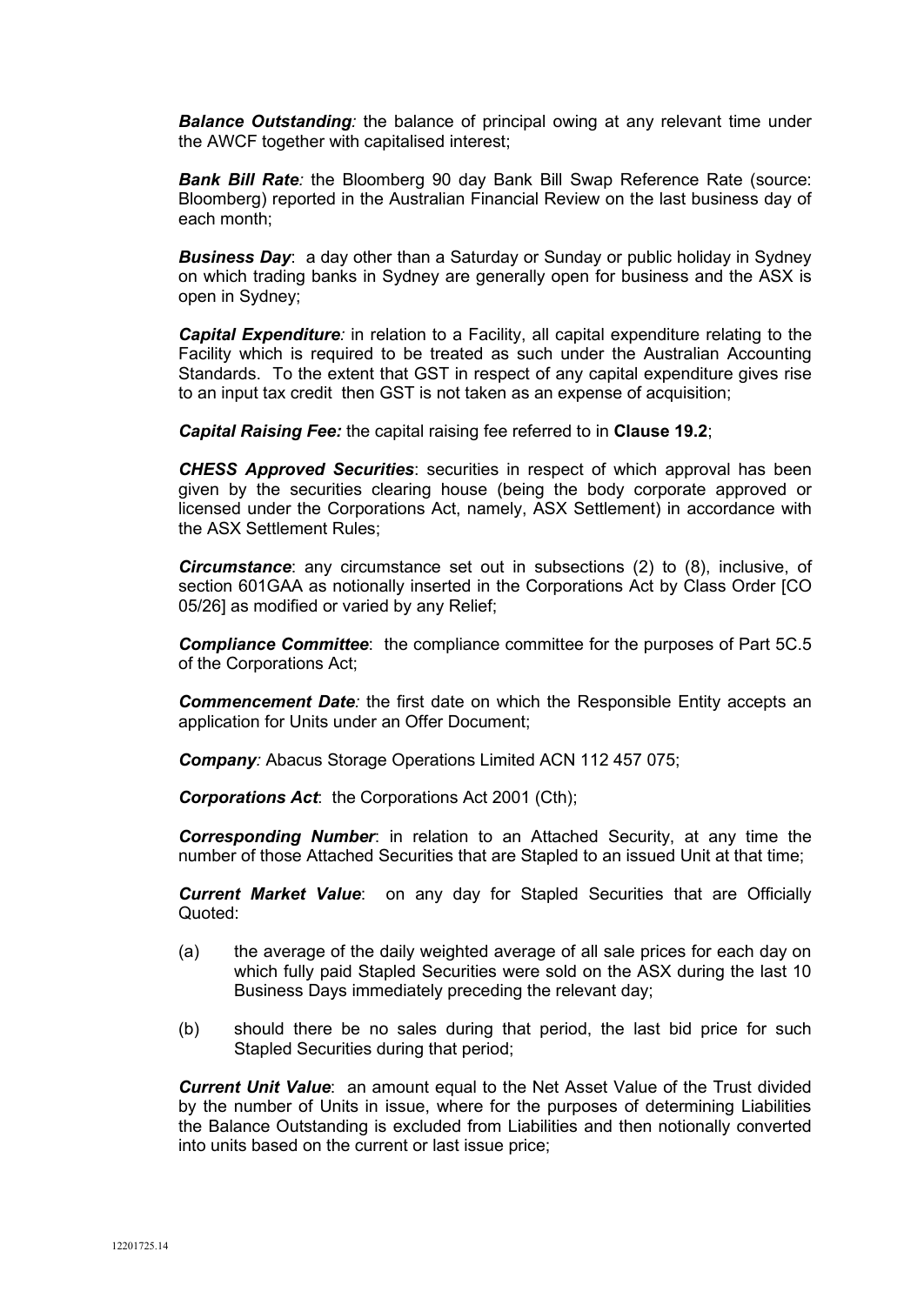*Custodian:* the Responsible Entity or other custodian or nominee nominated under **Clause 17.3**;

**Deed:** this Deed as amended from time to time:

**Derivative:** a contract whose value depends on or derives from the value of an underlying asset, reference rate or index and includes, without limitation, options, futures, swaps and forward contracts;

*Direct Real Property:* an interest in Land whether or not (whether or not held directly in the Trust or held through some structure), whether vested or contingent, held by the Responsible Entity in its capacity as trustee of the Trust;

*Disclosure Document*: a product disclosure statement as defined in the Corporations Act or any other offer document comprising an offer of Units in the Trust;

*Disclosure Document Date:* means the date on which a Disclosure Document required pursuant to Listing Rule 1.3 (or any law, rule or regulation which replaces Listing Rule 1.3) is issued in respect of the Listing of the Trust or the Group;

*Distributable Income*: the distributable income of the Trust determined in accordance with 18.1;

*Distribution Date*: the date fixed by the Responsible Entity for the distribution of the Distributable Income of the Trust for each Distribution Period, being not later than 90 days after the end of a Distribution Period;

*Distribution Period*: a period of not more than 12 months as determined by the Responsible Entity and notified to the Unit Holders or specified in a Disclosure<br>Document or other offer document. Where the termination of the Trust occurs Where the termination of the Trust occurs. during a Distribution Period, the last Distribution Period will end on the date of termination. The Responsible Entity may change the duration or dates of the commencement or end of Distribution Periods;

*EM*: the Notice of Meeting and Explanatory Memorandum dated on or around January 2012 in relation to the Storage Fund Stapling Proposal;

*Excluded Foreign Unitholder*: a foreign unitholder ineligible to participate in a Stapling Proposal, and in particular, to receive Stapled Securities, including a foreign unitholder specified in the EM as ineligible to participate in the Storage Fund Stapling Proposal;

*Executive Award Plan:* the Abacus Property Group Executive Performance Award Plan as approved by the Responsible Entity from time to time;

*Expenses:* includes costs, commissions, brokerage, fees, taxes and duties. Examples of expenses are given in **Clause 19.9**;

*Facility:* a self-storage facility;

*Facility Purchase Price:* the purchase price of a Facility and its business as well as acquisition costs relating to the purchase including stamp duty, legal fees and other experts' fees. To the extent GST in respect of the acquisition is recovered by the purchaser, then GST is not taken as an expense of acquisition;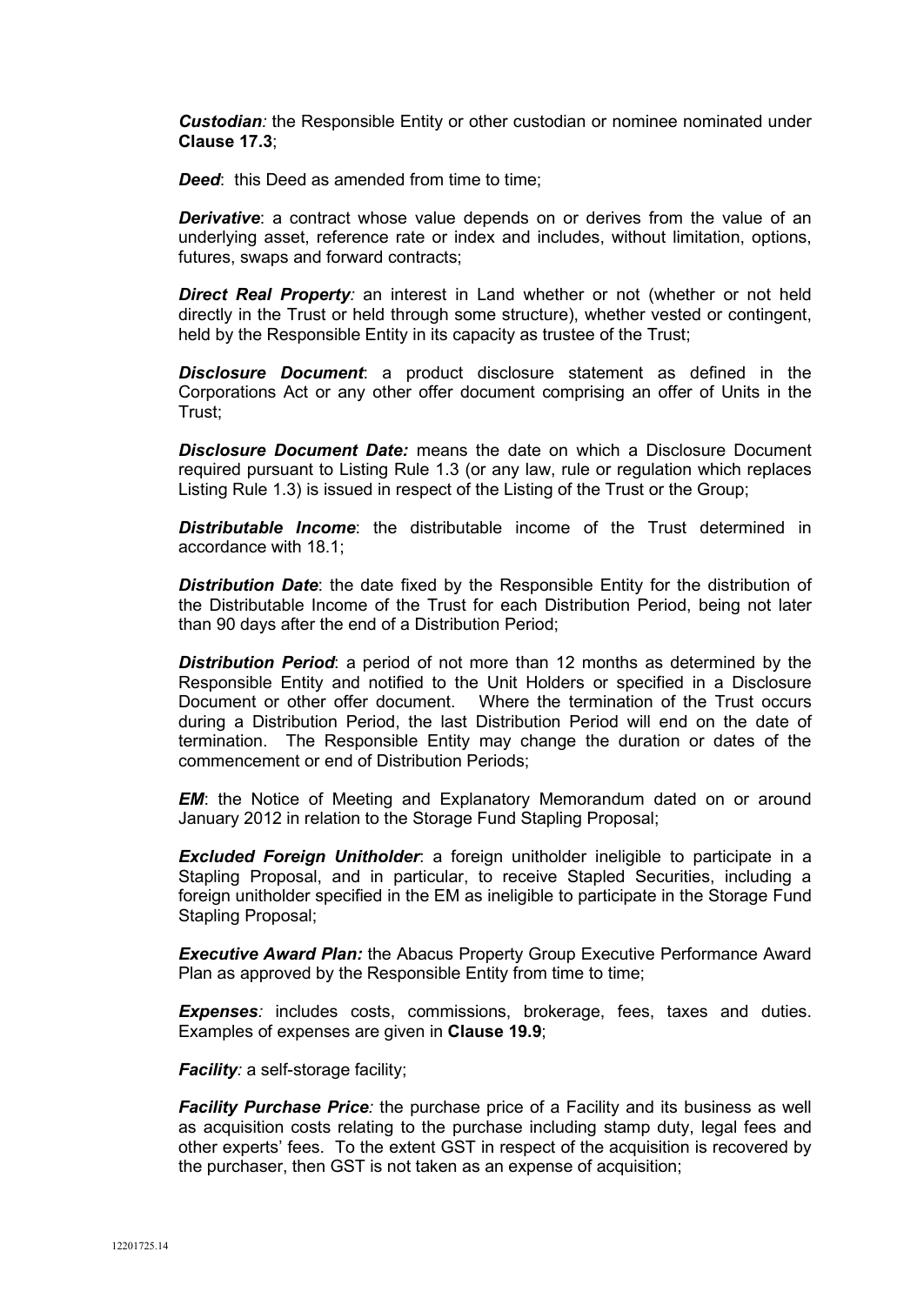*Financial Market:* a financial market in respect of which ASIC has issued a licence under the Corporations Act;

*Financial Year: a period of 12 months ending on 30 June or on such other date* determined by the Responsible Entity. The period from the Commencement Date to the next succeeding 30 June will be the first financial year of the Trust. Where the Trust is terminated, the last Financial Year of the Trust will end on the date the Trust is wound up pursuant to **Clause 16**;

*Group*: the Trust and the Company while Stapling applies, and the Trust while Stapling does not apply;

*Income Tax Assessment Act*: the Income Tax Assessment Act 1936 or the Income Tax Assessment Act 1997, as may be applicable;

#### *Indicative Buy Back Price*:

- (a) where a Unit does not form part of a Stapled Security, the average market price (as that term is defined in the Listing Rules) per Unit of all Units sold on the ASX during the last 5 days on which sales in Units were recorded before the relevant Business Day; or
- (b) where a Unit forms part of a Stapled Security, the average market price (as that term is defined in the Listing Rules) per Stapled Security of all Stapled Securities sold on the ASX during the last 5 days on which sales in Stapled Securities were recorded before the relevant Business Day;

*Investment*: any type of investment, whether in Australia or elsewhere, which a natural person or corporation may make on its own behalf and not as a trustee and an investment includes the pursuit of gain or the protection against loss by way of any of the following:

- (a) where applicable, the acquisition or holding of any Property;
- (b) the making available of financial accommodation; and
- (c) the entering of any contract;

**Issue Price:** the price at which Units or Options are issued or sold;

*Land:* includes any interest in land whether vested or contingent, freehold or leasehold, and whether at law or in equity;

*Law:* includes the Corporations Act and any statute and any rule of common law, rule of equity or judgment which applies to the Trust or the Responsible Entity (as the case may be);

*Liabilities:* at any time, means the aggregate of the following at that time as calculated by the Responsible Entity:

(a) each liability of the Responsible Entity in respect of the Trust or, where appropriate, a proper provision in accordance with Australian Accounting Standards in respect of that liability; and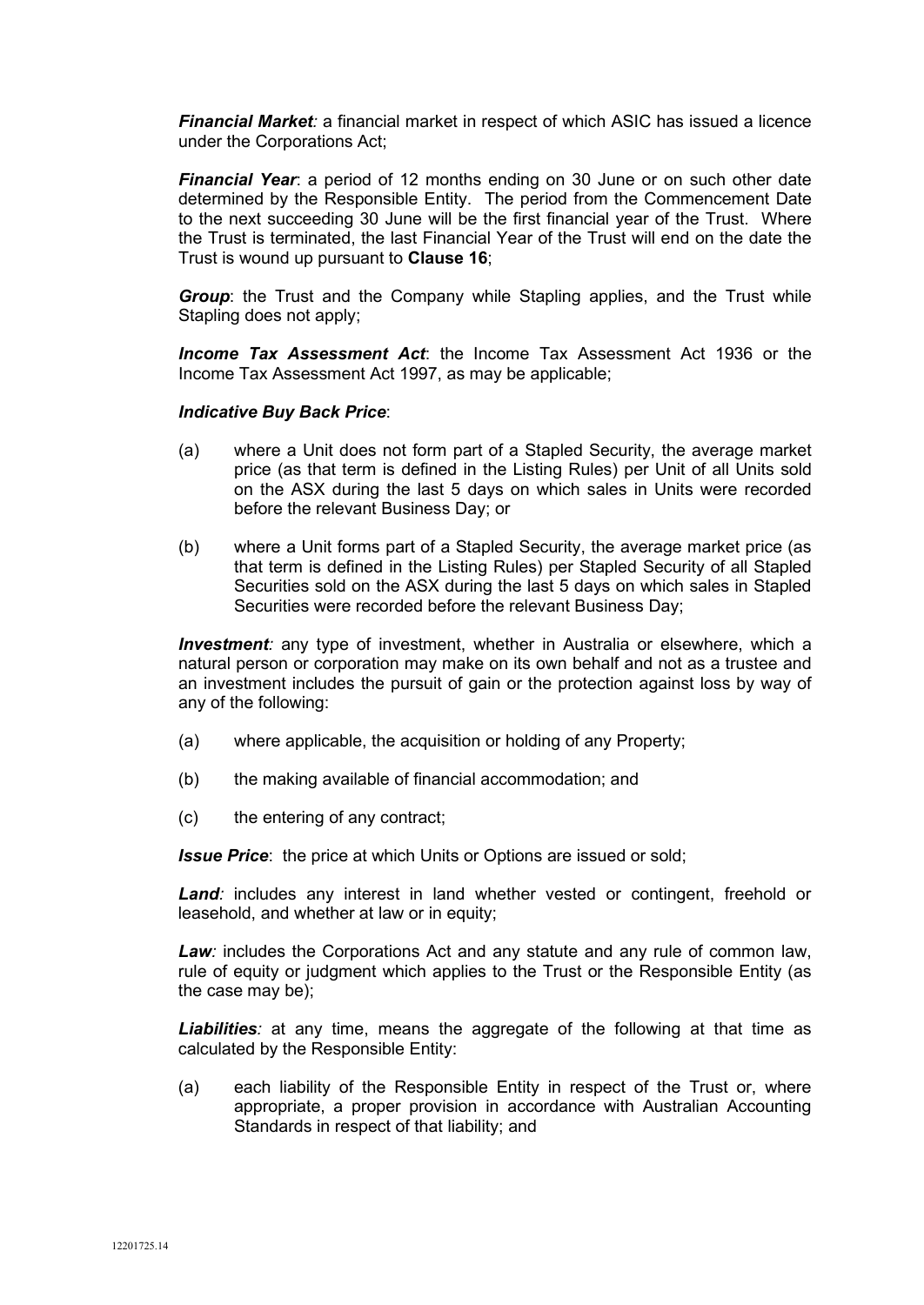(b) each other amount payable out of the Trust Fund or, where appropriate, a proper provision in accordance with Australian Accounting Standards in respect of that liability,

Liabilities may also include other appropriate provisions in accordance with Australian Accounting Standards;

*Listed*: admitted to and not removed from the Official List of the ASX and *Listing* has a corresponding meaning;

*Listing Rules*: the Listing Rules of the ASX and any other rules of the ASX which are applicable whilst the Trust is admitted to the Official List of the ASX, each as amended or replaced from time to time, subject to the extent of any written waiver by the ASX;

**Management Fee**: means the management fee referred to in **Clause 19.4(a)**;

*Market Value*: the current market value of an investment calculated in a manner determined by the Responsible Entity, in consultation with the Auditor or such other person independent of the Responsible Entity approved by the Compliance Committee;

*Month*: calendar month;

*Net Asset Value*: the Total Asset Value of the Trust, less Liabilities and provisions which the Responsible Entity considers appropriate (including provisions for the costs of acquiring or realising investments);

**Net Sale Price**: the sale price after deduction of legal fees relating to the sale, vendor duty, advertising and auction or other selling expenses and other costs in relation to the sale;

*Offer Document*: any information memorandum, product disclosure statement, prospectus or other offer document issued by the Responsible Entity in relation to Units or Options;

*Official List*: the Official List of the ASX;

*Official Quotation*: quotation on the Official List and *Officially Quoted* has a corresponding meaning;

*Option:* an option to acquire a Unit by way of subscription (including a Performance Right);

**Option Holder**: a person registered as the holder of an Option and includes persons jointly registered;

**Partly Paid Unit:** a Unit on which the Issue Price has not been paid in full (whether or not called);

**Person:** includes, corporation, trust, fund, firm, body or individual;

*Performance Fee*: the performance fee referred to in **Clause 19.6**;

*Performance Right:* a right granted or issued to be provided with a Unit by way of issue upon satisfaction of relevant conditions under the Executive Award Plan;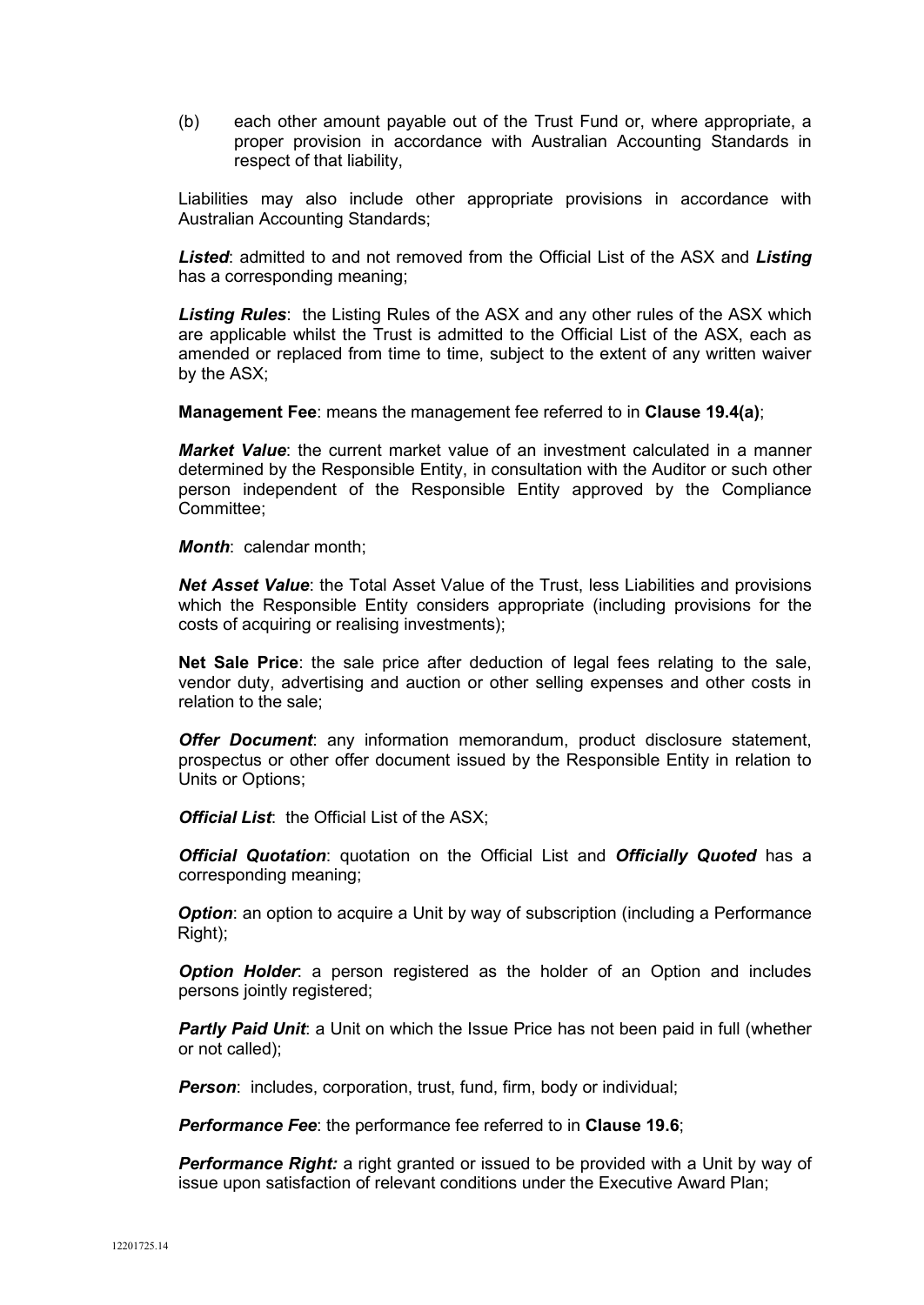*Property*: property of any description and includes Land or personal property and any estate or interest in property and any debt or chose in action or any other right or interest and any permit, licence or authority or any patent, copyright, design, trade mark or other form of intellectual property;

*Register*: the register of Unit Holders or Option Holders maintained in accordance with **Clause 12**;

*Relevant VWAP:* has the meaning given in **Clause 7.1(c)**;

*Relief*: a class order, an exemption, declaration, modification or other instrument granted or issued by ASIC in connection with the Responsible Entity or the Trust and includes any amended or substituted class order, exemption, declaration, modification or other instrument;

*Responsible Entity*: Abacus Storage Funds Management Limited or other responsible entity for the time being of the Trust for the purposes of Part 5C.2 of the Corporations Act;

*Restricted Securities*: has the same meaning as in the Listing Rules;

*Sales Management Fee*: the sales management fee referred to in **Clause 19.5(a)**;

*Security*: has the meaning given to that term in section 92(1) of the Corporations Act;

*Stapled*: the linking together of Units and Attached Securities so that, subject to their terms of issue, none of them may be dealt with without the others, and the word *Stapling* has a corresponding meaning;

*Stapling Date*: the date and time determined by the Responsible Entity to be the first day and time on which all the Units on issue are Stapled to an Attached Security or Attached Securities;

**Stapled Entity:** the Trust, the Company and any other corporation or trust whose financial products are Stapled to the Units including, but not limited to, AGHL, AGPL, AT and AIT when the Storage Fund Stapling Proposal is implemented;

*Stapled Security Register*: the register of Stapled Securities to be established and maintained by or on behalf of the Responsible Entity in accordance with **Clause 6.11**;

*Stapled Security*: a Unit and each Attached Security that are Stapled together and registered in the name of the Unit Holder;

*Stapling Proposal*: the proposal to Staple any Security to the Stapled Securities, including without limitation the Storage Fund Stapling Proposal;

**Stapling Resolution**: the resolution to approve amendments to this constitution and to, among other things, give effect to the Storage Fund Stapling Proposal;

*Storage Fund Stapling Proposal*: the proposal to Staple the units of the Trust and the shares of the Company to the shares of AGHL and AGPL and the units of AT and AIT;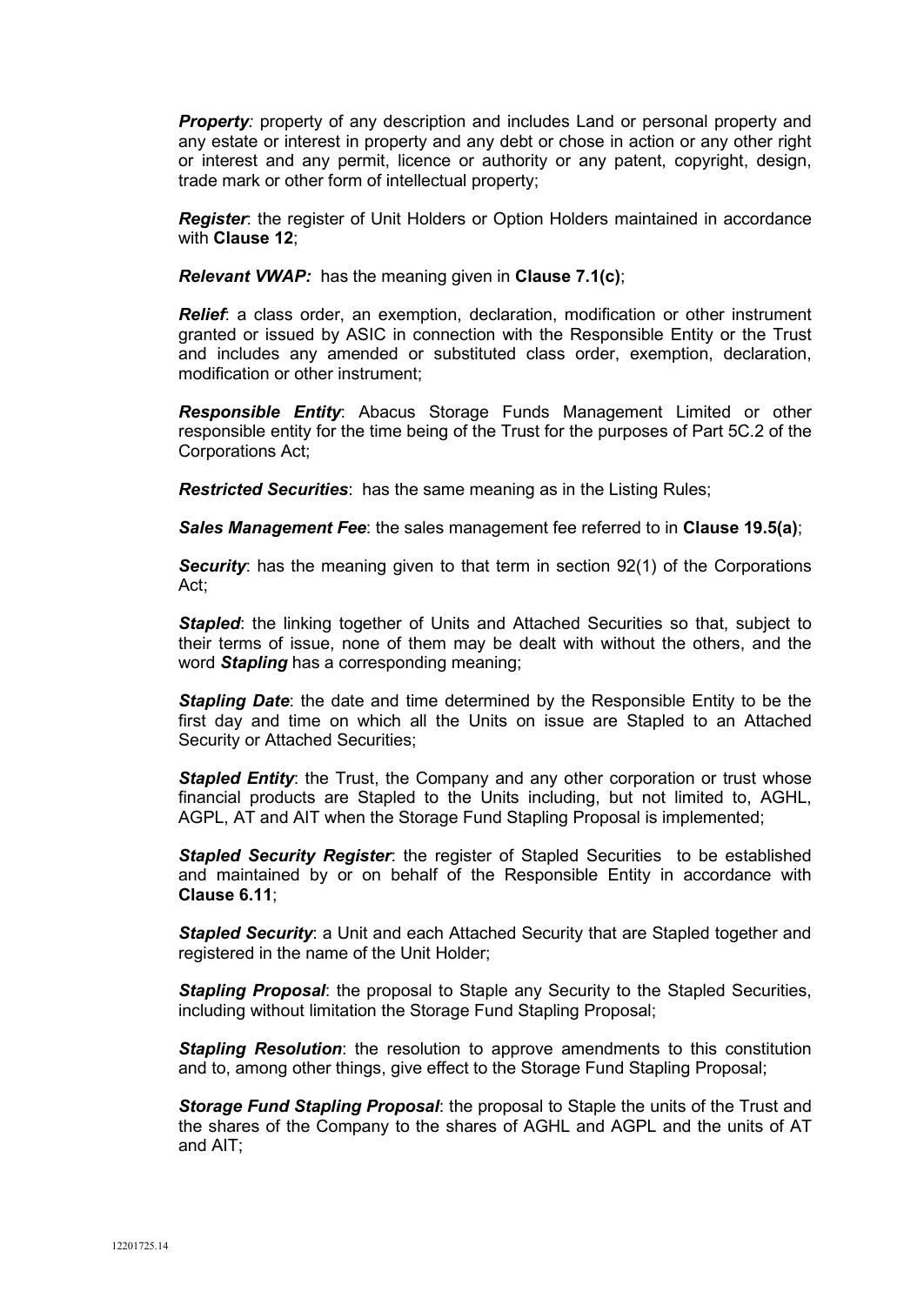*Sub-Trust*: a trust in which all issued units are owned (directly or through another trust or trusts) by the Trust or a trust which the Trust controls (as that term is defined in section 50AA of the Corporations Act;)

*Tax*: includes any tax, duty (including financial institutions duty and stamp duty). impost and the like and includes any interest or penalty or the like imposed on those amounts;

*Total Asset Value*: the aggregate of:

- (a) the Market Value of all the assets of the Trust, including cash and amounts owing to the Trust;
- (b) any prepayment of expenditure;
- (c) any unpaid current liability amounts;
- (d) such other increments or decrements as the Auditor approves be included; and
- (e) any capital expenditure not included in the Market Value of the assets of the Trust;

*Transaction:* the transaction contemplated by an Offer Document and the subscription of Units and associated business transactions including where applicable the acquisition and/or development of Land and other Assets as described in an Offer Document;

*Transaction costs:* an amount (if any) as determined by the Responsible Entity accruing to the Trust in respect of the actual or anticipated expenses associated with an issue or redemption of Units or the investment of application moneys, or the acquisition or disposal of assets to fund the redemption;

*Trust*: the trust governed by this Deed called Abacus Storage Property Trust;

*Trust Fund:* all investments and property held by or on behalf of the Responsible Entity on the trusts of this Deed from time to time but excluding such Distributable Income as has been credited to a distribution account in accordance with **Clause 18**;

**Unit**: an interest in the Trust Fund in accordance with this Deed:

*Unit Holder*: a person for the time being registered as the holder of a Unit, and includes persons jointly registered;

*Unmarketable Parcel:* a number of Units or Stapled Securities which is less than that required for the time being to constitute a marketable parcel of Units or Stapled Securities, as the case may be, as defined by the Listing Rules;

*Unstapled*: a Unit and each Attached Security not, or no longer, being Stapled;

*Unstapling Date*: has the meaning ascribed to that expression in **Clause 6.9**; and

*Withdrawal Offer*: an offer made by the Responsible Entity in accordance with Part 5C.6 of the Corporations Act to allow for redemption of Units.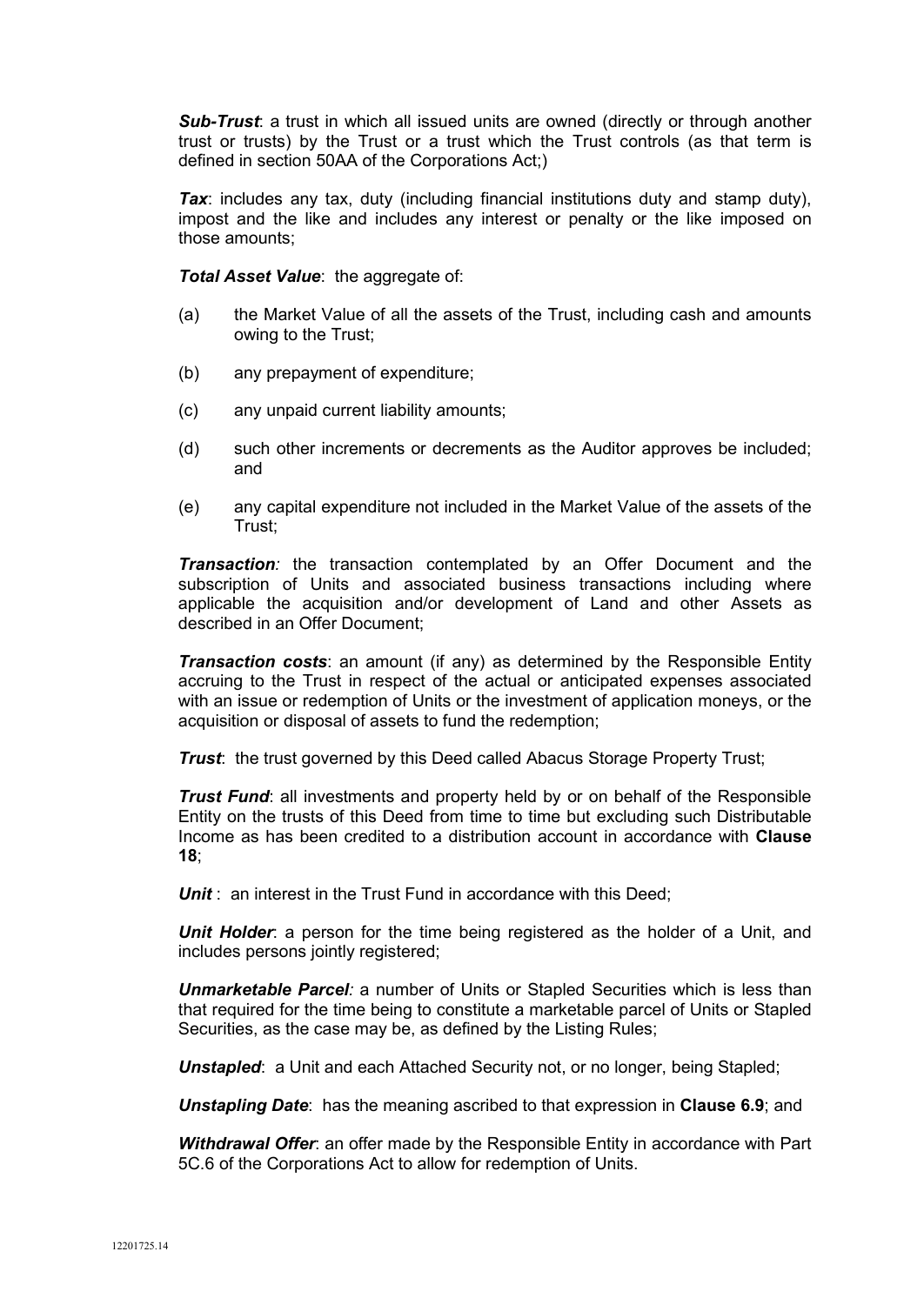### **2.2 Interpretation**

References to statutes or other laws include all regulations and other instruments and amendments, regulations, replacements and consolidations.

Unless the context otherwise requires, definitions in the Corporations Act are used with the same meaning.

Singular includes the plural and vice versa. A gender includes the other genders. Headings do not affect the interpretation of this Deed.

References to "including" and "for example" mean "including without limitation" and "include" and "includes" have corresponding meanings.

A reference to 'relevant day' in the definition of Current Market Value means, for the purpose of clause  $5.5(c)(i)(B)$ , the earlier of the day on which the intention to offer or issue the Stapled Securities is announced to the ASX, and the date of the agreement to issue the Stapled Securities.

## **2.3 Rounding**

All calculations under this Deed may be rounded up or down and to the nearest whole number.

### **2.4 Record date**

Subject to the Listing Rules, the Responsible Entity will determine the record date for determining Unit Holders' entitlements including their entitlements to participate in new issues and distributions of income and capital.

### **3. CORPORATIONS ACT RELIEF**

- 3.1 Subject to **Clause 3.3**, where relief from, or a modification to, the provisions of the Corporations Act is given or made by a Relief, the provisions of this Deed operate subject to the Relief.
- 3.2 Subject to **Clause 3.3**, where relief from, or a modification to, the provisions of the Corporations Act is given or made by a Relief if this Deed includes specified provisions, then the provisions:
	- (a) are taken to be included in this Deed; and
	- (b) prevail over the other provisions of this Deed to the extent of any inconsistency.
- 3.3 If the relief is granted by class order (rather than specifically in relation to the Trust), the Relief applies, and the specified provisions referred to in **Clause 3.2** are taken to be included in this Deed, unless the Responsible Entity states in writing that that is not the case.

## **4. CONSTITUTION AND DURATION OF THE TRUST AND EFFECT OF THIS DEED**

## **4.1 Commencement and duration of Trust**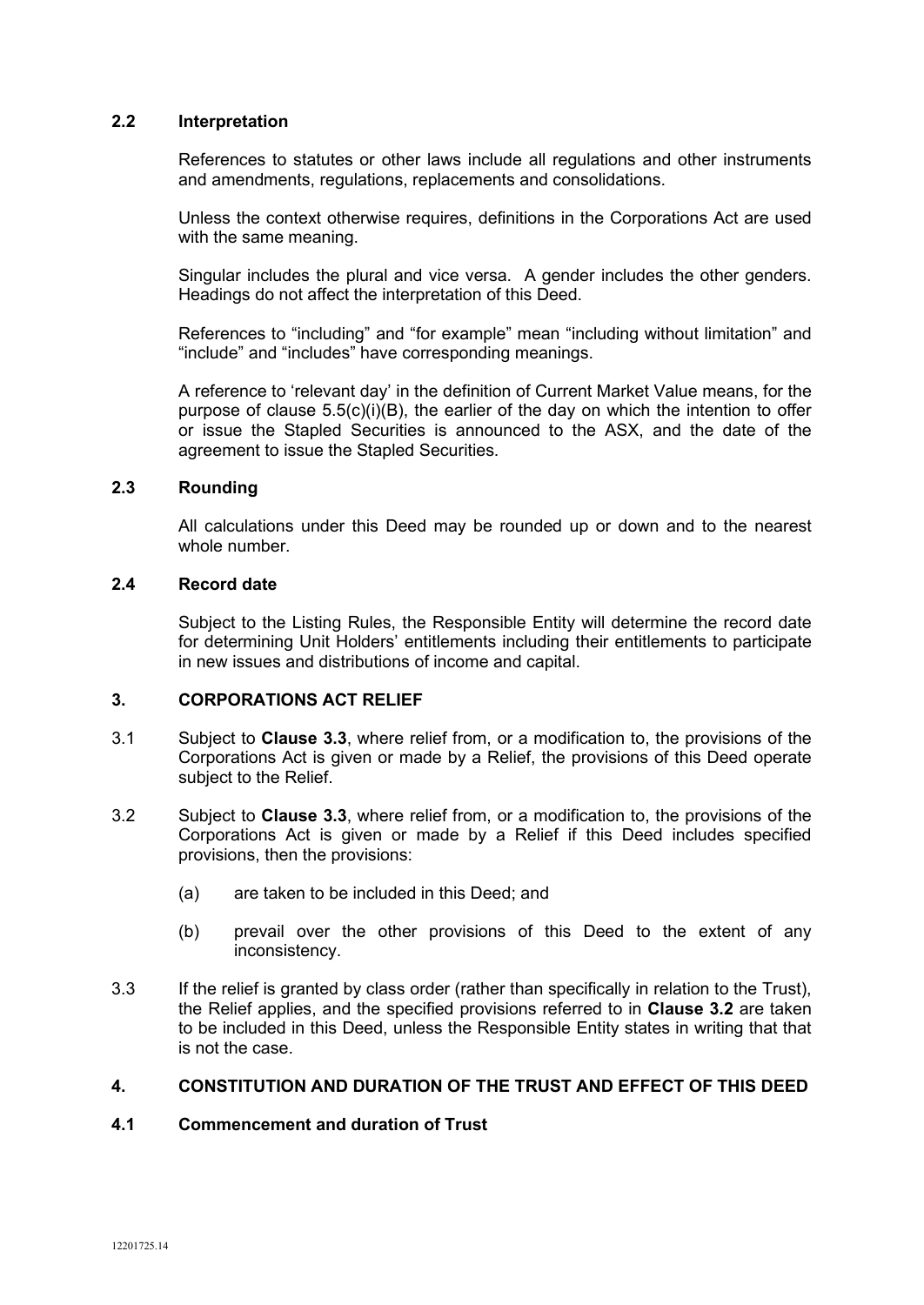Subject to this Deed, the Trust will commence on such date as the Responsible Entity determines and will terminate in accordance with this Deed, the Corporations Act 2001 (Cth) or any rule of law or equity.

## **4.2 Constitution and its enforceability**

This Deed is the constitution of the Trust for the purposes of the Corporations Act and its provisions shall be legally enforceable by the Unit Holders against the Responsible Entity and by the Responsible Entity against each Unit Holder and all persons claiming through a Unit Holder as if they were parties to this Deed.

## **4.3 Vesting of Trust Fund**

The Trust Fund is and will be vested in and held by the Responsible Entity on trust for the Unit Holders on the terms of this Deed.

## **4.4 Binding effect of Deed**

This Deed will be binding on the Responsible Entity and each Unit Holder and Option Holder and all persons claiming through them as if they are parties to this **Deed** 

## **5. CREATION AND SALE OF UNITS**

## **5.1 Units**

The beneficial interest in the Trust will be divided into Units. Subject to the terms of issue, every Unit confers an equal interest in the Trust but not an interest in any particular part of the Trust.

### **5.2 Transaction Costs**

In each case where an Issue Price is determined under this **Clause 5** or **Clause 7**  there will be added to the Issue Price such transaction costs (if any) as the Responsible Entity determines and is permitted to include pursuant to any Relief.

#### **5.3 Issue Price for rights issue**

In the case of Units offered to all Unit Holders registered on a date determined by the Responsible Entity, as nearly as possible pro rata to the number of Units held by them on that date:

- (a) where the Units form part of Stapled Securities, are Officially Quoted and have not been suspended from Official Quotation (other than temporarily) the Issue Price of those Units, when aggregated with the issue prices of the Attached Securities to which those Units will be Stapled, will be:
	- (i) the Current Market Value of Stapled Securities on the Business Day preceding the day on which the intention to make the offer is announced to the ASX; or
	- (ii) where permitted by, and subject to the conditions of, any Relief or if any Circumstance applies, such other price as the Responsible Entity determines in its discretion, but not less than 50% of the Current Market Value of Stapled Securities on the Business Day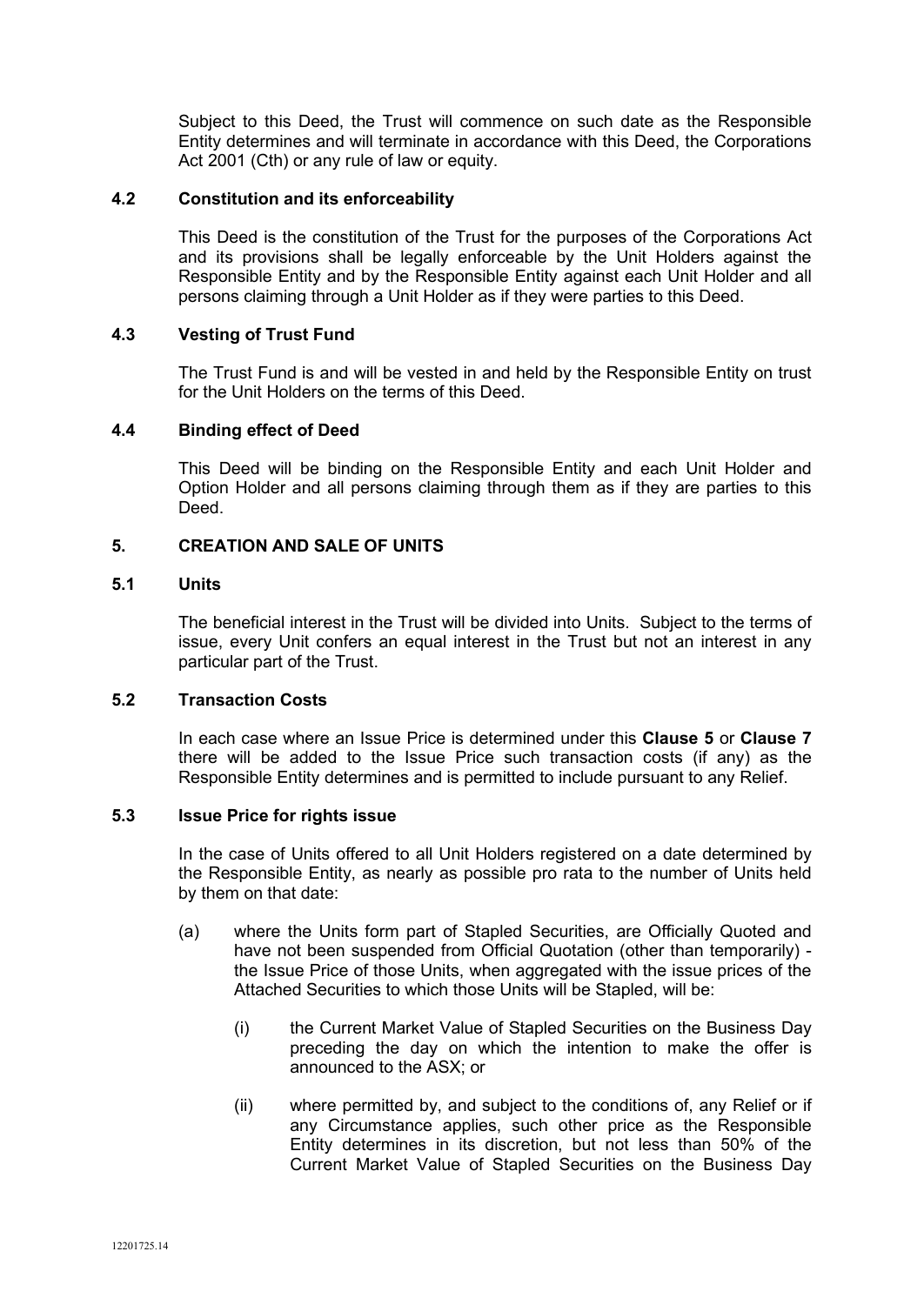preceding the day on which the intention to make the offer is announced to the ASX; and

- (b) have otherwise ceased to be Officially Quoted (whether or not they form part of Stapled Securities) – the Issue Price of those Units will be:
	- (i) the Current Unit Value of those Units on the Business Day preceding the day on which the offer is made; or
	- (ii) where permitted by, and subject to the conditions of, any Relief or if any Circumstance applies, such other price as the Responsible Entity determines in its discretion, but not less than 50% of the Current Unit Value of those Units on the Business Day preceding the day on which the offer is made.

## **5.4 Issue Price for income reinvestment**

In the case of reinvestment of any income or capital entitlement:

- (a) where the Units form part of Stapled Securities and are Officially Quoted and have not been suspended from Official Quotation (other than temporarily) - the Issue Price of those Units, when aggregated with the issue prices of the Attached Securities to which those Units will be Stapled, will be:
	- (i) the Current Market Value of Stapled Securities on the Business Day preceding the record date for the determination of Unit Holder entitlements; or
	- (ii) where permitted by, and subject to the conditions of, any Relief or if any Circumstance applies, such other price as the Responsible Entity determines in its discretion, but not less than 50% of the Current Market Value of Stapled Securities on the Business Day preceding the record date for the determination of Unit Holder entitlements; and
- (b) where the Units have been suspended from Official Quotation (other than temporarily) or have otherwise ceased to be Officially Quoted (whether or not they form part of Stapled Securities) – the Issue Price of those Units will be:
	- (i) the Current Unit Value of those Units on the Business Day preceding the record date for the determination of Unit Holder entitlements; or
	- (ii) where permitted by, and subject to the conditions of, any Relief or if any Circumstance applies, such other price as the Responsible Entity determines in its discretion, but not less than 50% of the Current Unit Value of those Units on the Business Day preceding the record date for the determination of Unit Holder entitlements.

## **5.5 Issue Price for placements**

In the case of any Units not issued under any other provision of this Deed: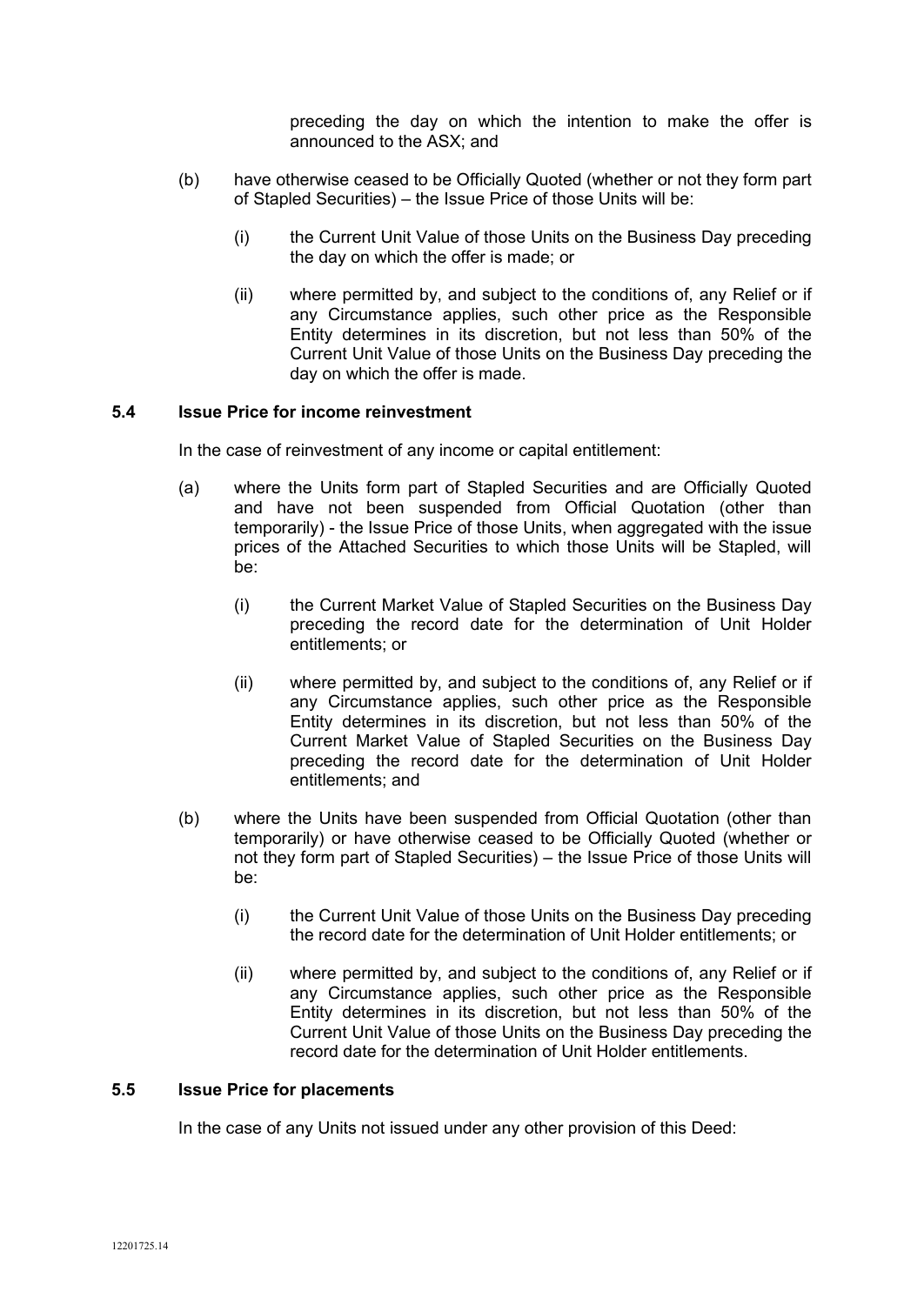- (a) where the Units form part of Stapled Securities and are Officially Quoted and have not been suspended from Official Quotation (other than temporarily) - the Issue Price of those Units, when aggregated with the issue prices of the Attached Securities to which those Units will be Stapled, will be:
	- (i) the Current Market Value of Stapled Securities on the Business Day preceding the day on which the intention to make the offer or issue is announced to the ASX; or
	- (ii) subject to **Clause 5.5(c)**, where permitted by, and subject to the conditions of, any Relief or if any Circumstance applies, such other price as the Responsible Entity determines in its discretion;
- (b) where the Units have been suspended from Official Quotation (other than temporarily) or have otherwise ceased to be Officially Quoted (whether or not they form part of Stapled Securities) – the Issue Price of those Units will be:
	- (i) the Current Unit Value of those Units on the Business Day preceding the day on which the offer or issue is made; or
	- (i) where permitted by, and subject to the conditions of, any Relief or if any Circumstance applies, such other price as the Responsible Entity determines in its discretion.
- (c) Where Units are to be issued in the Circumstance set out in subsection 601GAA(2A) of the Corporations Act as notionally inserted into the Corporations Act by Class Order [CO 05/26] as modified or varied by any Relief, the Responsible Entity must ensure that either of the following applies:
	- (i) both of the following applies:
		- (A) the issue, together with any Related Issue, in the previous year does not, immediately before the issue, comprise more than 15% of the Units in that class;
		- (B) the amount by which the issue price of the Stapled Securities of which the Units form a component part is less than the Current Market Value of Stapled Securities does not exceed 10% of the Current Market Value; or
	- (ii) all of the following apply:
		- (A) Unit Holders who hold Stapled Securities of which the Units form a component part approve the issue by a Placement Resolution;
		- (B) unless the Responsible Entity reasonably considers that the issue will not adversely affect the interests of members in another class – members in that other class approve the issue by a Placement Resolution;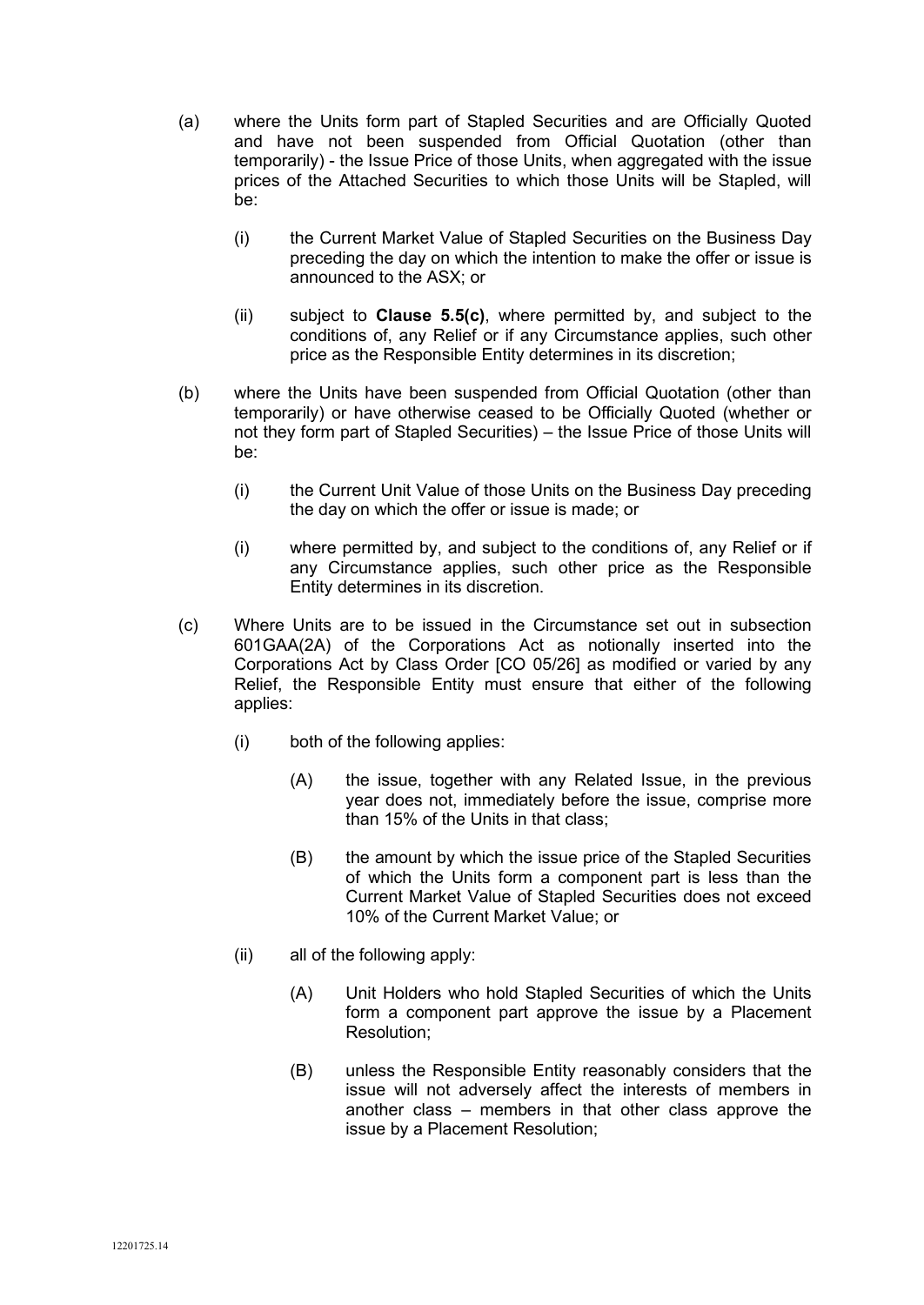(C) any notice convening a meeting to vote on the issue contains particulars of the use to be made of the money raised by the issue.

In this **Clause 5.5(c)**:

*Placement Resolution*: in relation to the approval of an issue of Units, a special resolution where both of the following apply:

- (a) votes are only cast in respect of Units (the **eligible Units**):
	- (i) that are held by a Unit Holder who will not acquire any of the Units that are to be issued; or
	- (ii) that are held by a Unit Holder for the benefit of another person who will not obtain beneficial ownership of any of the Units that are to be issued;
- (b) the value of the eligible Units held by the Unit Holders who vote represents at least 25% of the total value of eligible Units;

*Related Issue*: in relation to an issue of Units, an issue of Units in the same class at a price set by the Responsible Entity, which has not been approved or ratified by Unit Holders in accordance with **Clause 5.5(c)(ii)** or issued in accordance with other provisions of this Deed.

## **5.6 Satisfaction of Issue Price**

The Issue Price may be satisfied in such manner as the Responsible Entity determines including by payment of cash or by transfer to the Responsible Entity of investments acceptable to the Responsible Entity, or by a combination of these methods. Any expenses incurred in respect of a transfer of investments must be paid by the Unit Holder.

## **5.7 Apportionment of Issue Price**

Subject to the terms of any Relief, where:

- (a) a Unit forms part of a Stapled Security and, as a consequence, a Unit is to be issued as part of a Stapled Security; and
- (b) pursuant to this Deed (including **Clause 7**), the Issue Price of the Unit, when aggregated with the issue price of the Attached Securities, is the Current Market Value or the Relevant VWAP (as the case may be) as at the relevant date,

the Issue Price of the Unit will be determined as follows:

- (c) the Stapled Entities will determine what part of the amount payable for the issue of a Stapled Security is to represent the issue prices of the Unit and each Attached Security, respectively;
- (d) unless otherwise determined by the Stapled Entities, the allocation is to be done on the basis of the relative fair value of each component of the Stapled Security as at immediately prior to the issue of the Stapled Security; and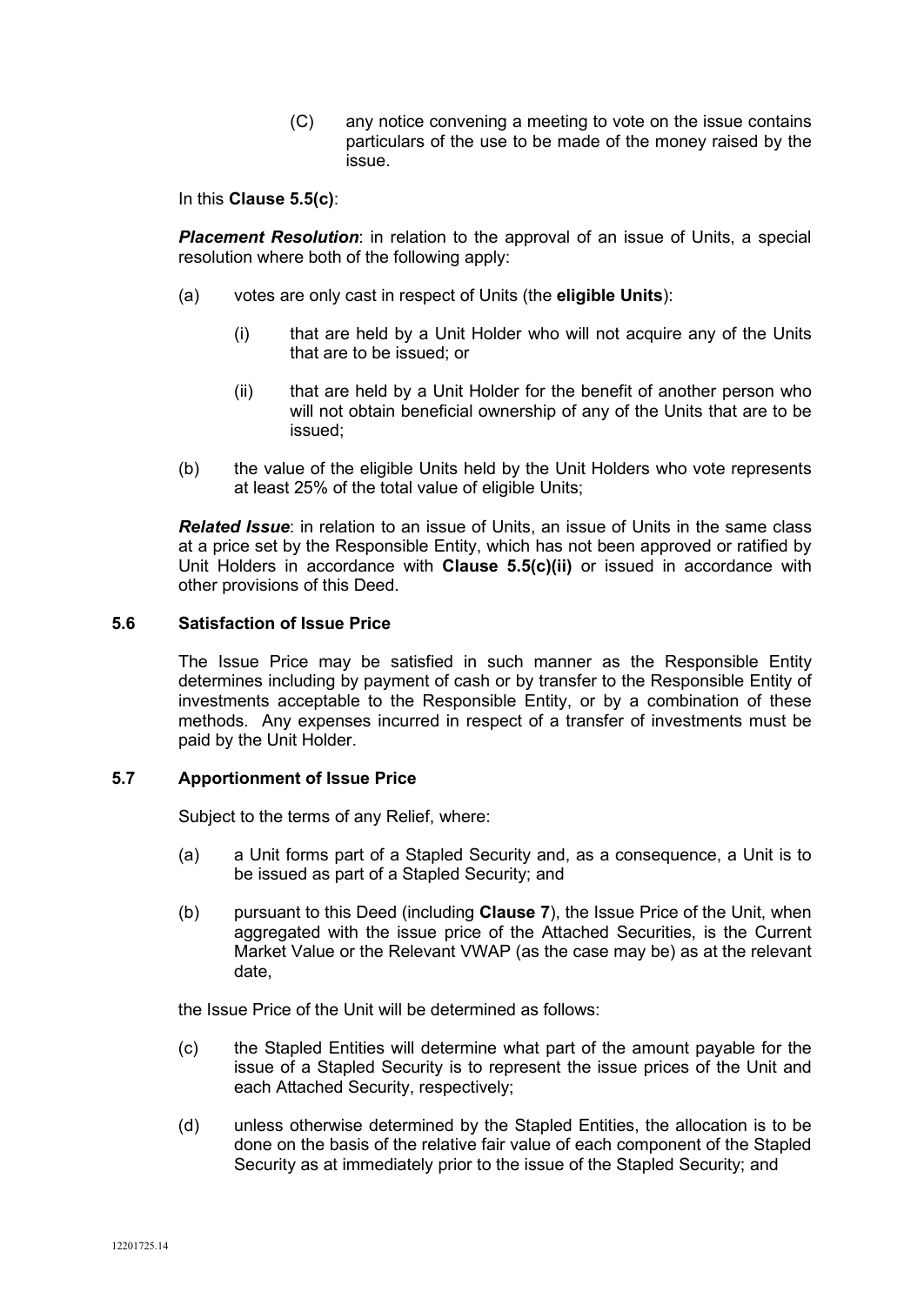(e) if the Stapled Entities are unable to reach agreement within a reasonable time then the allocation must be determined by a chartered accountant of not less than ten years' standing appointed by agreement between them or, failing agreement, by the President for the time being of the Institute of Chartered Accounts in Australia. The independent accountant must The independent accountant must determine the allocation based on fair value as determined by the accountant having regard to the respective net tangible asset backing of each of the component securities immediately before the issue and anything else the accountant considers relevant. The independent accountant will act as an expert not as an arbitrator and the decision is final and binding on the parties. The costs of the resolution of the dispute must be borne in accordance with the determination of the independent accountant.

## **5.8 Issue of Units to the Responsible Entity**

- (a) Subject to the Corporations Act and the conditions of any Relief, the Responsible Entity may hold and be issued Units in the Trust.
- (b) The Issue Price for Units issued to the Responsible Entity may be satisfied, in addition to the manner specified in **Clause 5.6** and without limitation, by a waiver or abatement of the fees the Responsible Entity is entitled to receive pursuant to **Clause 19.4** or by the provision of services by the Responsible Entity to the Trust for the balance (or part of the balance) of the term of the Trust.
- (c) Where the Issue Price of Units issued to the Responsible Entity is satisfied by a waiver or abatement of the fees of the Responsible Entity or otherwise in accordance with paragraph (b), the Responsible Entity will amend this Deed (if necessary) to reflect the reduction in fees payable to the Responsible Entity.

## **5.9 Different classes of Units**

The Responsible Entity may issue Units with special rights or restrictions and those rights and restrictions will prevail over any inconsistent provisions of this Deed.

#### **5.10 Operation of capital management provisions**

**Clauses 5.11** and **5.12** will take effect only if the ABP Capital Management Resolution is passed by members by the requisite majorities and all conditions to that resolution are satisfied.

#### **5.11 Capital Reallocation**

- (a) Notwithstanding any other provision of this Deed, the Responsible Entity may at any time issue Units (**Capital Reallocation Units**) in either of the following circumstances:
	- (i) to the holders of Stapled Securities if a Stapled Entity (or, where the Stapled Entity is a trust, the trustee of that Stapled Entity) makes an application for Capital Reallocation Units as agent for the holders of Stapled Securities and applies a distribution paid out of that Stapled Entity towards the Issue Price for those Capital Reallocation Units; or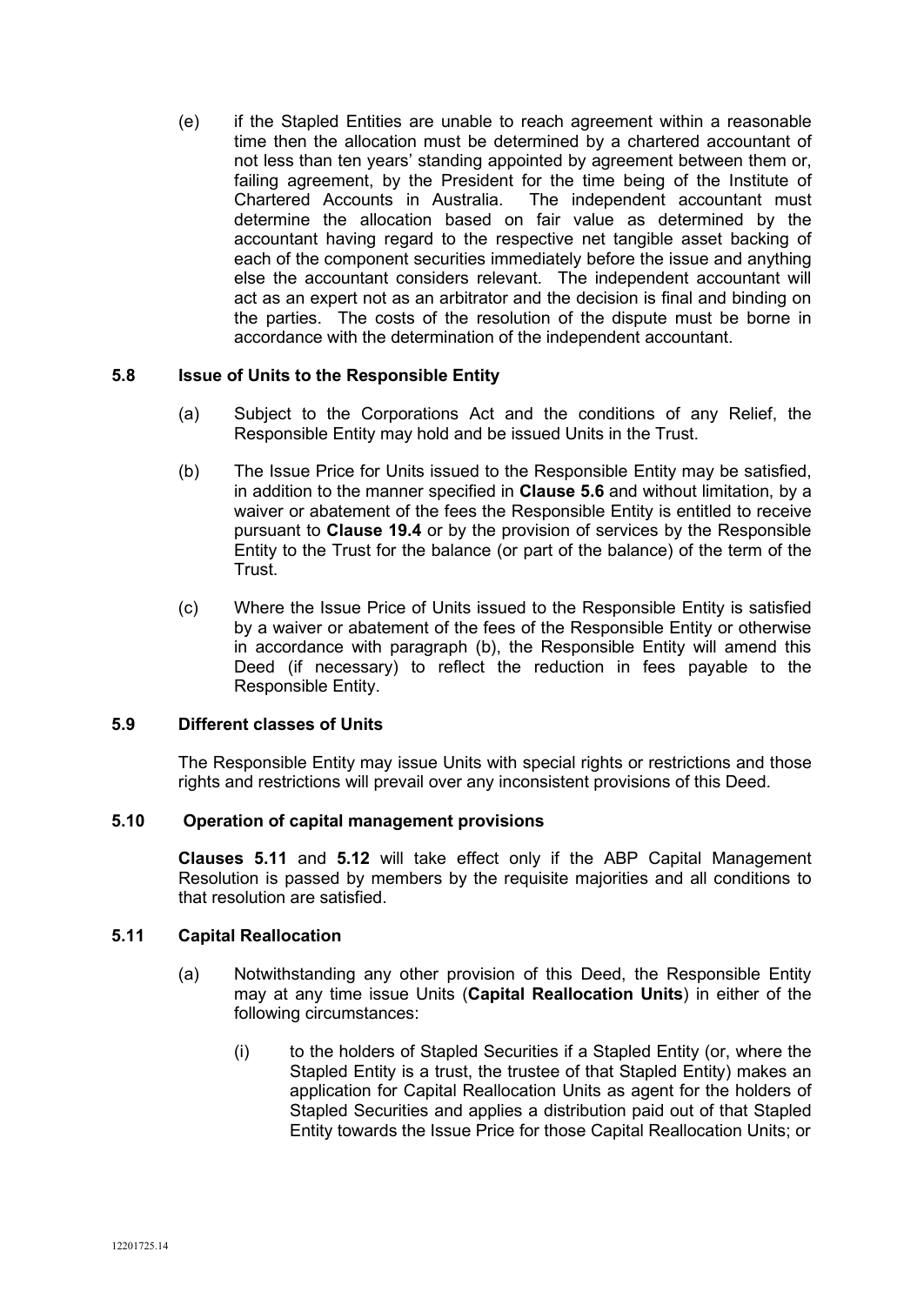(ii) to any Stapled Entity if the Responsible Entity is satisfied that immediately following the issue of such Capital Reallocation Units, those Capital Reallocation Units will be distributed pro rata to the holders of Stapled Securities,

so long as immediately following the issue of Capital Reallocation Units referred to in paragraph (i) above or the in-specie distribution referred to in paragraph (ii) above, the Responsible Entity immediately consolidates the Capital Reallocation Units with all other Units then on issue in the Trust such that the total number of Units on issue after the consolidation is equal to the total number of Units on issue immediately prior to the issue of Capital Reallocation Units.

- (b) The Unit resulting from the consolidation of a Unit (**Original Unit**) with a Capital Reallocation Unit pursuant to **Clause 5.11(a)** will be taken for all purposes to be stapled to the same Attached Securities as that to which the Original Unit was stapled.
- (c) Notwithstanding any other provision of this Deed, the Responsible Entity may at any time upon receipt of funds from or on behalf of the members of a Stapled Entity provided to the Responsible Entity for the purpose, apply those funds in paying up Units which are a component of a Stapled Security on a pro rata basis as if those Units were Partly Paid Units and the amount applied to each Unit was payment in full of an instalment of the Issue Price which was then due and payable.

## **5.12 Application of capital reduction to capitalise Stapled Entity**

The Responsible Entity may reduce the capital of the Trust and may, as agent for and in the name of each Unit Holder, apply the amount of the reduction that the Unit Holder is otherwise entitled to, to the purchase of Securities in any other Stapled Entity pro rata in proportion to the number of Securities held by the Unit Holder in that Stapled Entity.

## **6. STAPLING OF UNITS**

## **6.1 Stapling authorisation and power to Staple Securities**

- (a) The Responsible Entity may, subject to this **Clause 6**, the Corporations Act and, if the Units are Officially Quoted, the Listing Rules, cause the Stapling of any Security to any Unit and may cause the Stapling of further Securities to the Stapled Securities whether those Securities are a different class of Securities of a Stapled Entity from those Stapled at the time or Securities of an entity that is not a Stapled Entity.
- (b) Any Stapling referred to in **Clause 6.1(a)** takes effect from the Stapling Date.

## **6.2 Stapling Resolution**

Without limiting **Clauses 6.3 to 6.6**, if the Stapling Resolution is passed by Unit Holders by the requisite majorities set out in the EM and all conditions to that resolution are satisfied, **Clauses 6.3 to 6.6** will take effect in respect of the Storage Fund Stapling Proposal.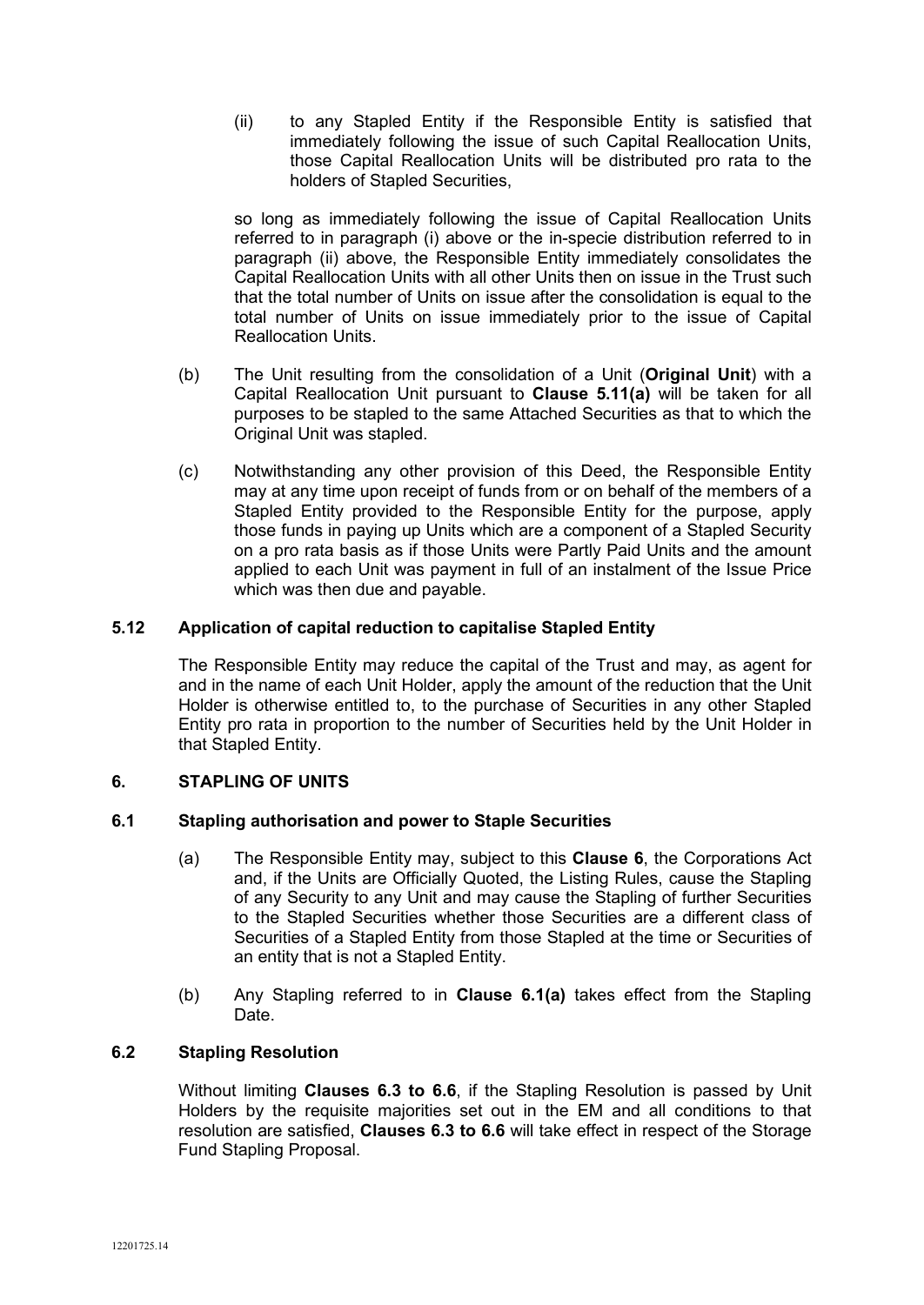### **6.3 Power to implement Stapling Proposal and limitation of liability**

- (a) Subject to the Corporations Act, and if the Units are Officially Quoted, the Listing Rules, the Responsible Entity has power to do all things which it considers are necessary, desirable or reasonably incidental to effect a Stapling Proposal and such powers apply notwithstanding, and are not limited by, any provision of this Deed.
- (b) The Responsible Entity will not have any liability of any nature to Unit Holders (which exceeds the extent to which it is actually indemnified out of the assets of the Trust Fund) arising, directly or indirectly, from the Responsible Entity doing or refraining from doing any act (including the execution of a document), pursuant to or in connection with the proper implementation of the Stapling Proposal.

## **6.4 Appointment of Responsible Entity as agent and attorney**

- (a) The Responsible Entity is irrevocably appointed as the agent and attorney of each Unit Holder to execute all documents and do all things which it reasonably considers are necessary or desirable to be executed or done on behalf of the Unit Holder, including, without limitation:
	- (i) taking all necessary action to compulsorily transfer all Stapled Securities held by each Excluded Foreign Unitholder including without limitation, in the manner contemplated by, and at the times set out in the EM;
	- (ii) applying for Securities in the name of the Unit Holder, including Securities in a Stapled Entity;
	- (iii) agreeing on behalf of the Unit Holder to be bound by the constitution of a Stapled Entity;
	- (iv) accepting transfers of Securities for the Unit Holder,

to effect a Stapling Proposal or to give effect to any issue of Securities contemplated by **Clauses 5.11, 5.12, 18.5 or 18.6**.

(b) The Responsible Entity is authorised to execute these documents and do these things without needing any further authority or approval from the Unit **Holders** 

#### **6.5 Interested dealings by the Responsible Entity**

Subject to the Corporations Act, the Responsible Entity or an officer, employee or associate of the Responsible Entity may do the things described in **Clauses 6.3 and 6.4** even if it has an interest in the outcome.

#### **6.6 Paramountcy**

(a) Subject only to the Corporations Act, and if the Units are Officially Quoted, the Listing Rules, this **Clause 6** has effect notwithstanding any other provision of this Deed and any provision of this Deed which is inconsistent with this **Clause 6** does not operate to the extent of any inconsistency.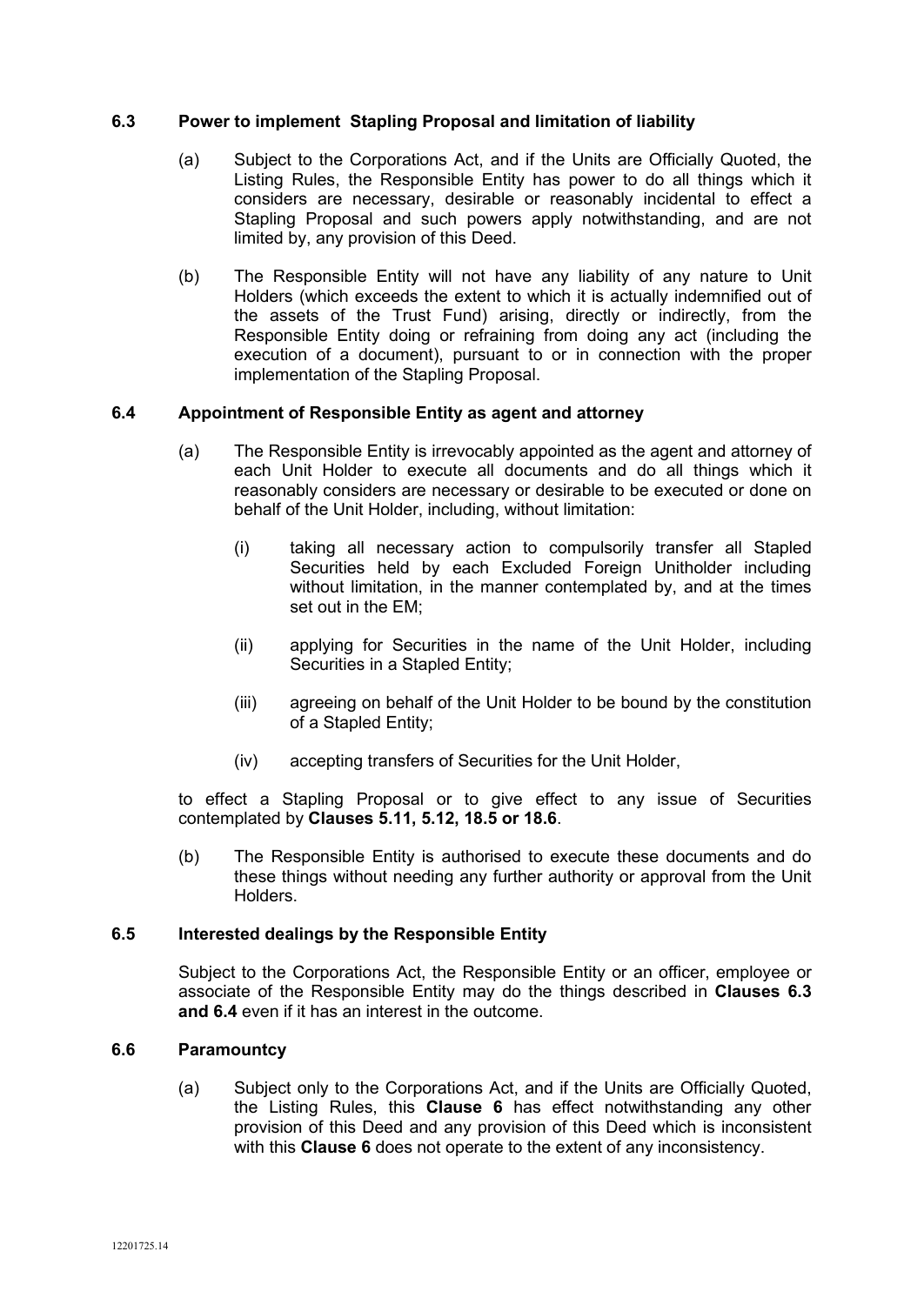(b) If there is an inconsistency between any provision of this Deed relating to Stapling (including this **Clause 6**) and any other provision, then the provision relating to Stapling prevails to the extent of the inconsistency, except where this would result in a breach of the Listing Rules, ASX Settlement Rules, the Corporations Act or any other law. The provision relating to Stapling prevails in this way, even if the other provisions are expressed to apply notwithstanding any other provisions in this Deed.

## **6.7 Operation of Stapling provisions**

**Clauses 6.8 to 6.15** apply only, and for so long as, a Unit is a component of a Stapled Security.

#### **6.8 Units to be Stapled**

- (a) Details of all Stapled Securities sufficient to identify the Securities which comprise the Stapled Security must be registered in the Stapled Security Register.
- (b) Subject to the Corporations Act, while the Trust is admitted to an uncertificated trading system, a joint holding statement may be issued to evidence the holding of Stapled Securities comprising Units and Attached Securities.
- (c) The number of issued Units at any time must equal the number of issued Attached Securities divided by the relevant Corresponding Number.
- (d) On and from the Stapling Date and prior to the Unstapling Date, the Responsible Entity must not issue Units unless satisfied that each of those Units will be Stapled to the Corresponding Number of each Attached Security to form a Stapled Security.
- (e) On and from the Stapling Date and prior to the Unstapling Date, the Responsible Entity and the Unit Holders must neither do any act, matter or thing nor refrain from doing any act, matter or thing if to do so or refrain from doing so (as the case may be) would result directly or indirectly in any Unit no longer being a component of a Stapled Security. In particular:
	- (i) the Responsible Entity must not offer a Unit for subscription or sale (including by way of offering of Options) unless an offer is made at the same time and to the same person for the Corresponding Number of each Attached Security for issue or sale;
	- (ii) any offer of a Unit for subscription or sale (including by way of offering of Options) must require the offeree to subscribe for or buy the Corresponding Number of each Attached Security;
	- (iii) a Unit Holder must not sell a Unit to any person unless the Corresponding Number of each Attached Security is also issued or sold to the same person at the same time;
	- (iv) the Responsible Entity must not issue or sell a Unit to any person unless the Corresponding Number of each Attached Security is also issued or sold to the same person at the same time;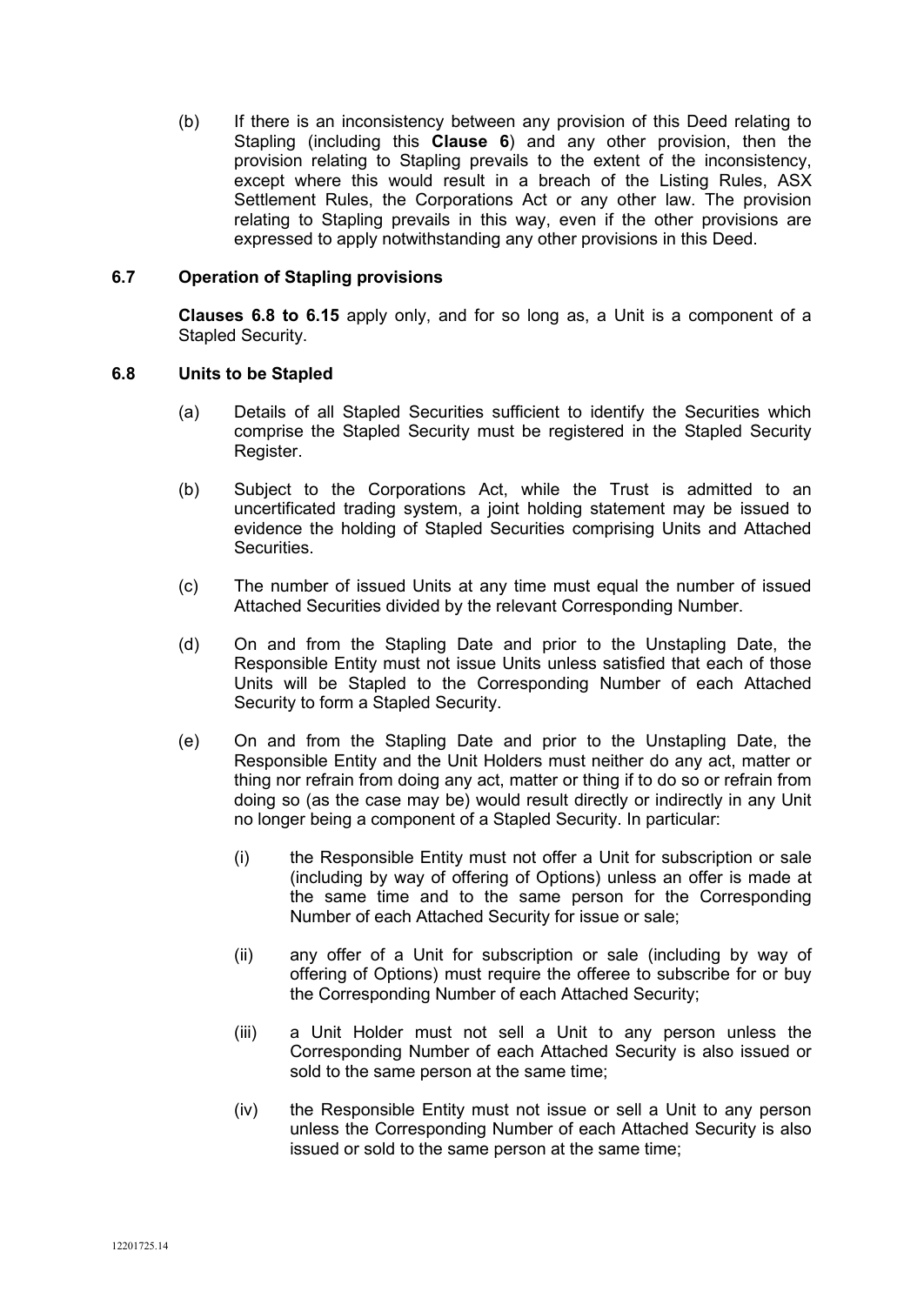- (v) the Responsible Entity must not consolidate, sub-divide, cancel or otherwise reorganise any Units unless at the same time there is a corresponding consolidation, subdivision, cancellation or other reorganisation of all Attached Securities;
- (vi) the Responsible Entity must not forfeit a Unit Holder's Unit unless the Corresponding Number of each Attached Security is also forfeited; and
- (vii) the Responsible Entity must not register the transmission or transfer of Units pursuant to **Clause 14** or **Clause 32** unless it also causes the transmission or transfer (as the case may be) of a Corresponding Number of each Attached Security.

Paragraphs (a) to (e) inclusive apply, with necessary modifications, to the issue, offer, sale or reorganisation of Options.

## **6.9 Unstapling Date**

- (a) Subject to approval by a special resolution of the Unit Holders and the members or unitholders of each Stapled Entity respectively, the Responsible Entity may determine that the Stapling provisions of this Deed will cease to apply and that a particular date is to be the Unstapling Date.
- (b) Stapling also ceases to apply on the winding up of a Stapled Entity and the Unstapling Date is the date of winding up.
- (c) On and from the Unstapling Date, each Unit ceases to be Stapled to the Attached Securities and the Responsible Entity must do all things reasonably necessary to procure that each Unit is Unstapled.
- (d) If the Responsible Entity determines to Unstaple the Stapled Securities pursuant to this **Clause 6.9**, this does not prevent the Responsible Entity from subsequently determining that the Stapling provisions should recommence.

## **6.10 Transfers of Stapled Securities**

- (a) A transfer of a Unit forming part of a Stapled Security will only be accepted as a proper transfer in registrable form if, in addition to the requirements of **Clause 14** the transfer relates to or is accompanied by a transfer of the Corresponding Number of each Attached Security from the same transferor in favour of the same transferee.
- (b) A transfer of a Unit which is not accompanied by a transfer of the Corresponding Number of each Attached Security will be taken to authorise the Responsible Entity as agent for the transferor to effect a transfer of the Corresponding Number of each Attached Security from the same transferor to the same transferee.
- (c) A transfer of any Attached Security to which a Unit is Stapled which is not accompanied by a transfer of the Unit will be taken to authorise the Responsible Entity as agent for the transferor to effect a transfer of the Unit and any other Attached Securities to which the Unit is Stapled to the same transferee.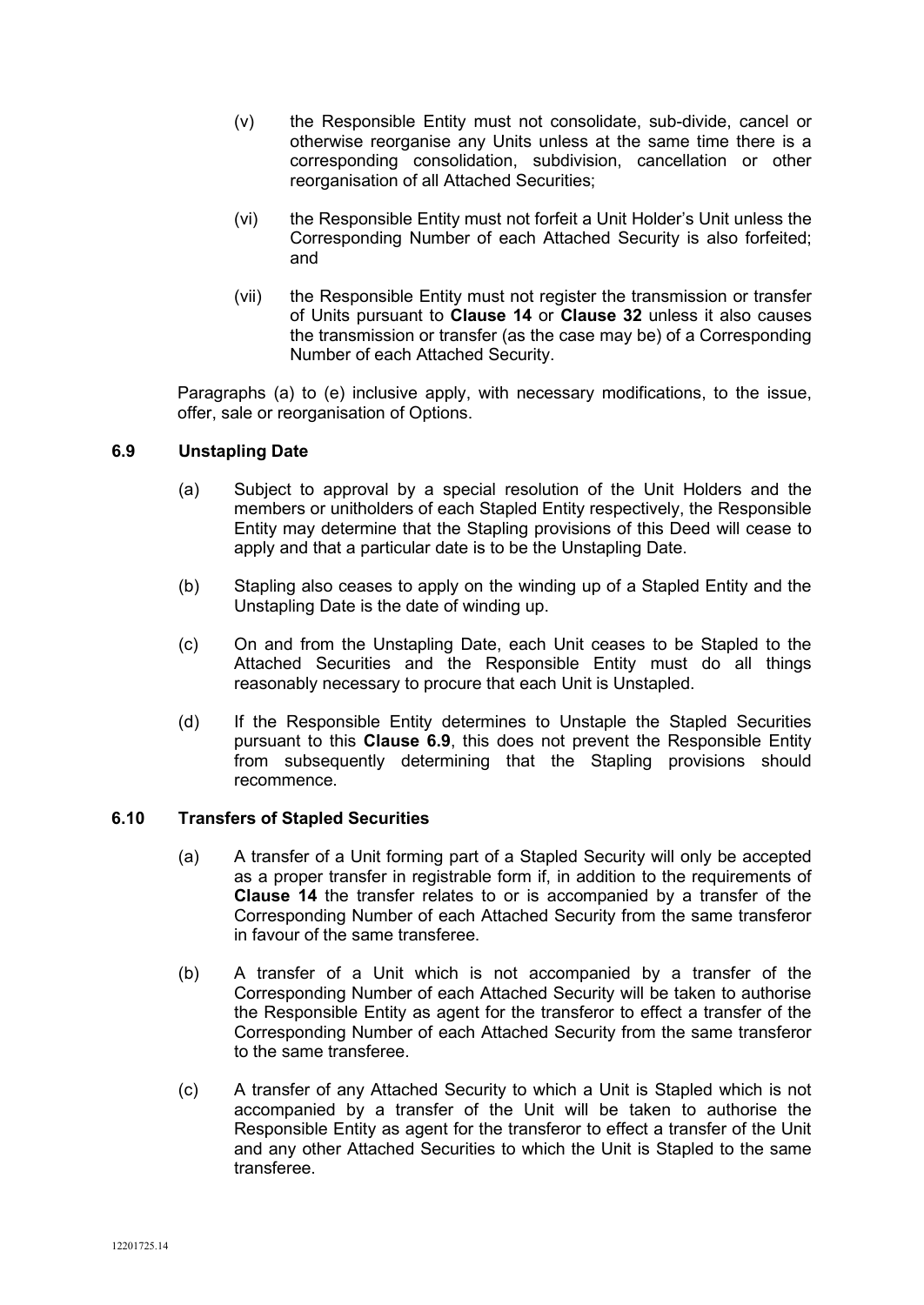(d) Each Unit Holder irrevocably appoints the Responsible Entity as its agent and attorney for the purposes of taking all necessary action (including executing any documentation which the Responsible Entity reasonably considers is necessary or desirable) to effect on a date to be determined by the Responsible Entity the transfer to the Responsible Entity (as trustee of the Trust) or to a person nominated by the Responsible Entity of any Attached Security which was Stapled to a Unit forfeited pursuant to **Clause 8** and which has been cancelled or sold.

## **6.11 Stapled Security Register**

The Responsible Entity must cause to be set up and maintained a Stapled Security Register which:

- (a) may incorporate or form part of the Register;
- (b) records the names of the Unit Holders, the number of Units held, the number of Attached Securities held by the Unit Holders to which each Unit Holder's Units are Stapled and any additional information required by the Corporations Act or the Listing Rules (if applicable) or determined from time to time by the Responsible Entity.

## **6.12 Variation of Stapling provisions**

Prior to the Unstapling Date, the consent of each other Stapled Entity must be obtained to any amendment to this Deed which:

- (a) directly affects the terms on which Units are Stapled; or
- (b) removes any restriction on the transfer of a Stapled Unit if that restriction also exists for all other Attached Securities unless that restriction is simultaneously removed for all Attached Securities.

## **6.13 Maintenance of Listing and Consistency with Constitutions of Stapled Entities**

- (a) The Responsible Entity must use every reasonable endeavour to procure that the Stapled Securities are and continue to be Officially Quoted as one joint security.
- (b) The Responsible Entity must use every reasonable endeavour to procure that the Stapled Securities are dealt with under this Deed in a manner consistent with the provisions relating to the Attached Securities in the constitutions of the Stapled Entities.

#### **6.14 Responsible Entity's Duties**

The Responsible Entity is entitled to have regard to the fact that the Trust is operating with the Stapled Entities as part of a stapled group with common members and with the intention that the economic and other interests of the Trust and the Stapled Entities are aligned. Accordingly, in exercising any power or discretion or in fulfilling any of its obligations, the Responsible Entity may, except to the extent otherwise required by law, have regard to the interests of Unit Holders as holders of other Attached Securities.

## **7. OPTIONS**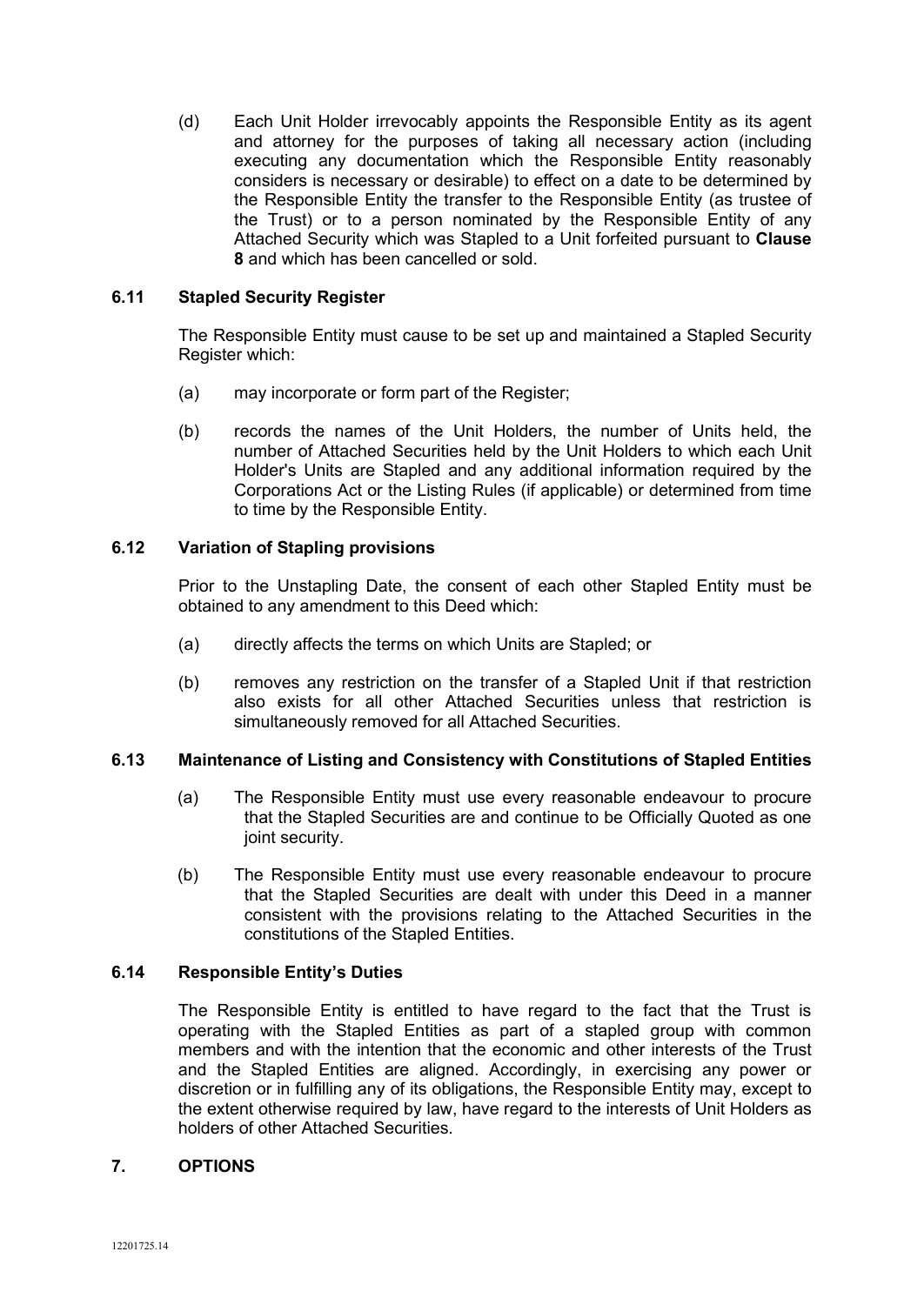## **7.1 Issue of Options**

The Responsible Entity may issue Options on such terms and conditions as it determines, provided that:

- (a) subject to paragraph (b), the Issue Price of Options shall, if permitted under the Corporations Act or any Relief (and subject to the conditions of that Relief), be such price (including nil) as the Responsible Entity determines in its discretion, but if not so permitted, the Issue Price shall be nil;
- (b) subject to paragraph (c), the Issue Price of a Unit issued pursuant to the exercise of an Option, shall be determined as follows:
	- (i) subject to paragraph (iii), where the Units form part of Stapled Securities and are Officially Quoted and have not been suspended from Official Quotation (other than temporarily) - the Issue Price of those Units, when aggregated with the issue prices of each of the Attached Securities to which those Units will be Stapled, will be equal to the Current Market Value of Stapled Securities on the Business Day preceding the day on which the intention to make the issue of Options is announced to the ASX; and
	- (ii) where the Units have been suspended from Official Quotation (other than temporarily) or have otherwise ceased to be Officially Quoted (whether or not they form part of Stapled Securities) – the Issue Price of those Units will be where permitted by, and subject to the conditions of, any Relief, such price as the Responsible Entity determines in its discretion, but not less than 50% of the Current Unit Value of those Units on the Business Day preceding the day on which the issue of Options is made; and
	- (iii) where the Units form part of Stapled Securities and are Officially Quoted and have not been suspended from Official Quotation (other than temporarily) – in the case of Options offered to all Unit Holders registered on a date determined by the Responsible Entity, as nearly as possible pro rata to the number of Units held by them on that date, the Issue Price of those Units, when aggregated with the issue prices of each of the Attached Securities to which those Units will be Stapled, will be where permitted by, and subject to the conditions of, any Relief, not less than 50% of the Current Market Value of Stapled Securities on the Business Day preceding the day on which the intention to make the issue of Options is announced to the ASX;
- (c) subject to paragraph (d), the Issue Price of a Unit (which forms part of a Stapled Security and is Officially Quoted and which is to be issued pursuant to the exercise of an Option issued under the Executive Award Plan) shall be, when aggregated with the issue prices of each Attached Security, an amount equal to the daily volume weighted average price per Stapled Security sold on the market operated by the ASX (excluding any special crossings and overnight sales) for the period of 7 ASX trading days immediately preceding the issue of the Options (whether or not a sale was recorded on any particular day) (Relevant VWAP);
- (d) the Issue Price of a Unit (which forms part of a Stapled Security and is Officially Quoted and which is to be issued pursuant to the exercise of a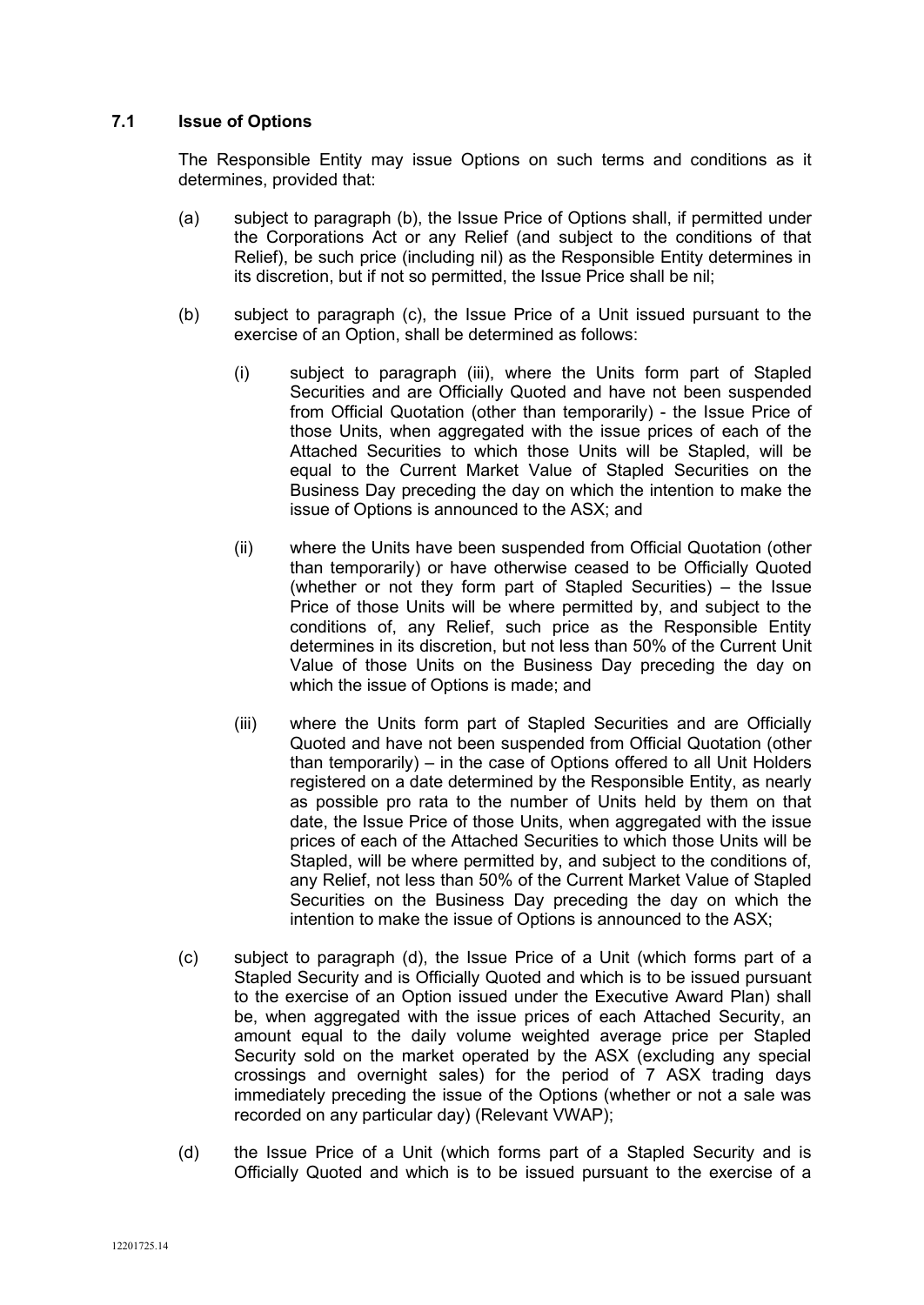Performance Right issued under the Executive Award Plan) shall be an amount equal to zero.

## **7.2 Interest of Option Holders**

An Option shall not confer any interest in the Trust or any right to participate in the income or capital of the Trust.

## **7.3 Voting rights of Option Holders**

Option Holders shall be entitled to receive notices of, and to attend meetings of Unit Holders but shall not, subject to the Corporations Act and to any Relief, be entitled to speak or vote at any such meeting.

## **8. PARTLY PAID UNITS**

## **8.1 Terms of Issue**

The Responsible Entity may issue Partly Paid Units on such terms and conditions as it determines.

## **8.2 Calls**

Each holder of a Partly Paid Unit shall be liable to pay the amount of a call in accordance with the terms and conditions of issue of the Unit.

## **8.3 Stapled Securities**

A Partly Paid Unit which forms part of a Stapled Security will not be credited or treated as fully paid until:

- (a) the Responsible Entity has received all unpaid money in relation to that Unit;
- (b) each Stapled Entity has received all unpaid money in relation to the relevant Attached Security to which the Unit is Stapled.

#### **8.4 Interest on late payment of calls**

If any call is not paid on or before the day appointed for payment, the holder of such Partly Paid Unit shall pay interest thereon (such interest to accrue for the benefit of the Trust) from the day appointed for the payment to the time of actual payment, at such rate as is from time-to-time determined by the Responsible Entity.

#### **8.5 Non-receipt of notice of call**

The non-receipt of a notice required to be given in respect of any call, or the accidental omission to give such a notice of a call, to any Unit Holder shall not invalidate the call.

#### **8.6 Deductions for unpaid calls**

If all or part of a call is not paid on or before the date appointed for payment, then until such time as the call is paid, the Responsible Entity may deduct or set off such unpaid amount (together with interest accrued and all costs and expenses incurred by the Responsible Entity by reason of the non-payment) from any amount payable to the relevant Unit Holder pursuant to **Clauses 15, 16** and **Clause 18**.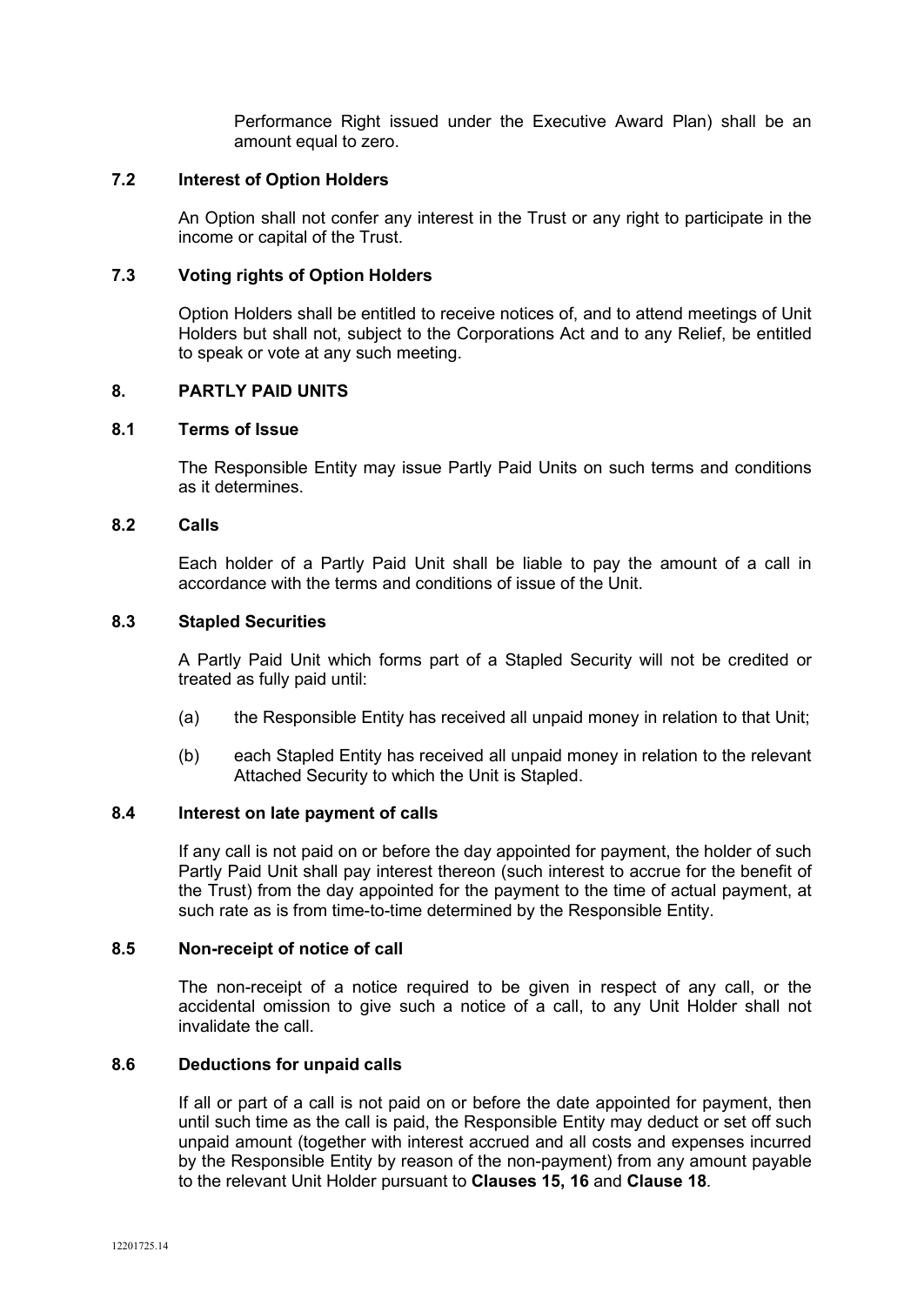## **8.7 Forfeiture of Units**

If a call is not paid on or before the day appointed for the payment, the Responsible Entity may in its discretion at any time thereafter before the payment of the amount of the call, interest accrued thereon and the costs and expenses incurred by the Responsible Entity by reason of non-payment, cause the Units in respect of which any such amount is payable, to be forfeited with effect from a date determined by the Responsible Entity. Such forfeiture shall include forfeiture of all distributions and other moneys payable to the Unit Holder in respect of the forfeited Units and not actually paid before the forfeiture.

## **8.8 Entry on Register**

Where any Unit has been forfeited in accordance with the foregoing provisions, an entry of the forfeiture and the date thereof, shall forthwith be made in the Register.

#### **8.9 Disposal of forfeited units**

Where permitted by any Relief, a forfeited Unit may be sold by the Responsible Entity at any price.

## **8.10 Annulment of forfeiture**

The Responsible Entity may, at any time before a forfeited Unit is sold, annul the forfeiture upon such conditions as the Responsible Entity determines.

## **8.11 Transfer of forfeited Units**

- (a) The Responsible Entity may, on any sale of a forfeited Unit, receive the selling price and effect in the name of the Unit Holder whose Unit has been forfeited, a transfer in favour of the transferee of the Unit.
- (b) Upon effecting the transfer, the transferee shall be registered as the holder of the Unit and the transferee's title to the Unit shall not be affected by any irregularity or invalidity in connection with the forfeiture or sale of the Unit.

### **8.12 Liability notwithstanding forfeiture**

Any Unit Holder whose Units have been forfeited will, notwithstanding such forfeiture, be liable to pay to the Responsible Entity the amount not paid and all other moneys payable in accordance with the foregoing provisions of this **Clause 8**.

#### **8.13 Responsible Entity's lien**

The Responsible Entity shall have a first and paramount lien upon every Unit for amounts not paid and other moneys payable to the Responsible Entity by the Unit Holder in respect of a Unit and such lien shall extend to all distributions and other moneys from time to time payable in respect of that Unit.

## **8.14 Sale of units to enforce lien**

The Responsible Entity may sell the Units subject thereto, in the same manner, mutatis mutandis, as if the Units had been forfeited.

### **8.15 Proceeds of sale**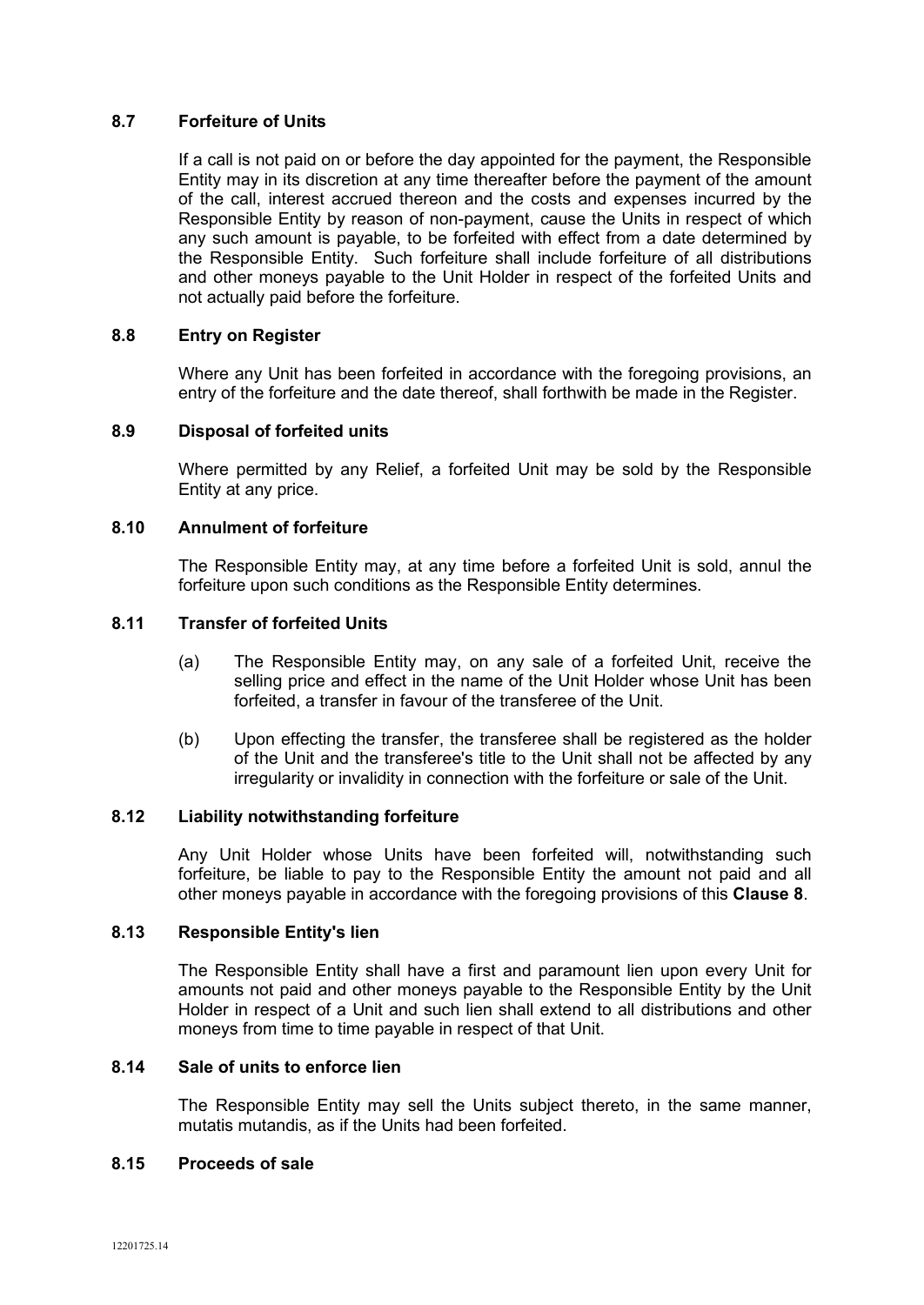The net proceeds of any sale of forfeited Units or the sale of Units to enforce a lien shall be applied:

- (a) firstly, in payment of all costs in relation to the enforcement of the lien or the forfeiture (as the case may be) and the sale;
- (b) secondly, in satisfaction of the amount of the unpaid call and interest thereon; and
- (c) the residue (if any) shall be paid to the person registered as the Unit Holder in respect of the subject Units immediately prior to the sale.

## **8.16 Underwriting of calls**

- (a) Where:
	- (i) the Responsible Entity has appointed an underwriter to underwrite the payment of a call in respect of Partly Paid Units;
	- (ii) in discharging its obligations the underwriter has purchased Units at a public auction held under **Clause 8.9** (with the relevant call credited as paid) at a price which is more than the Current Market Value ; and
	- (iii) the Responsible Entity is liable to pay the underwriter in respect of each Unit purchased in accordance with paragraph (ii) of this clause, an amount equal to the amount by which the Current Market Value is less than the price paid by the underwriter for the Unit (up to the amount of the relevant call),

then the former holder of Partly Paid Units that were forfeited and sold at that public auction, is liable to the Responsible Entity in respect of those forfeited Units, and may be sued for:

- (iv) all monies payable by the Responsible Entity to the underwriter as contemplated by paragraph (iii) of this clause;
- (v) interest (as provided in **Clause 8.4**); and
- (vi) all costs incurred by the Responsible Entity in procuring payment from the former Unit Holder
- (b) The Responsible Entity must ensure that where the Responsible Entity is liable to the underwriter as contemplated by paragraph (a)(iii) of this clause, the Responsible Entity's liability to the underwriter may be satisfied by the assignment of the Responsible Entity's right of action under **Clause 8.16(a)(iv)** against the former Unit Holder in full satisfaction of such liability of the Responsible Entity to the underwriter.
- (c) For the avoidance of doubt, a Unit Holder's liability under **Clauses 8.16(a)(v)** and **(vi)** will not be affected by the assignment by the Responsible Entity of its right of action under **Clause 8.16(a)(iv)**.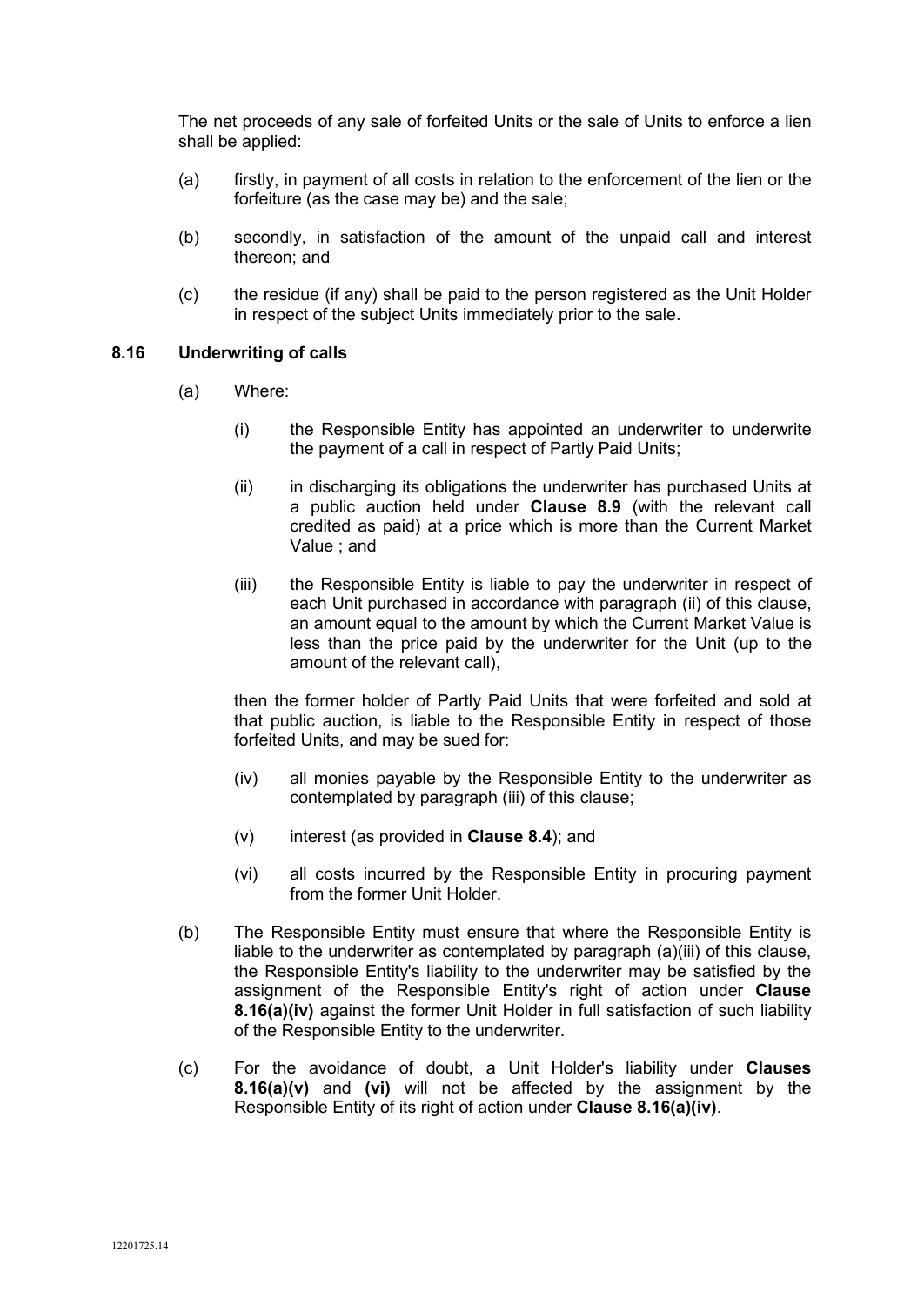(d) A Unit Holder's liability in respect of forfeited Units for the purposes of **Clause 8.12** will be satisfied to the extent that monies are paid by the Unit Holder in respect of those forfeited Units pursuant to **Clause 8.16**.

## **9. APPLICATION FOR AND ISSUE OF UNITS AND OPTIONS**

## **9.1 Form of application**

An application for Units or Options must be in such form as the Responsible Entity determines. Subject to the terms of any Relief, the Responsible Entity may determine that:

- (a) such application need not be in writing; and/or
- (b) such application need not be signed by the applicant for the Units or Options.

## **9.2 Refusal of applications**

The Responsible Entity may, without giving any reason, refuse or accept all or part of an application.

## **9.3 Issue of Units and Options**

Units and Options will be issued with effect from the date determined by the Responsible Entity.

## **9.4 Restriction on issue of Units**

Units may not be issued 80 years after the commencement of the Trust if that issue would cause a contravention of the rule against perpetuities or any other rule of law or equity.

## **9.5 Overseas Unit Holders**

Subject to the Listing Rules during such periods as the Trust is Listed, the Responsible Entity may, in relation to an offer of Units or Options to Unit Holders, elect to offer Units or Options only to Unit Holders with registered addresses in Australia and New Zealand and such other countries (if any) as the Responsible Entity determines, and for the purposes of this Deed, such offer will be deemed to have been made to all Unit Holders.

#### **9.6 Underwriting of Issue**

- (a) The Responsible Entity may determine that any issue of Units or Options or payments of calls be underwritten and all expenses of the underwriter, underwriting fees and commissions, sub-underwriting fees, brokerage, handling fees and the like (including where payable to any Associate of the Responsible Entity) will be paid out of the Trust Fund.
- (b) The underwriter or its nominee may subscribe for such Units or Options in accordance with the relevant underwriting agreement at an Issue Price not less than that at which the Units or Options were offered under the relevant Disclosure Document.

## **9.7 Uncleared funds**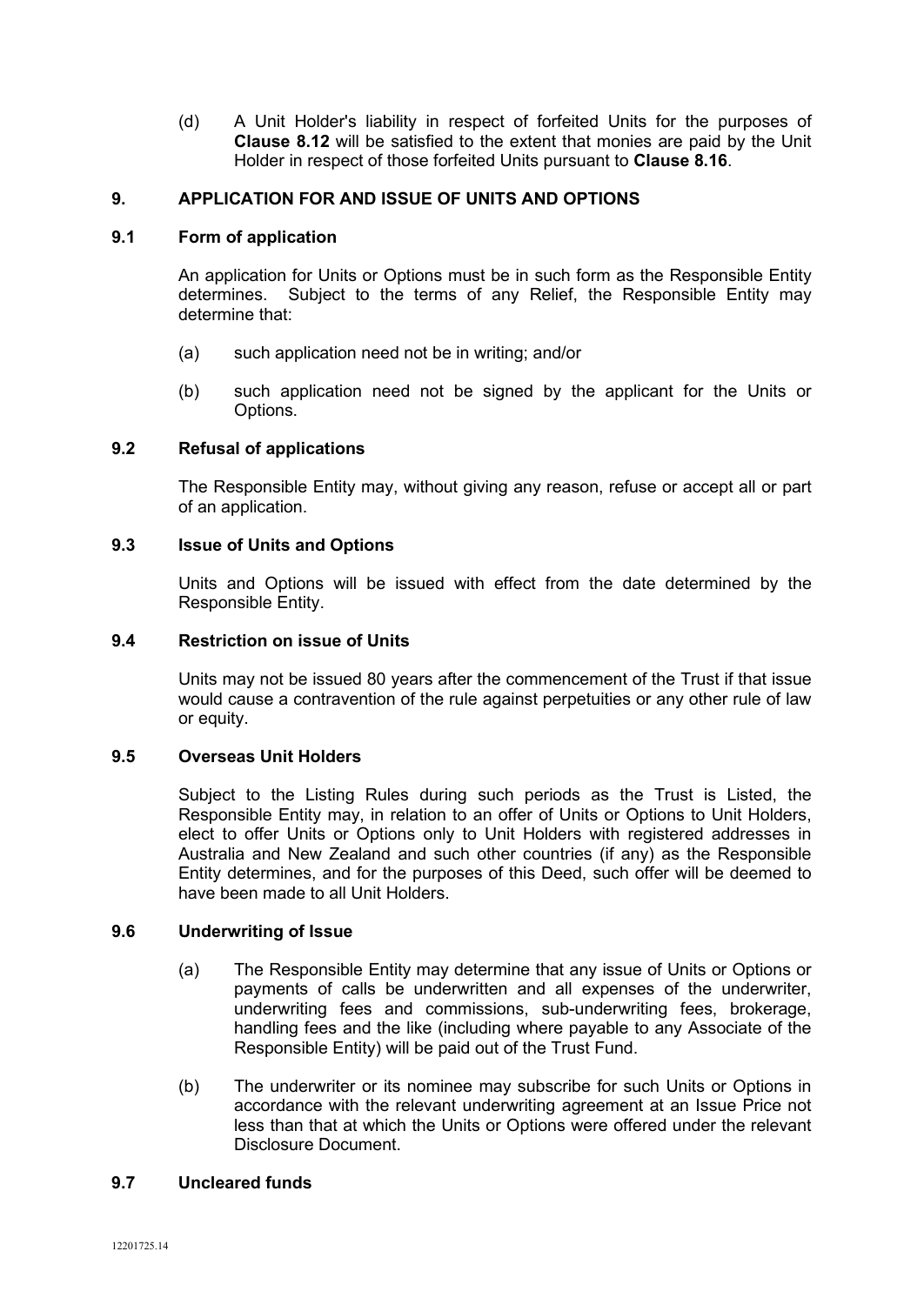Where uncleared funds representing application moneys are not cleared in the ordinary course, any Units or Options thus created are void.

## **10. INVESTMENT ADVICES**

- 10.1 The Responsible Entity may determine whether or not investment advices or other forms of confirmation of investment will be issued for Units or Options.
- 10.2 The Responsible Entity may cancel or replace any investment advices in the circumstances and subject to the conditions determined by the Responsible Entity.
- 10.3 Investment advices may be prepared as the Responsible Entity determines and need not be signed.
- 10.4 Investment advices will not be evidence of ownership of Units or Options.

#### **11. RIGHTS AND LIABILITIES OF UNIT HOLDERS**

### **11.1 Rights of Unit Holders**

A Unit Holder is entitled to a beneficial interest in the Trust Fund but may not:

- (a) interfere with the exercise of the Responsible Entity's powers; or
- (b) exercise any rights in respect of any investment or require the transfer of any property.

#### **11.2 Limitation of Unit Holders' liability**

- (a) The Responsible Entity may, in the absence of a separate agreement with a Unit Holder, only enforce any right of indemnity against the Trust Fund.
- (b) In the absence of such a separate agreement, no Unit Holder will be personally liable to the Responsible Entity or any creditor of the Trust.

## **12. REGISTER**

A Register of Unit Holders and Option Holders (where required), whether loose-leaf or computer-stored and otherwise of the type determined by the Responsible Entity, will be kept by or on behalf of the Responsible Entity. The Responsible Entity will determine the information to be recorded in the Register. Entry of a person on the Register as the holder of a Unit or an Option shall be conclusive evidence of that person's ownership of that Unit or Option.

## **13. CONSOLIDATION AND SUBDIVISION OF UNITS**

13.1 The Responsible Entity may consolidate or subdivide Units provided that the consolidation or subdivision does not alter the ratio of Units held by any Unit Holder to the aggregate number of Units in issue.

## 13.2 **Fractions and splitting**

(a) Units may be issued in fractions at the discretion of the Responsible Entity, and the value of and all rights and obligations attaching to, a fractional Unit will be in proportion to those of a whole Unit.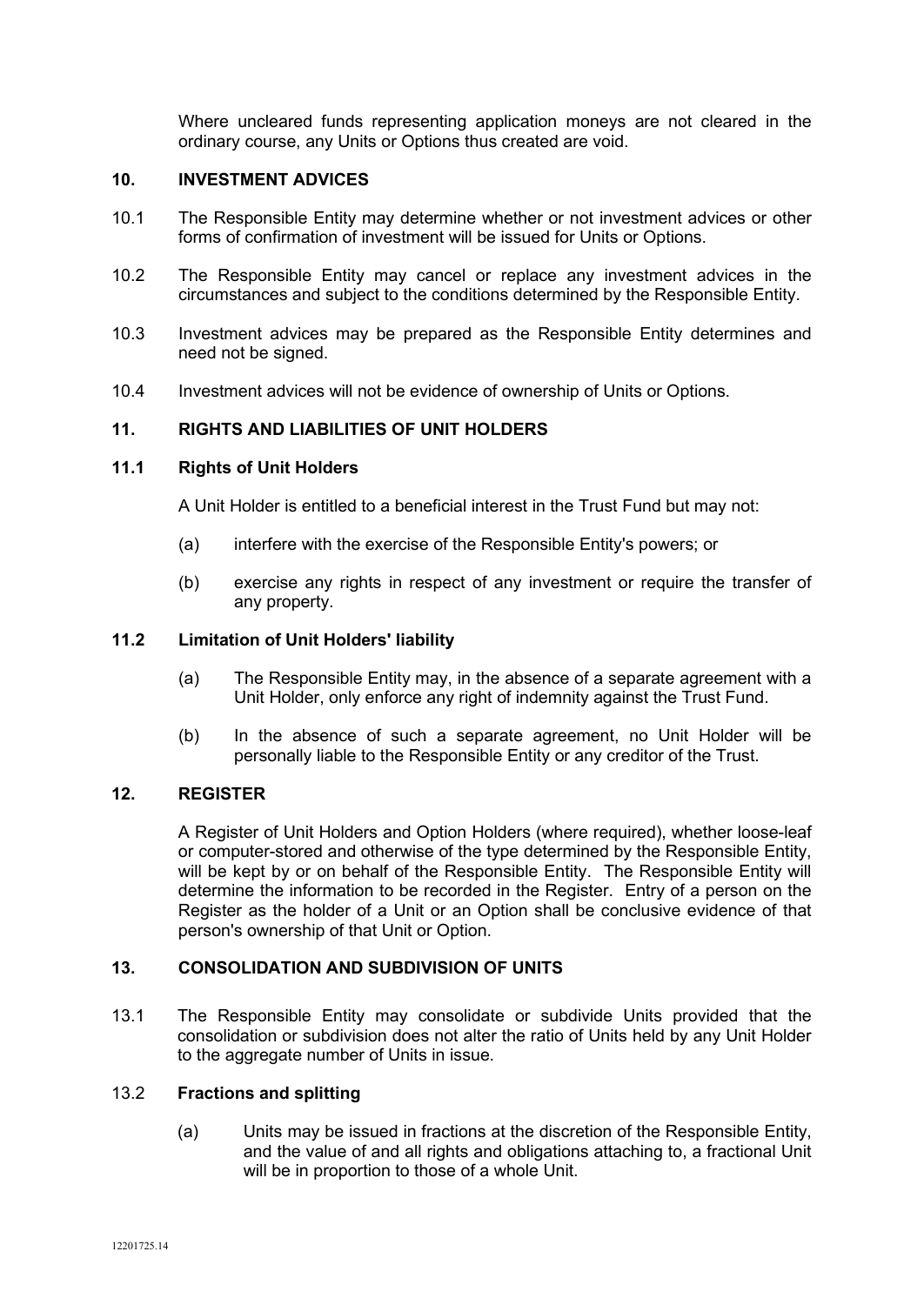- (b) Where a holding comprises more than one fraction of a Unit, the trustee may consolidate such fractions.
- (c) The Responsible Entity may consolidate or split the Units. The Responsible Entity must in respect of any such consolidation or split:
	- (i) immediately amend the Register to record the consolidation or split;
	- (ii) notify the Unit Holder within 30 days of the consolidation or split;
	- (iii) ensure that each Unit is consolidated or split on the same basis as each other Attached Security.
- (d) The Responsible Entity has the power, in giving effect to any consolidation or split of Units, to:
	- (i) make provision for the issue of fractional certificates;
	- (ii) make cash payments;
	- (iii) determine that all or any fractions may be disregarded;
	- (iv) appoint a trustee to deal with any fractions on behalf of the Unit Holders; and
	- (v) rounding each fractional entitlement to the nearest whole Unit.

### **14. TRANSFER AND TRANSMISSION OF UNITS**

- 14.1 All transfers of Units and Options must be made in the manner and form (whether in writing or not) required by the Responsible Entity and, for so long as the Trust is Listed, the ASX or other exchange regulator.
- 14.2 Every transfer must be delivered to the Responsible Entity, together with the certificate or certificates (if issued) in respect of the Units or Options to be transferred.
- 14.3 The Responsible Entity may in its absolute discretion refuse to register any transfer of Units or Options, but where Units or Options are Officially Quoted, may only do so where permitted by the Listing Rules. The Responsible Entity is not required to give any reason for refusing to register a transfer.
- 14.4 If a Unit Holder or Option Holder dies or becomes subject to a legal disability, only the survivor or legal personal representatives (as the case may be) will be recognised as having any claim to Units or Options registered in the relevant holder's name.

#### **15. REDEMPTION**

### **15.1 No obligation to redeem Units**

Subject to this Deed, the Responsible Entity is not obliged to redeem or buy-back any Units.

## **15.2 Withdrawal Offers**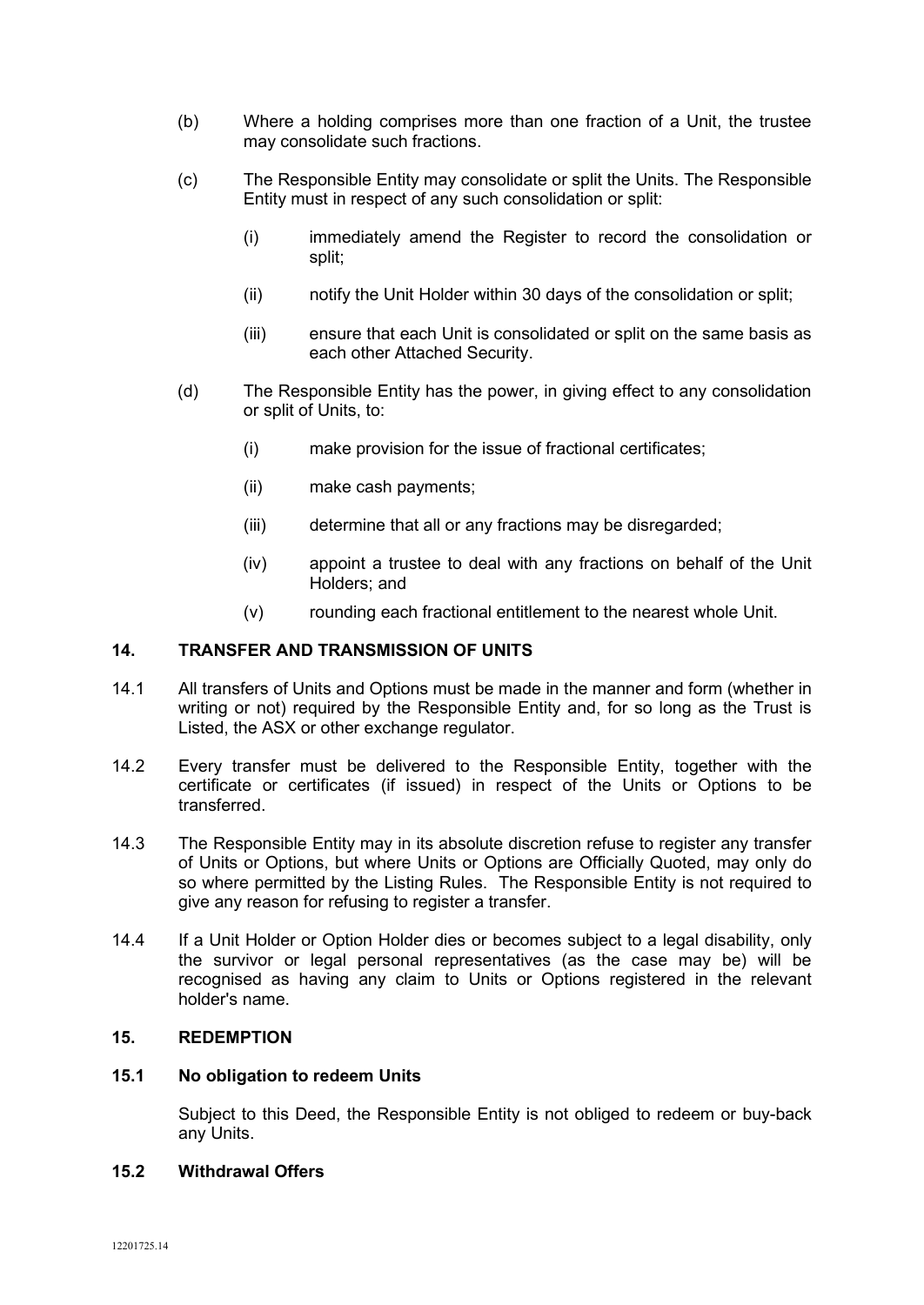- (a) While the Trust is not Liquid, a Unit Holder may withdraw from the Trust in accordance with the terms of any current withdrawal offer made by the Responsible Entity in accordance with the provisions of the Corporations Act regulating offers of that kind. If there is no withdrawal offer currently open for acceptance by Unit Holders, a Unit Holder has no right to withdraw from the Trust.
- (b) The Responsible Entity is not at any time obliged to make a withdrawal offer.
- (c) If the Responsible Entity receives a redemption request before it makes a withdrawal offer, it may treat the request as an acceptance of the offer effective as at the time the offer is made.

## **15.3 Redeeming Unit Holder**

Unless the Responsible Entity otherwise determines, the redemption amount paid to a Unit Holder consists of capital only. The Responsible Entity may, however, having regard to all relevant equitable obligations, determine that some or all of the redemption amount consists of Distributable Income (which may include net capital gains), rather than capital, of the Financial Year in which the redemption occurs and advise the Unit Holder accordingly (and in any event as soon as practicable after the end of the Financial Year in which the redemption occurred).

## **15.4 Buy-back of Units**

The following provisions of **Clause 15.4** will only take effect if the ABP Capital Management Resolution is passed by members by the requisite majorities and all conditions to that resolution are satisfied:

- (a) While the Trust is Listed, the Responsible Entity may buy back Units, subject to and in accordance with the Corporations Act (as modified from time to time) and any requirements under the Listing Rules.
- (b) Immediately after the registration of a transfer of a Unit or a Stapled Security (as applicable) following a buy-back under this **Clause 15.4** the Units purchased are cancelled.
- (c) Where a Unit forms part of a Stapled Security, the Responsible Entity may only buy back and cancel Units if the Securities to which those Units are Stapled are also the subject of a contemporaneous buy-back and cancellation.
- (d) The purchase price payable for a Unit or Stapled Security purchased under this **Clause 15.4** will be determined by the Responsible Entity (or its nominee) as follows:
	- (i) for any period in which a purchase may be made, the Responsible Entity (or its nominee) may set a range of prices at which purchases can be made during all or part of that period in the ordinary course of trading on the ASX and may adjust that pricing range from time to time if appropriate, but the maximum purchase price on any day cannot exceed the Indicative Buy-Back Price for that day by more than 5% (or such greater amount as may be allowed under the Listing Rules); and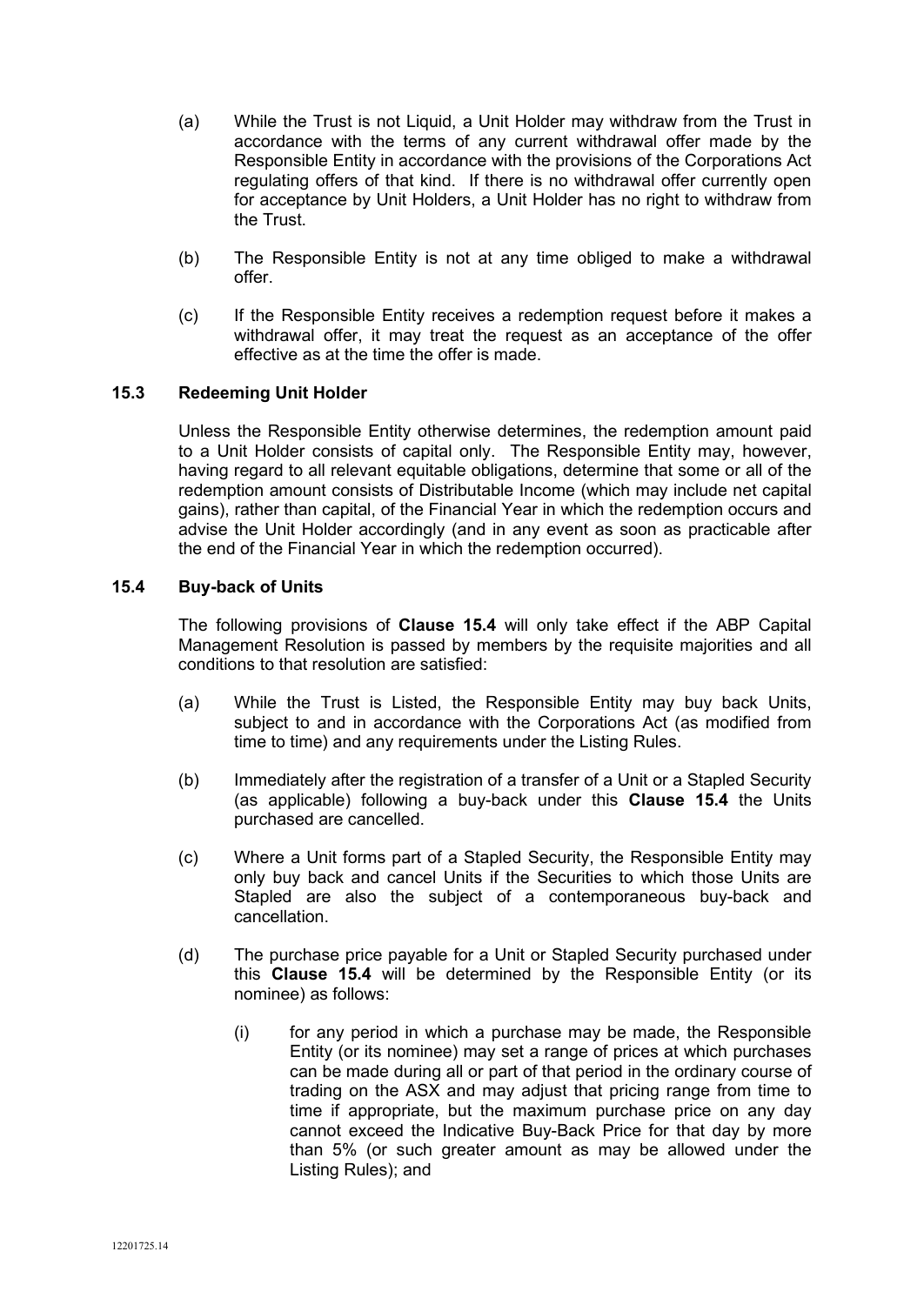(ii) the purchase must otherwise satisfy the conditions of any relief from or modification of the Corporations Act.

## **16. WINDING UP OF TRUST**

### **16.1 Winding-up by Responsible Entity**

In addition to the circumstances in which the Trust may be wound up under the Corporations Act or the Listing Rules, the Responsible Entity may wind up the Trust with the prior approval of a resolution of the Unit Holders.

## **16.2 Termination in accordance with Clause 4.1**

The Responsible Entity must wind up the Trust when it has terminated pursuant to **Clause 4.1** or **Clause 16.1** or if it is terminated by the Responsible Entity with the prior approval of a resolution of the Unit Holders.

#### **16.3 Procedure on winding-up**

- (a) On winding-up of the Trust, and subject to paragraph (c), the Responsible Entity must realise the assets of the Trust as soon as reasonably practicable, rather than await an improvement in the Market Value of the investments of the Trust.
- (b) Subject to **Clause 8.6**, and to the rights of the holders of different classes of Units, the net proceeds of realisation, after discharging or providing for all liabilities and meeting the expenses (including anticipated expenses) of winding-up, must be distributed to Unit Holders in proportion to the number of Units of which they are the registered holders on the date the Trust is required to be wound-up in accordance with this clause or Part 5C.9 of the Corporations Act or on the date of termination of the Trust in accordance with **Clauses 4.1** and **16.1**.
- (c) The Responsible Entity may agree with a Unit Holder that the Unit Holder's entitlement in whole or in part on the winding-up of the Trust be satisfied by transferring assets of the Trust to that Unit Holder at their Market Value.
- (d) The Responsible Entity must arrange for an independent audit of the final accounts for the Trust after the winding-up of the Trust has been completed.

## **17. MANAGEMENT AND INVESTMENT OF THE TRUST FUND**

#### **17.1 Responsible Entity's powers**

The Responsible Entity has the capacity and all the powers in respect of the Trust which it is possible for both a natural person and a body corporate to have if it were the absolute owner of the Trust Fund, including:

- (a) to invest the Trust Fund in any form of investment;
- (b) to deal with any asset of the Trust;
- (c) to borrow or obtain other financial accommodation;
- (d) to grant security over the Trust Fund (including, without limitation, third party security);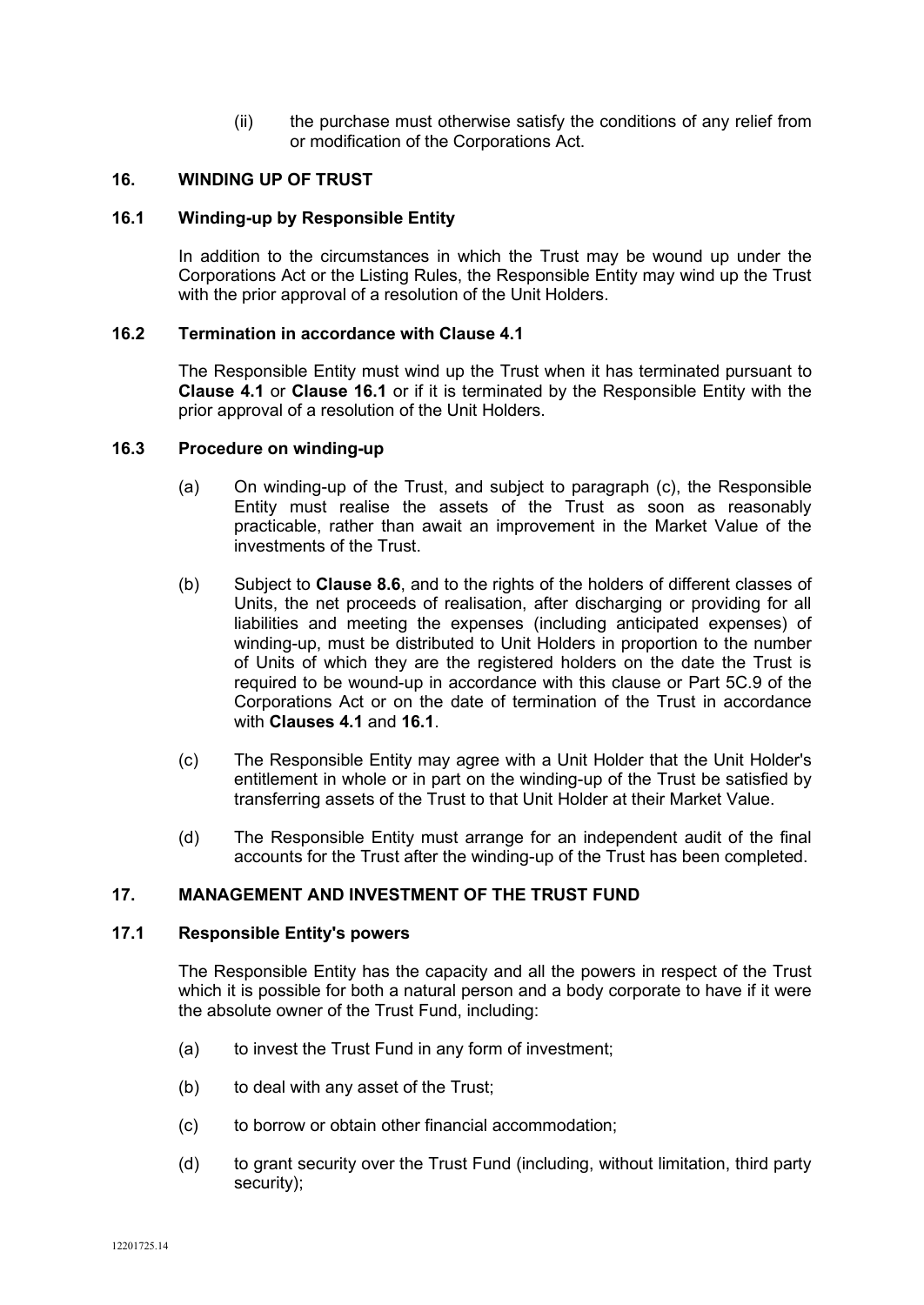- (e) to guarantee liabilities of any person or provide indemnities in respect of such liabilities;
- (f) to make loans, including to associated or related entities;
- (g) to fetter future discretion;
- (h) to invest in Derivatives; and
- (i) to act as trustee of Sub-Trusts.

## **17.2 Appointment of Agents**

The Responsible Entity may engage agents, consultants, experts, advisers or other persons and appoint delegates for any purpose in the exercise of its powers, and any such consultant, expert, person or delegate may be an Associate of the Responsible Entity.

## **17.3 Appointment of Custodian**

Without limiting the Responsible Entity's power under this **Clause 17**, subject to the Corporations Act and the terms of any Relief the Responsible Entity may appoint one or more custodians to hold title to some or all of the assets of the Trust.

## **18. DISTRIBUTION OF INCOME AND CAPITAL**

#### **18.1 Determination of Distributable Income**

- (a) The Distributable Income of the Trust for a Distribution Period will be such amount as the Responsible Entity determines in its discretion, provided that the Distributable Income for a Distribution Period can be no less than the net income of the Trust (within the meaning of the Income Tax Assessment Act) for that period.
- (b) The Unit Holders will be entitled to the Distributable Income of the Trust for a Distribution Period in accordance with the proportions specified in **Clause 18.3**.

#### **18.2 Time for distribution of income**

The Distributable Income for a Distribution Period must be distributed by the Responsible Entity to Unit Holders no later than the applicable Distribution Date.

#### **18.3 Income entitlement**

(a) The Distributable Income of the Trust Fund shall accrue in respect of a Unit immediately following the creation and allotment of the Unit and shall accrue from month to month and shall be apportionable in respect of time accordingly (*the Unit Distribution*).

The present entitlement in respect of a Partly Paid Unit shall be as follows:

(i) the entitlement shall be that proportion of the Unit Distribution which the amount received by the Responsible Entity in respect of the Unit bears to the Issue Price of the Unit;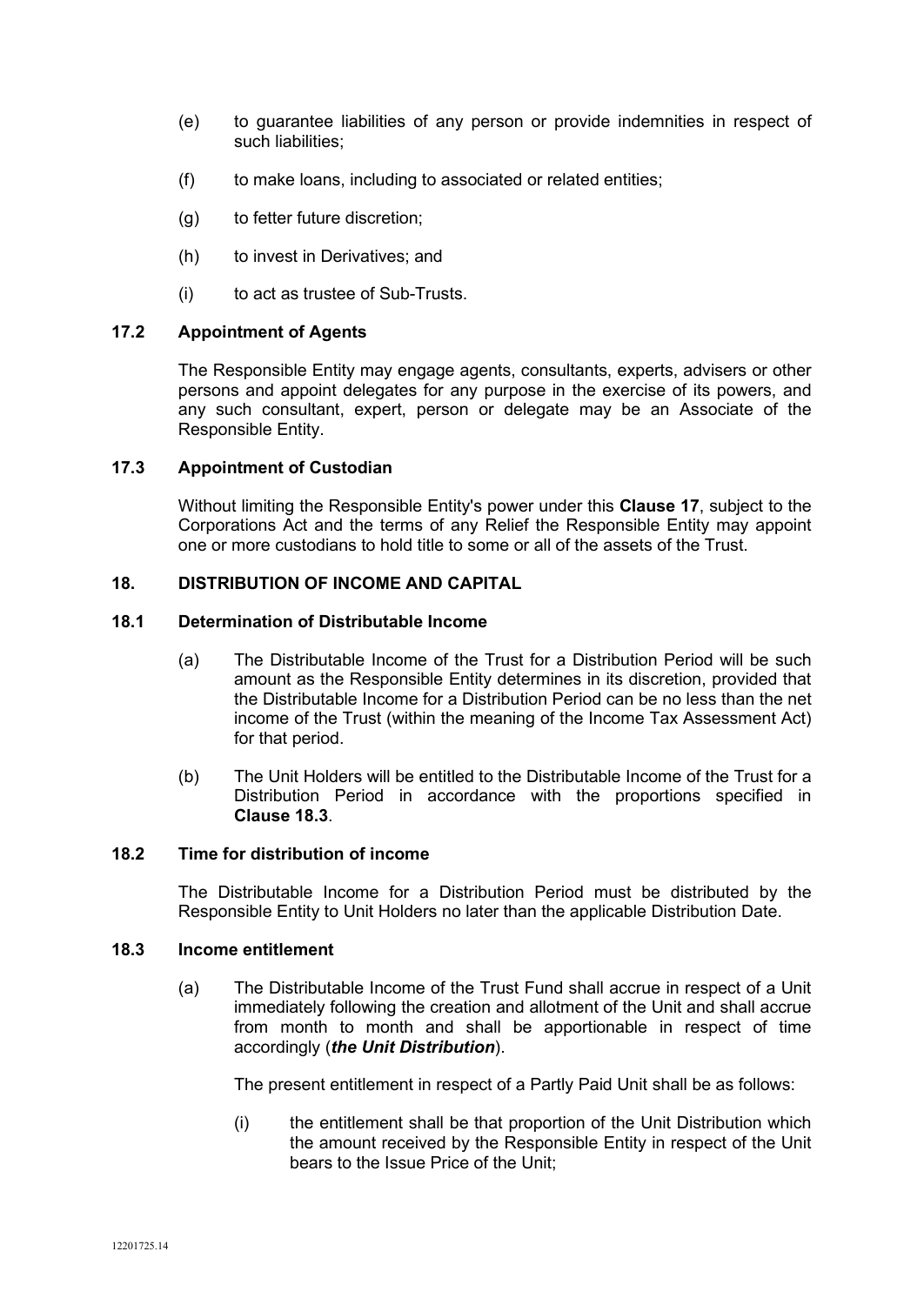- (ii) where the Issue Price of the Unit has been received by the Responsible Entity in instalments, each instalment shall (notwithstanding the date of actual receipt) be deemed to have been received on the first day of the month immediately following the receipt of the relevant instalment.
- (b) Subject to the terms of issue of any Units and to **Clause 8.6** and **Clause 18.3(a)**, the Distributable Income of the Trust for each Distribution Period that remains after deducting any distributions already made in relation to that Distribution Period pursuant to **Clause 15.3** will be credited to a distribution account and after payment of all taxes will be distributed to Unit Holders registered at the close of business on the last day of the Distribution Period, or, where Units are Officially Quoted, to Unit Holders registered, at the close of business on the date fixed for the closing of the Register to determine income entitlements for that Distribution Period, in proportion to the number of Units of which they are the registered holders at such time.

## **18.4 Present entitlement to Accounting Income of the Trust**

Persons who were entitled to Distributable Income pursuant to **Clause 18.3** in respect of a Financial Year will be presently entitled (within the meaning of the Income Tax Assessment Act) to that income in the proportions set out in **Clause 18.3** on the last day of the Financial Year, but if the Responsible Entity does not make a determination for the purposes of **Clause 18.1** for the last Distribution Period in a Financial Year, then persons who are registered Unit Holders at the close of business on the last day of that Financial Year will be presently entitled (within the meaning of the Income Tax Assessment Act) at that time to that part of the Distributable Income of the Trust for that Financial Year to which no Unit Holder has been presently entitled in an earlier Distribution Period for that Financial Year by virtue of **Clause 18.3** and/or **Clause 15.3**.

## **18.5 Unit plans**

- (a) The Responsible Entity may at any time adopt and implement any number of plans, on terms it determines, by which a Unit Holder may elect to receive Units as, or instead of, income or capital entitlements. Such plans may include:
	- (i) a plan under which a Unit Holder who elects to participate in respect of a Unit held by the Unit Holder is entitled to an issue of bonus Units instead of an income or capital entitlement distributed as money in respect of that Unit; and
	- (ii) a plan under which an income or capital entitlement to be distributed as money to a Unit Holder in respect of a Unit is, if the Unit Holder elects that the Unit participate in the plan, retained by the Trust and applied in subscription for fully paid Units pursuant to the terms of the plan.
- (b) The Responsible Entity has all powers necessary or desirable to implement and carry out fully any plan adopted under this **Clause 18.5** and may (without limitation) at any time:
	- (i) amend the terms of any plan as it considers desirable; and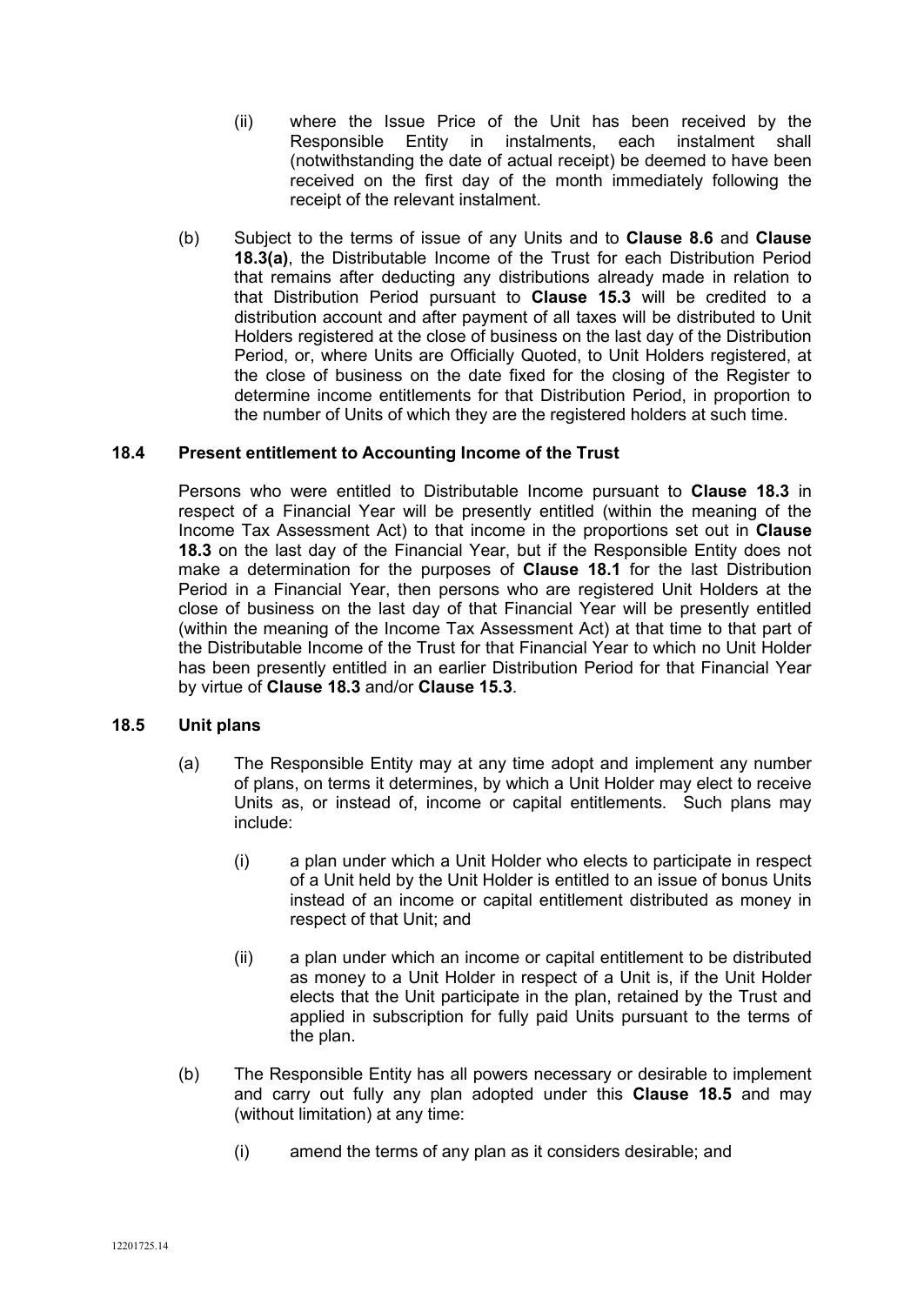(ii) suspend for any period or terminate the operation of any plan as it considers desirable.

## **18.6 Capital and other distributions**

- (a) The Responsible Entity may at any time distribute capital to the Unit Holders (including without limitation as part of an income distribution) by the payment of cash, the issue of Units, the distribution of assets or in any other manner the Responsible Entity determines in proportion to the number of Units of which they are the registered holders at such time as is determined by the Responsible Entity.
- (b) In the case of an issue of Units, the terms of the issue of Units will be determined by the Responsible Entity.

## **18.7 Income categories**

The Responsible Entity may keep separate accounts of different categories and sources of income and allocate the income from any category or source to any Unit Holder.

## **19. REMUNERATION**

## **19.1 Responsible Entity's entitlement to fees**

(a) The Responsible Entity will be entitled to receive the fees specified in this **Clause 19** to the extent that the Responsible Entity has properly performed its duties in relation to the Trust.

#### **19.2 Capital Raising Fee**

(a) The Responsible Entity is entitled to receive a Capital Raising Fee of the amount specified below:

0.75% of the amount of equity raised in any capital raising of the Group.

(b) Each Capital Raising Fee is payable to the Responsible Entity three Business Days after the completion of the applicable capital raising.

## **19.3 Acquisition and Finance Fee**

(a) The Responsible Entity is entitled to receive an Acquisition and Finance Fee of the amount specified below:

> 1.25% of the purchase price of each and every Direct Real Property asset acquired by the Trust, subject to a minimum fee of \$75,000 for each asset acquired.

(b) Each Acquisition and Finance Fee is payable to the Responsible Entity following the earlier of three Business Days after the Acquisition Date and the completion of any related capital raising.

## **19.4 Management Fee**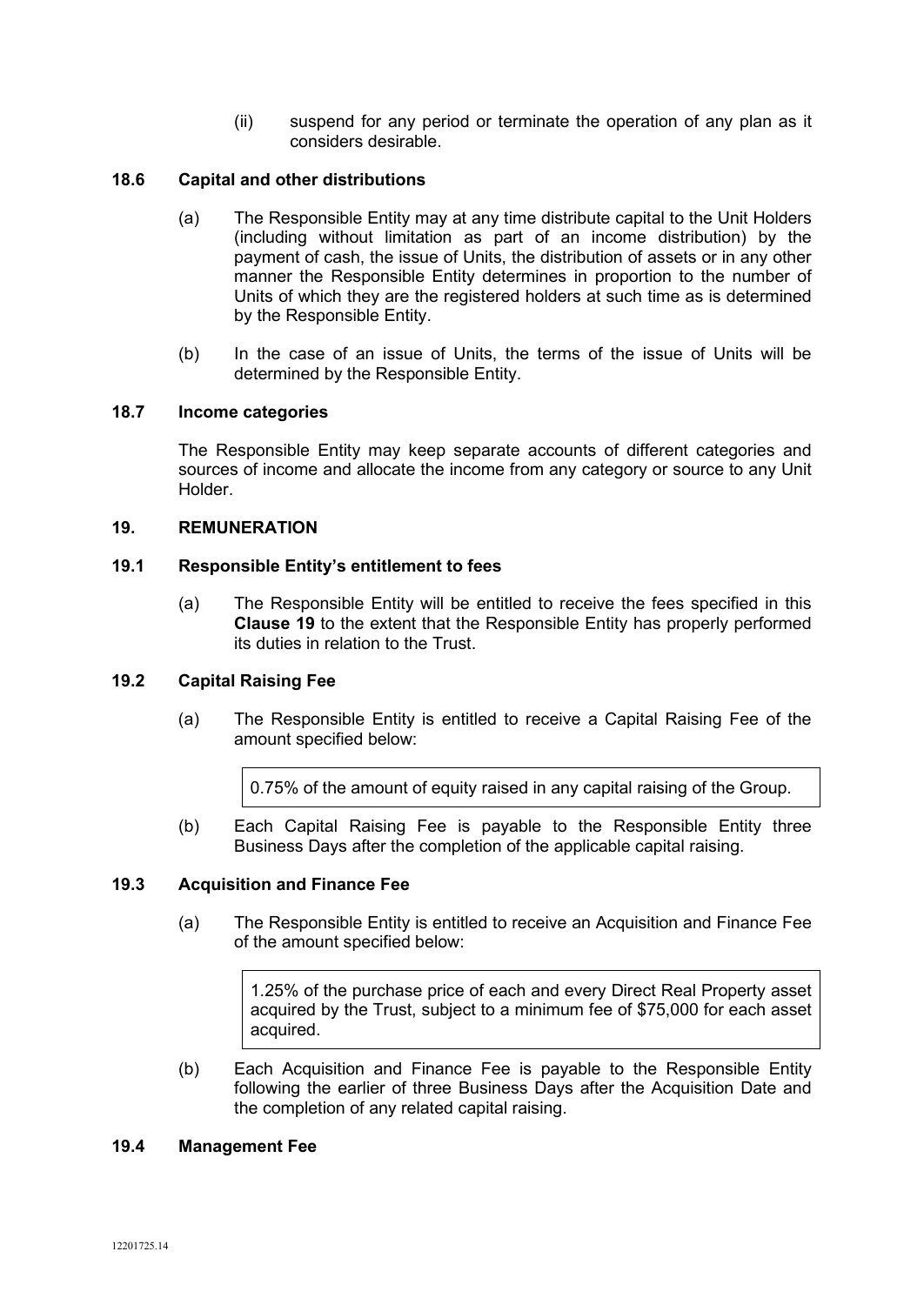(a) From the earlier of the Commencement Date or the completion of any related capital raising the Responsible Entity is entitled to receive a fee equal to the amount specified below for managing the Trust:

1% per annum of the Total Asset Value calculated and accrued daily.

- (b) The Management Fee will be paid out of the Trust Fund within 21 days of the end of the month (or such later time as the Responsible Entity determines).
- (c) On the date on which the Trust is wound up the Responsible Entity will be entitled to be paid the management fee, pro-rated to take account of the number of days to which that fee relates.

## **19.5 Sales Management Fee**

- (a) Subject to **Clause 19.5(b)**, on the sale of any Direct Real Property, the Responsible Entity will be entitled to receive a sales management fee calculated at 0.75% of the Net Sale Price.
- (b) A Sales Management Fee is not payable to the extent that after deducting this fee and any fee payable to any third party manager of the Direct Real Property that is attributable to the sale of the Direct Real Property, the resultant amount is less than the Adjusted Purchase Price of the Direct Real Property.
- (c) Each Sales Management Fee is payable to the Responsible Entity on the date of settlement of the sale of the Direct Real Property.

## **19.6 Performance Fee**

- (a) The Responsible Entity will be entitled to a performance fee:
	- (i) on the sale of any Asset of the Trust prior to the Disclosure Document Date if the Net Sale Price of the Asset (exclusive of GST) exceeds the purchase price, including Acquisition Costs, of the Asset (exclusive of GST) when it was acquired by the Trust. The performance fee payable pursuant to this **Clause 19.6(a)(i)** will be an amount equivalent to 10% of the difference between the Net Sale Price of the Asset and the purchase price, including Acquisition Costs, paid for the Asset (exclusive of GST) when it was acquired by the Trust; and
	- (ii) if the aggregate value of the Assets of the Trust (determined in the manner set out in paragraph (b) of this **Clause 19.6**) held on the Disclosure Document Date exceeds the sum of the purchase prices, including Acquisition Costs, paid for each of those Assets (exclusive of GST) when they were acquired by the Trust. The performance fee payable pursuant to this **Clause 19.6(a)(ii)** will be an amount equivalent to 10% of the difference between the aggregate value of the Assets of the Trust (determined in the manner set out in paragraph (b) of this **Clause 19.6**) held on the Disclosure Document Date and the sum of the purchase prices, including Acquisition Costs, paid for each of those Assets (exclusive of GST) when they were acquired by the Trust.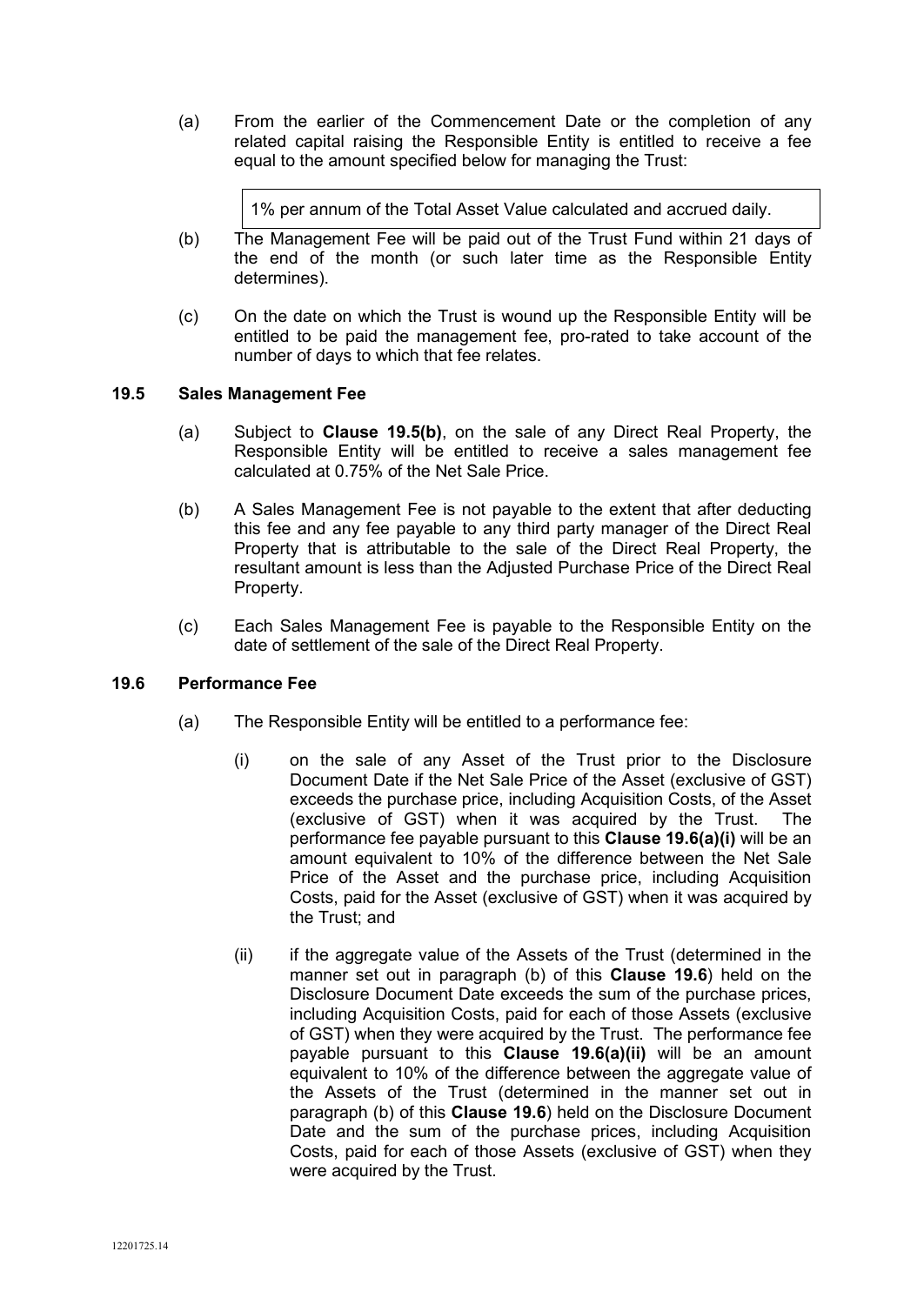- (b) For the purposes of calculating the Performance Fee the Assets must be valued on the Disclosure Document Date by an independent qualified valuer.
- (c) The Responsible Entity may elect to receive the Performance Fee payable pursuant to this clause:
	- (i) in cash; or
	- (ii) by requiring the Responsible Entity to cause Stapled Securities to be issued to the Responsible Entity or a nominee of the Responsible Entity (or a combination) at their Issue Price calculated in accordance with **Clause 5**; or
	- (iii) by transferring Assets to the Responsible Entity or a nominee of the Responsible Entity (or a combination), subject to agreement as to the specific Assets and their value; or
	- (iv) by way of a combination of any two or all of the things referred to in paragraphs (c)(i), (c)(ii) and (c)(iii).

## **19.7 Waiver of fees**

- (a) The Responsible Entity may waive, reduce, assign, rebate or postpone the receipt of any fee (or any part of a fee) or charge a lesser fee than it is entitled to receive under this document on such terms and conditions as it determines in its absolute discretion. The Responsible Entity may recover any fees waived, reduced or postponed in a later year.
- (b) If the Responsible Entity waives, reduces or postpones the receipt of any fee (or any part of a fee) or charges a lesser fee than it is entitled to receive pursuant to **Clause 19.7(a)** due to there being insufficient liquid Assets, then the Responsible Entity will be entitled to receive interest at the Bank Bill Rate plus 4% per annum on unpaid fees and amounts until such fees or amounts are paid.

## **19.8 Expenses**

All Expenses reasonably and properly incurred by the Responsible Entity in connection with the Trust (including in connection with the establishment of the Trust and an Offer Document) or in performing its obligations under this document are payable or can be reimbursed out of the Trust Fund. Amounts payable under this clause are in addition to fees payable under this clause and rights to indemnification or reimbursement conferred under this document or by Law.

## **19.9 Examples of Expenses**

The following is a list of examples only of Expenses that may be paid out of the Trust Fund, being Expenses in any way connected with:

(a) This document, the formation of the Trust and any supplemental deed amending this document including Advisers' fees.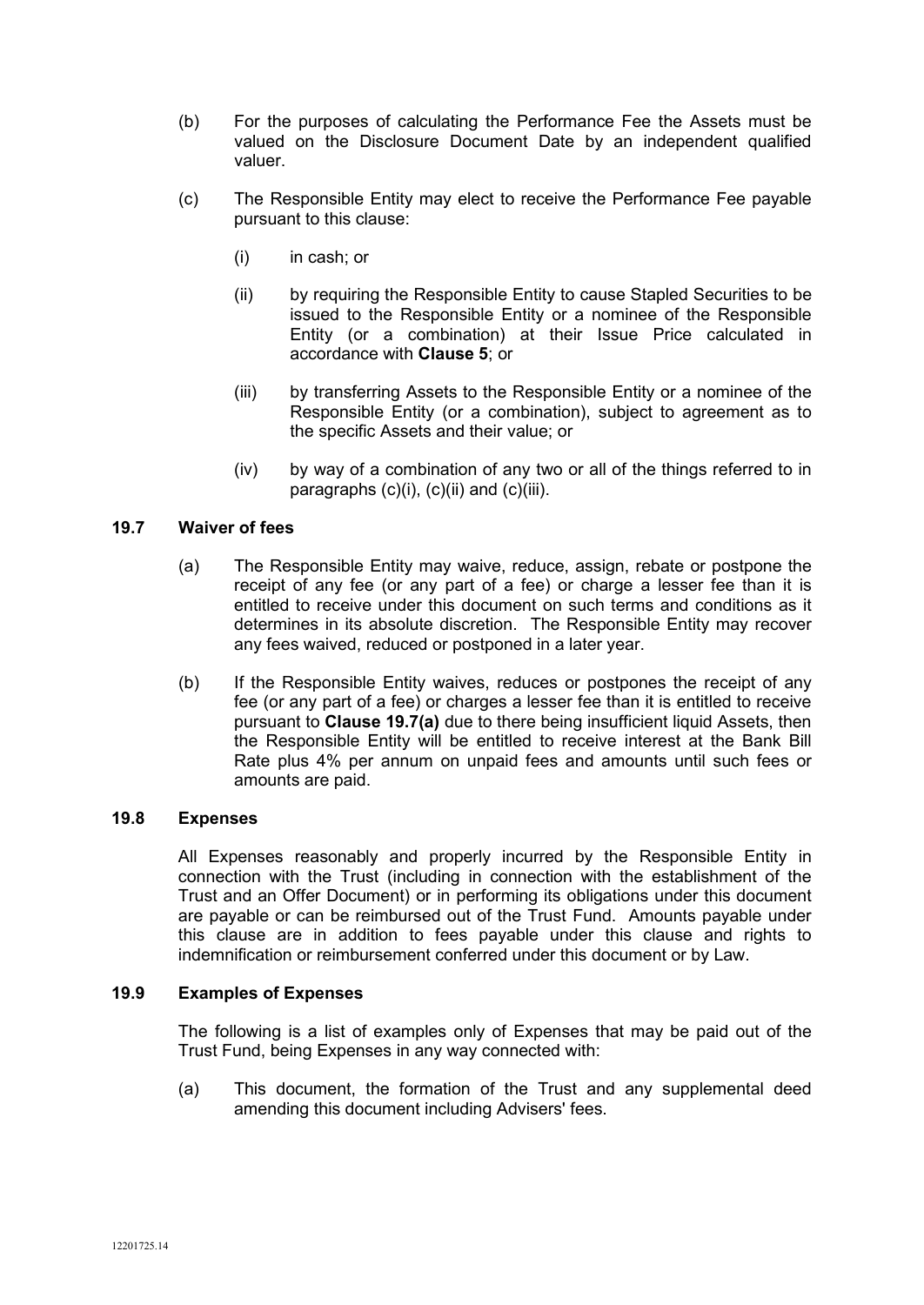- (b) Preparation, review, distribution and promotion of any Offer Document or other offering memorandum for Units (in particular, all amounts disclosed in any Offer Document).
- (c) The sale, purchase, insurance, custody, development, lease, licence, due diligence, project management, acquisition management, development management, asset management, property management, leasing and any other dealing with Assets.
- (d) The investigation or acquisition of any proposed investment or Transaction.
- (e) The administration, management, promotion or value of the Trust or its Assets and Liabilities, its admission to any Financial Market (or other facility for enabling the transfer of Units) and compliance with the rules of such an exchange or facility, any stapling of the Units with the securities of another trust or company and maintenance of registers.
- (f) Convening and holding meetings of Unit Holders and the implementation of any resolutions.
- (g) Communications with Unit Holders (written or otherwise).
- (h) Tax and bank fees.
- (i) The engagement of Custodians, Advisers and others in accordance with this document.
- (j) Preparation and audit of the taxation returns and accounts of the Trust.
- (k) Termination of the Trust and the retirement or removal of the Responsible Entity and the appointment of a new trustee.
- (l) Any court proceedings, arbitration or other dispute concerning the Trust including proceedings against the Responsible Entity by the other of them.
- (m) Brokerage and commission payable to any person for subscribing or agreeing to subscribe or procuring or agreeing to procure subscription for Units.
- (n) Underwriting fees, commissions or liabilities.
- (o) Preparation of a compliance plan, appointment of compliance committee members, appointment of a compliance consultant and payments to compliance committee members and a compliance consultant and professional indemnity insurance premiums for compliance committee members.
- (p) The register of Unit Holders, obtaining registry services and communications with Unit Holders.
- (q) Any deposit or other moneys (including the deposit itself and such other moneys and interest on the deposit and such other moneys) paid by the Responsible Entity or any other person on behalf of the Trust in connection with the acquisition of any Asset or a Transaction.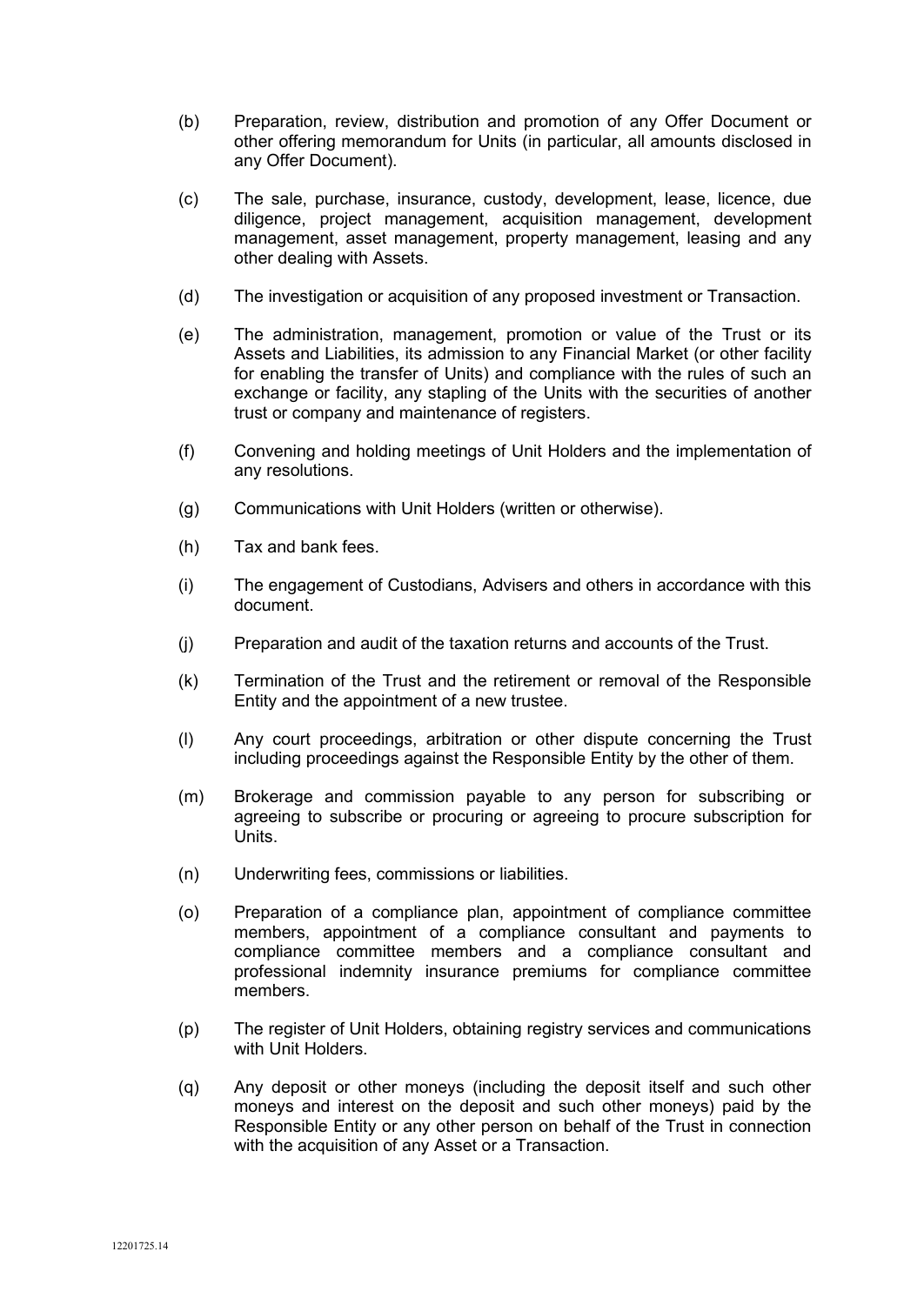- (r) Any matter concerning the implementation, maintenance of cessation of Stapling.
- (s) A Transaction.

### **19.10 Payments to Associates**

Payments under **Clauses 19.2, 19.3, 19.4, 19.5, 19.6** and **19.8** may be made to an Associate of the Responsible Entity.

## **19.11 Compliance Committee**

Subject to the Corporations Act, the Responsible Entity may reimburse or indemnify out of the Trust Fund any member of the Compliance Committee for any cost, expense or liability incurred in connection with the Trust or such membership.

#### **19.12 Waiver of Expenses**

The Responsible Entity may waive, reduce or postpone reimbursement of any or all Expenses and may recover any or all Expenses in a later year.

## **19.13 Effect of Stapling**

While Stapling applies, the Responsible Entity may in its absolute discretion agree the apportionment of expenses incurred in connection with both the Trust and the Company or with Stapled Securities, as between the Trust and the Company or any other Stapled Entity. Any such apportionment could result in the Trust bearing the entirety of the expense or it being shared with the Company or any other Stapled Entity or borne totally by the Company or any other Stapled Entity.

## **19.14 Goods and Services Tax ('GST')**

- (a) If any GST becomes payable in respect of any taxable supply by the Responsible Entity in connection with its rights and obligations under this Deed, the Responsible Entity is entitled to increase the consideration for that supply by the amount of the GST on that supply (less, in the case of a reimbursement of expenses, the amount of any input tax credit it is entitled to in relation to the reimbursement payment). The Responsible Entity is entitled to be paid or reimbursed that GST out of the assets of the Trust. For the avoidance of doubt, the Responsible Entity is entitled to determine the amount of the GST for which it may be liable on the percentage fees and reimbursement and to adjust the percentage accordingly.
- (b) If the Responsible Entity makes a taxable supply in connection with its rights and obligations under this Deed, the Responsible Entity must issue the recipient of that taxable supply a tax invoice prior to:
	- (i) the date payment for the taxable supply is due; or
	- (ii) if there is no due date for payment for the taxable supply, the date the Responsible Entity is paid or reimbursed out of the Trust Fund for the taxable supply.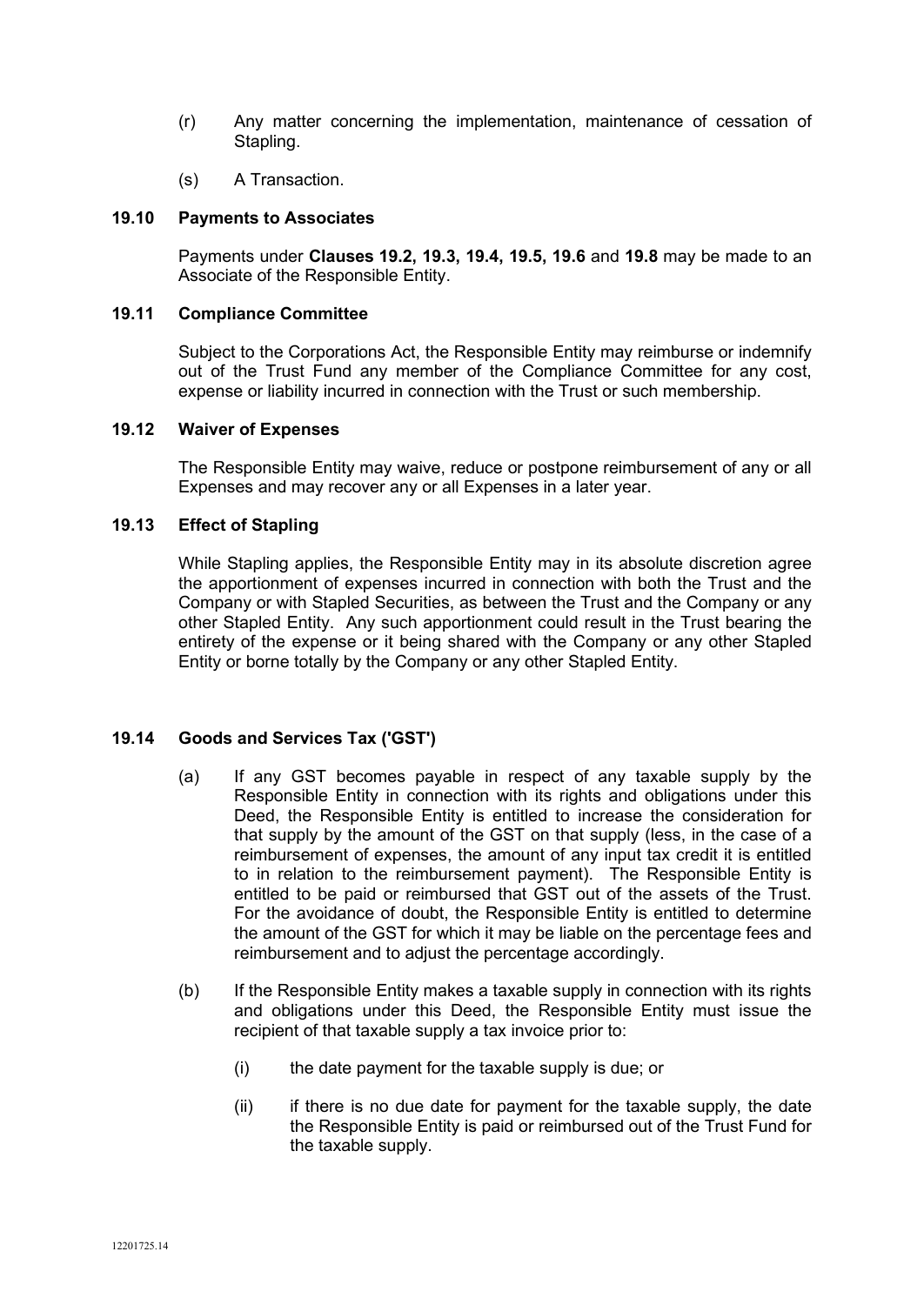- (c) Any invoice issued by the Responsible Entity to the Trust under this Deed must be a tax invoice.
- (d) Words or expressions used in this **Clause 19** which are defined in the *A New Tax System (Goods and Services) Tax Act 1999 (Cth)* have the same meaning in this clause.

### **20 RETIREMENT AND REMOVAL OF RESPONSIBLE ENTITY**

#### **20.1 Removal of Responsible Entity**

The Responsible Entity must retire as responsible entity in any of the circumstances specified in the Corporations Act or, for as long as the Trust is Listed, the Listing Rules.

## **20.2 Retirement of Responsible Entity**

The Responsible Entity may retire as responsible entity subject to compliance with the requirements of the Corporations Act.

## **20.3 Appointment of new Responsible Entity**

On the retirement of the Responsible Entity pursuant to **Clause 20.2**, the Responsible Entity may, subject to compliance with the requirements of the Corporations Act, appoint some other corporation to be the Responsible Entity.

### **20.4 Retirement Payment**

The Responsible Entity shall, in consideration of its retirement as a responsible entity, be entitled to agree with an incoming responsible entity to be remunerated by, or to receive a benefit from, the incoming responsible entity and shall not be required to account to Unit Holders for such remuneration or benefit.

## **21. RESPONSIBLE ENTITY'S POWERS, LIABILITIES AND INDEMNITIES**

#### **21.1 General Provisions**

- (a) Without prejudice to its rights under **Clause 19.8**, the Responsible Entity shall be indemnified out of the Trust Fund for all liabilities incurred by it, or on its behalf, to the extent to which such liabilities are incurred in relation to the proper performance of the Responsible Entity's duties.
- (b) The Responsible Entity may rely on the validity of any document (including any electronic communication) unless it reasonably believes the document not to be genuine.
- (c) The Responsible Entity shall not be under any liability for failure to perform any act if prevented by law.
- (d) The Responsible Entity shall be not liable to account for any payment or retention of moneys made in good faith, or to meet a liability, to a duly empowered fiscal authority.
- (e) The Responsible Entity may rely upon the advice of counsel or solicitors in relation to any matter in connection with the Trust (including the interpretation of this Deed).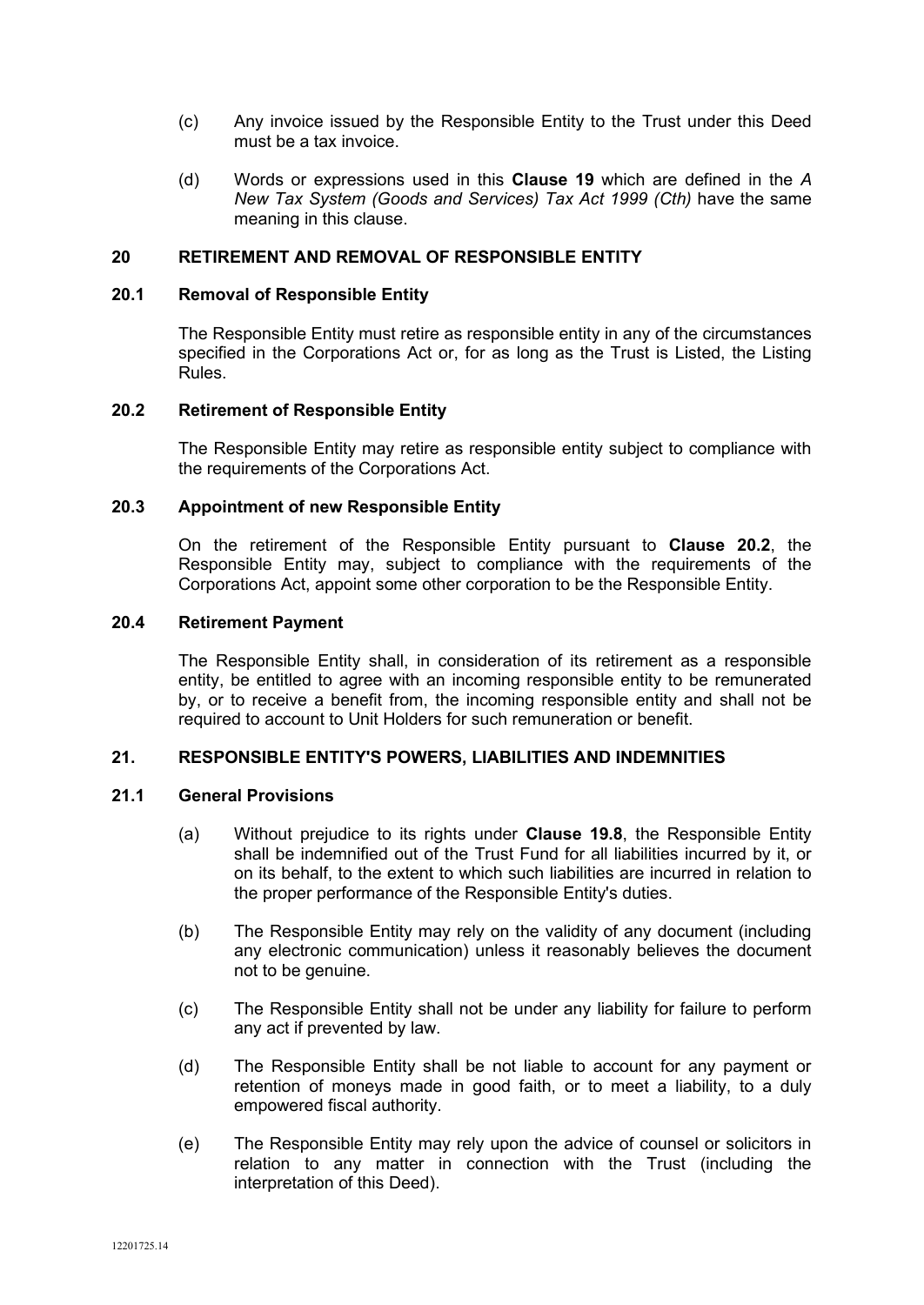- (f) The Responsible Entity may rely on advice or information from any bankers, accountants, auditors, valuers and other persons consulted by the Responsible Entity who is believed in good faith to be expert in relation to the matters upon which they are consulted and who are independent of the Responsible Entity.
- (g) The Responsible Entity is not obliged to enter into any transaction unless its personal liability is excluded or limited as required by it.

## **21.2 Recovery of duties, charges etc**

The Responsible Entity will not be required to undertake any transaction in respect of a Unit Holder unless the Unit Holder has paid or provided for to the Responsible Entity's satisfaction all duties, taxes and the like in respect of such transaction.

## **21.3 Responsible Entity's interest in the Trust and in transactions**

- (a) The Responsible Entity and its Associates may hold Units or Options;
- (b) Nothing in this Deed restricts the Responsible Entity or its Associates from:
	- (i) dealing with the Trust or any Unit Holder or Option Holder; or
	- (ii) being interested in any contract or transaction with the Trust or any Unit Holder or Option Holder or retaining for its own benefit any profits or benefits derived from any such contract or transaction; or
	- (iii) acting in the same or a similar capacity in relation to any other scheme.
- (c) Without limiting the effect of paragraph (b), the Responsible Entity may deal with itself in relation to the Trust Fund where in relation to such dealings it is acting in different capacities.

### **21.4 Extent of Responsible Entity's discretion**

The Responsible Entity has absolute discretion as to how and when to exercise its powers.

## **21.5 Limitation of Responsible Entity's liability**

Subject to the Corporations Act, except in the case of its own fraud, negligence, breach of duty or breach of trust, the Responsible Entity will not be liable to Unit Holders or Option Holders to any greater extent than the extent to which it is entitled to be and is in fact indemnified for such liability out of the Trust Fund.

### **22. MEETINGS**

## **22.1 Convening and conducting of meeting**

(a) Subject to the Corporations Act, but without prejudice to this **Clause 22**, meetings of Unit Holders may be convened and conducted in such manner as the Responsible Entity shall in its discretion determine, including without limitation requirements in relation to proxies and their use.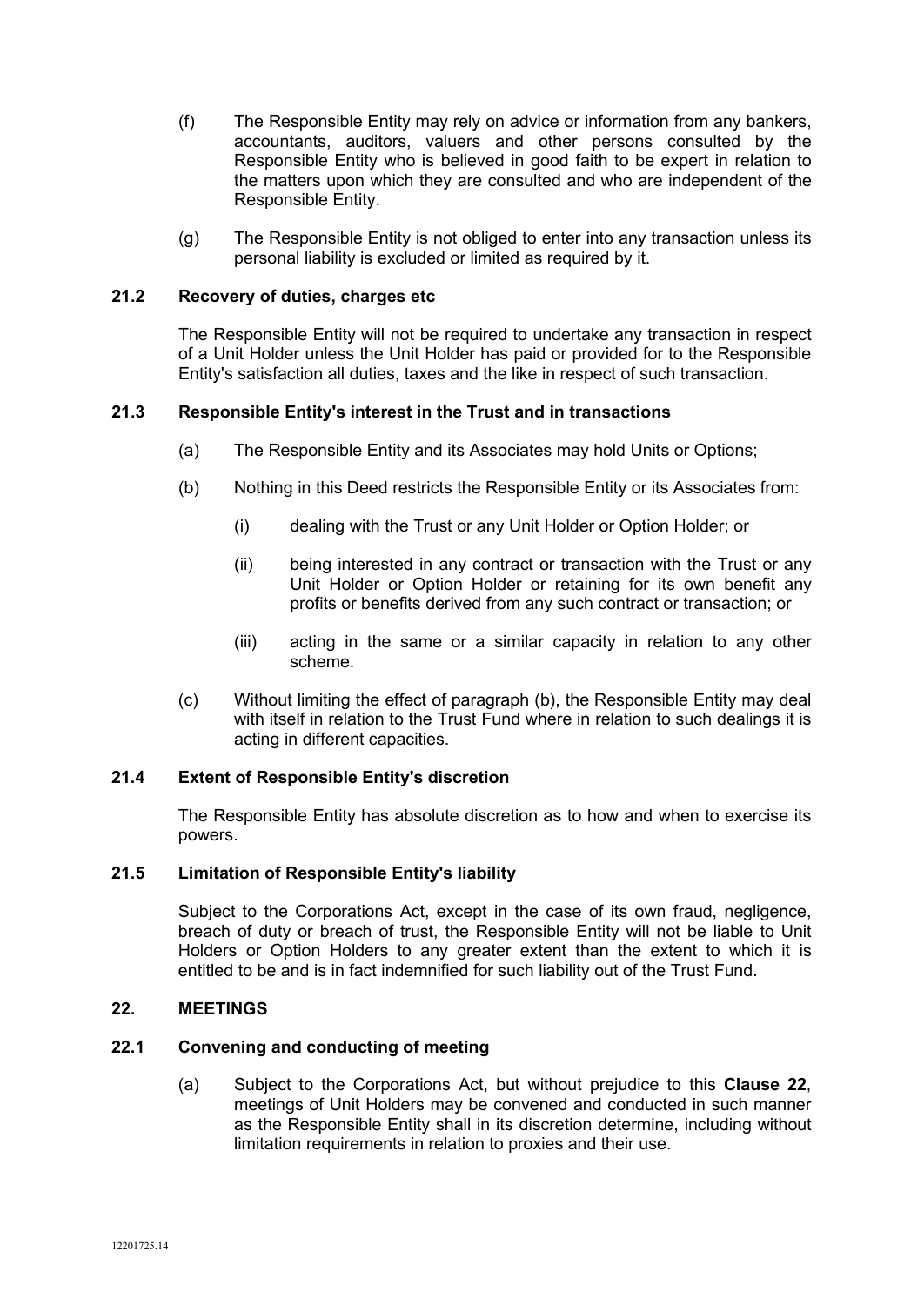- (b) If a poll is demanded it will be taken in such manner and at such time as the chairman directs.
- (c) In the case of equality of votes, the chairman shall have a casting vote.

# **22.2 Notice of general meeting**

- (a) While the Trust is a registered managed investment scheme pursuant to Part 5C.1 of the Corporations Act notice of a meeting of Unit Holders must be given in accordance with the Corporations Act. Otherwise, notice may be given in the manner determined by the Responsible Entity.
- (b) Accidental omission to give notice to, or the non-receipt of notice of meeting by a Unit Holder will not invalidate the meeting.

## **22.3 Quorum**

- (a) Subject to Clause 22.3(b) the quorum for a meeting of Unit Holders is:
	- (i) at least 2 Unit Holders present at all times during the meeting holding at least 10% of the votes that may be cast at the meeting; or
	- (ii) if the Trust has only one Unit Holder who may vote on a resolution, that Unit Holder.
- (b) Where a meeting is convened to pass a special resolution to remove the Responsible Entity the quorum shall be at least 2 Unit Holders present at all times during the meeting holding at least 51% of the votes that may be cast at the meeting.

## **22.4 No quorum**

If a quorum is not present within 15 minutes after the scheduled time for the meeting, the meeting is:

- (a) adjourned to the same day in the following week at the same time and place; or
- (b) adjourned to such other day, time and place as the Responsible Entity may direct.

#### **22.5 Notice of meeting adjourned under Clause 22.4(b)**

If a meeting is adjourned in accordance with Clause 22.4(b), written notice must be given to the Unit Holders of the day, time and place to which the meeting has been postponed.

## **22.6 Quorum at meeting adjourned under Clause 22.4(b)**

At any meeting adjourned under Clause 22.4(b) if a quorum is not present within 15 minutes of the time appointed for the adjourned meeting the meeting is dissolved.

#### **22.7 Proxies**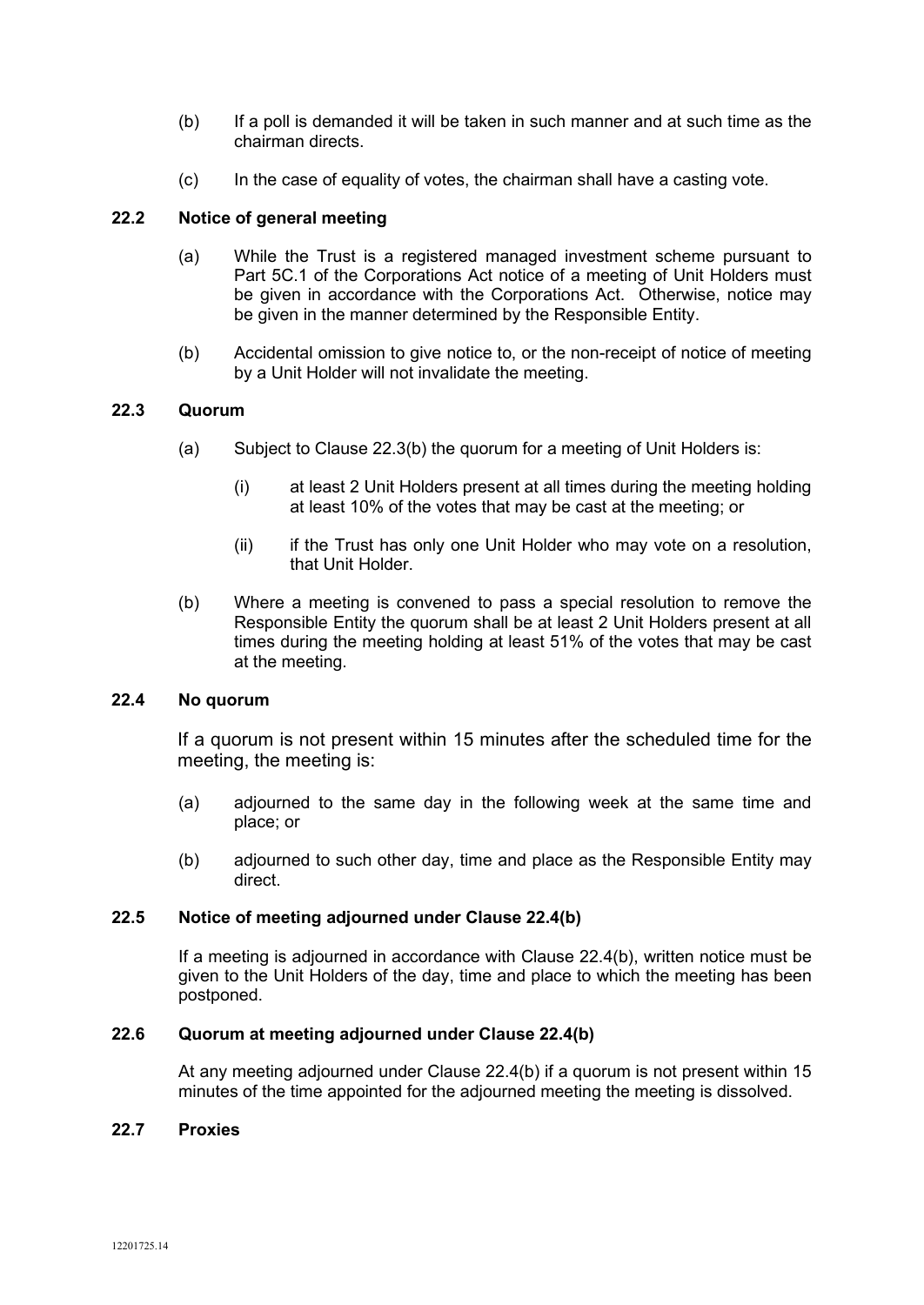- (a) The instrument appointing a proxy must be in writing and signed by the appointor, the appointor's attorney or corporate representative and, in the case of a body corporate, in accordance with the Corporations Act.
- (b) Subject to Clause 22.7(c) the instrument appointing a proxy, and where applicable the original or certified copy of the power of attorney under which it is signed, must be received at least 48 hours before the time of the meeting.
- (c) The Responsible Entity may determine that proxies may be received less than 48 hours before the meeting.
- (d) No proxy is valid after the expiration of 12 months from the date of its execution.
- (e) Unless the Responsible Entity has received written notice of the matter before the start of the meeting at which a proxy votes, a vote cast by a proxy will be valid even if, before the proxy voted:
	- (i) the Unit Holder dies;
	- (ii) the Unit Holder revokes the proxy's appointment; or
	- (iii) the Unit Holder revokes the authority under which the proxy was appointed by a third party.

## **22.8 Attorney of Unit Holder**

A Unit Holder may appoint an attorney to act on its behalf at a meeting (or meetings) of Unit Holders. Before the first meeting at which the attorney acts on the Unit Holder's behalf, the power of attorney must be deposited at the place specified in the notice of meeting.

## **22.9 Representative of body corporate**

A Unit Holder being a body corporate may, by resolution of its directors and in accordance with the Corporations Act, authorise any person to act as its representative at a meeting of Unit Holders. That representative will then have all the rights that could have been exercised by the authorising Unit Holder at the relevant meeting.

## **22.10 Form and effect of resolutions**

- (a) A resolution passed at a meeting of Unit Holders shall be binding on all such members, whether or not present at such meeting. The decision of the chairman on any matter shall be final.
- (b) If all Unit Holders shall have signed a resolution, that resolution shall be deemed to have been passed by the requisite majority of members at a meeting of members on the day and at the time at which the resolution was last signed by a member. The resolution may consist of several documents in the same form, each signed by one or more Unit Holders.

## **22.11 Cancellation or postponement of a meeting**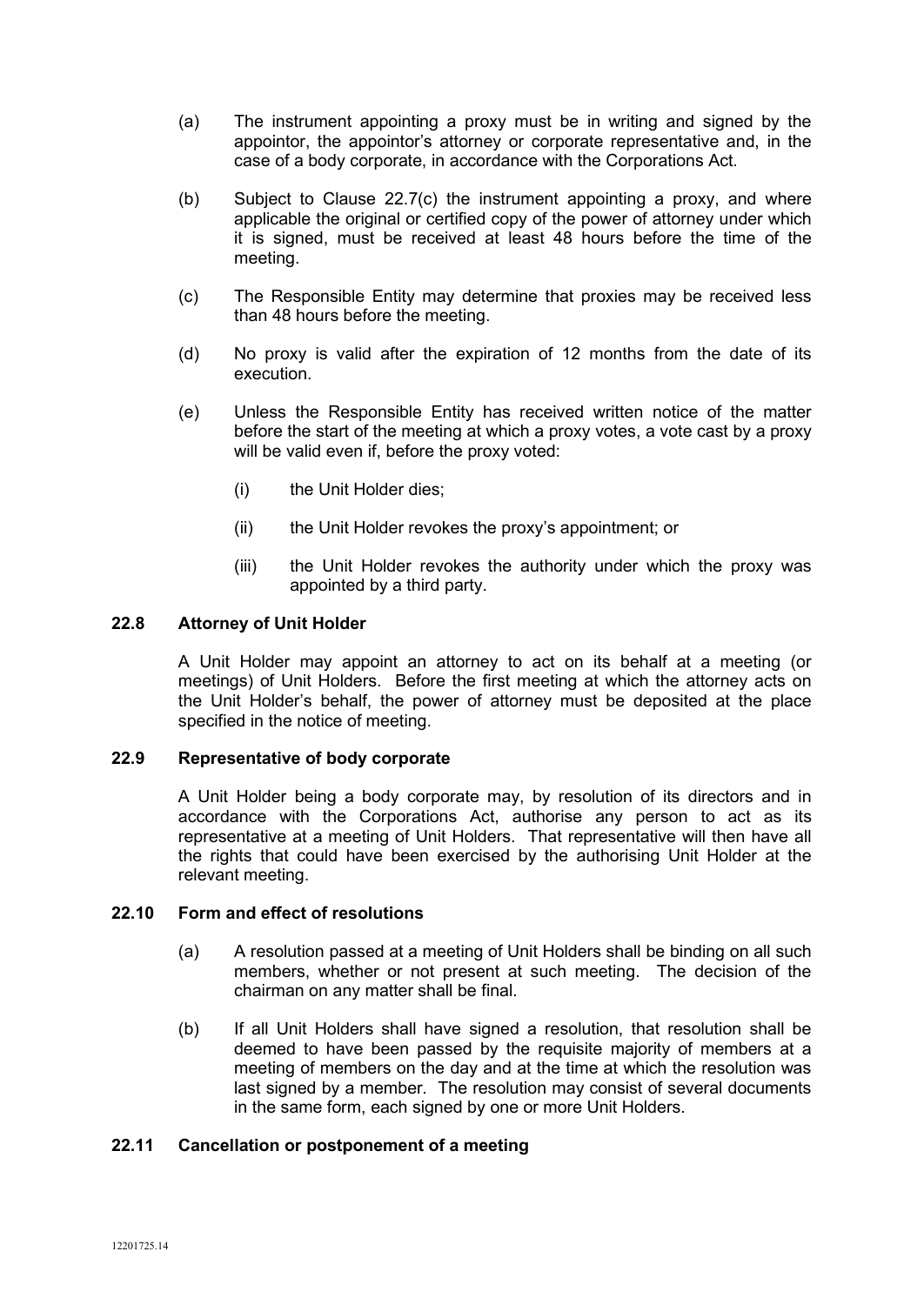Subject to the Corporations Act, the Responsible Entity may cancel or postpone a meeting of the Unit Holders at any time prior to the meeting for any reason.

## **22.12 Notice of cancellation**

Notice of cancellation of a meeting must be given to every Unit Holder.

## **22.13 Notice of date, time and place of postponed meeting**

Notice of the day, time and place to which the meeting has been postponed must be given to every Unit Holder at least 5 Business Days prior to the postponed meeting.

## **22.14 Proxy, attorney or corporate representative for postponed or cancelled meetings**

**Where** 

- (a) the terms of an instrument appointing a proxy, attorney or a corporate representative provide that such appointment is valid only for a meeting of Unit Holders held on or before a specified date; and
- (b) the date for holding the meeting is postponed to a date later than the date specified in the instrument

then the date to which the meeting has been postponed is substituted for the date specified in the instrument unless the Unit Holder appointing the proxy, attorney or representative gives written notice specifying otherwise to the Responsible Entity 48 hours prior to the time to which the meeting has been postponed (and in that event the Unit Holder may at the same time appoint a new proxy, attorney or representative in accordance with the relevant provisions of this Clause 22, with necessary modifications).

## **22.15 Adjournment of meeting**

The chairman of a meeting of members at which a quorum is present may, and must if so directed by vote of the meeting, adjourn the meeting from time to time and from place to place as the chair determines.

#### **22.16 Business at adjourned meeting**

No business may be transacted at any adjourned meeting other than the business left unfinished at the meeting from which the adjournment took place. No notice need be given of an adjournment, or of the business to be transacted at an adjourned meeting, unless it is adjourned for 30 days or more, in which event notice of the adjourned meeting must be given.

#### **22.17 Virtual general meetings**

Subject to clause 22.18, the following provisions apply to meetings of Unit Holders:

(a) a meeting of Unit Holders may be held using one or more technologies that give all Unit Holders entitled to attend a reasonable opportunity to participate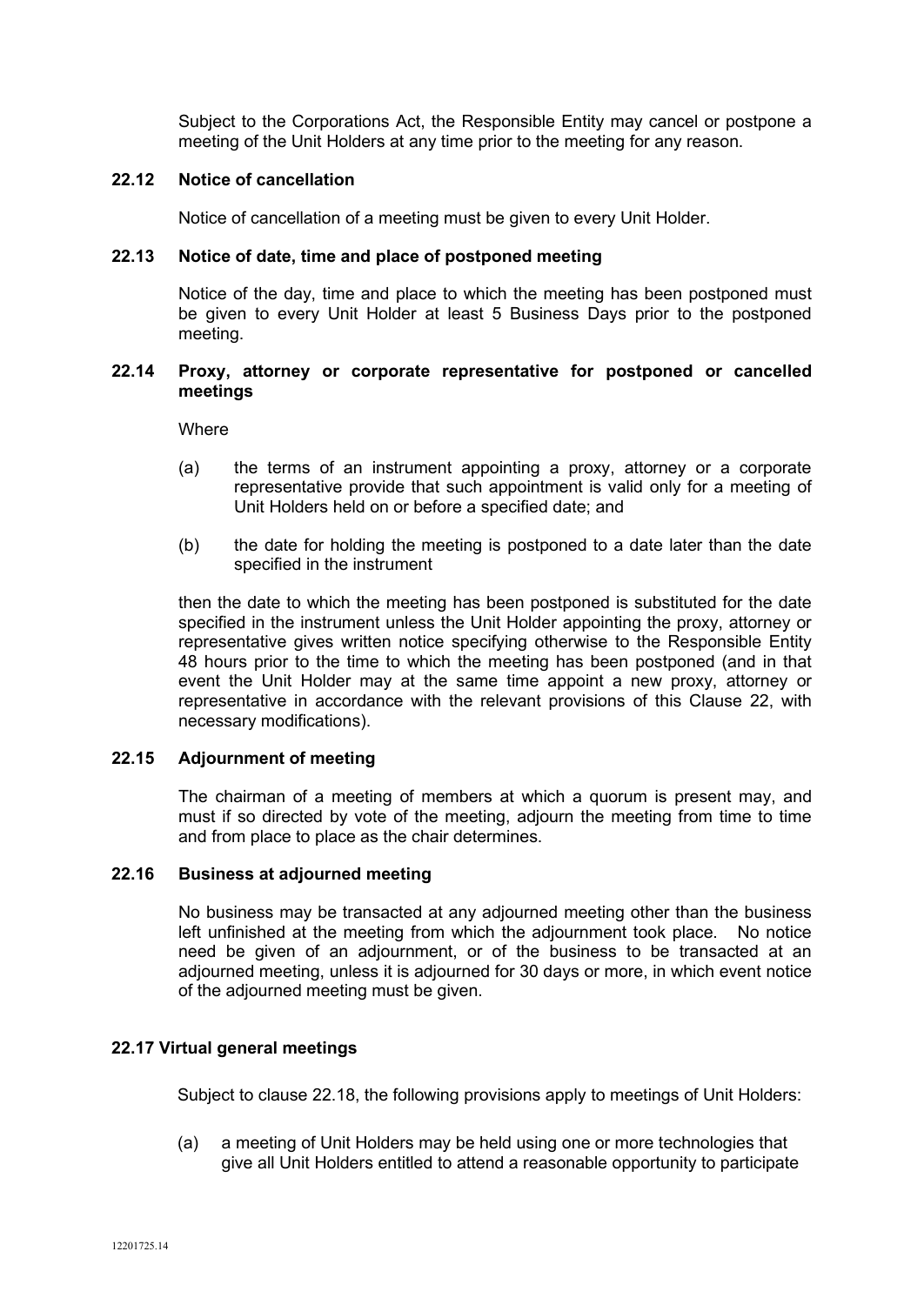without being physically present in the same place, and clauses 22.17(b) to 22.17(f) apply if the meeting of Unit Holders is held in that way;

- (b) the inability of one or more Unit Holders to access, or to continue to access, the meeting of Unit Holders using any technology will not affect the validity of a meeting of Unit Holders, provided sufficient Unit Holders are able to participate in the meeting of Unit Holders as are required to constitute a quorum;
- (c) all persons so participating in the meeting of Unit Holders are taken for all purposes (for example, a quorum requirement) to be present at the meeting of Unit Holders while so participating;
- (d) a vote taken at the meeting of Unit Holders must be taken on a poll, and not on a show of hands, by using one or more technologies to give each Unit Holder entitled to vote the opportunity to participate in the vote in real time and, where practicable, by recording their vote in advance of the meeting of Unit Holders;
- (e) a requirement to allow an opportunity for Unit Holders attending the general meeting to speak (for example, by asking questions) may be complied with by using one or more technologies that allow that opportunity;
- (f) a proxy may be appointed using one or more technologies specified in the notice of the meeting of the Unit Holders;
- (g) notice of a meeting of Unit Holders may be given, and any other information to be provided with the notice of a meeting of the Unit Holders, or at or in relation to a meeting of Unit Holders, may be provided, using one or more technologies to communicate to those entitled to receive a notice of the meeting of Unit Holders:
	- (i) the contents of the notice and the other information; or
	- (ii) details of an online location where the contents of the notice and the other information can be viewed or from where they can be downloaded.

## **22.18 Obligations at law**

The obligations set out in clause 22.17 are not intended to impose more onerous procedures on the Trust than would otherwise be required at law. The requirements imposed by clause 22.17 will not apply to the Trust to the extent that such obligations are more onerous than those imposed by law.

#### **22.19 Direct voting**

The Responsible Entity may determine that at any meeting of Unit Holders or class meeting of Unit Holders, a Unit Holder who is entitled to attend and vote on a resolution at that meeting of Unit Holders is entitled to a direct vote in respect of that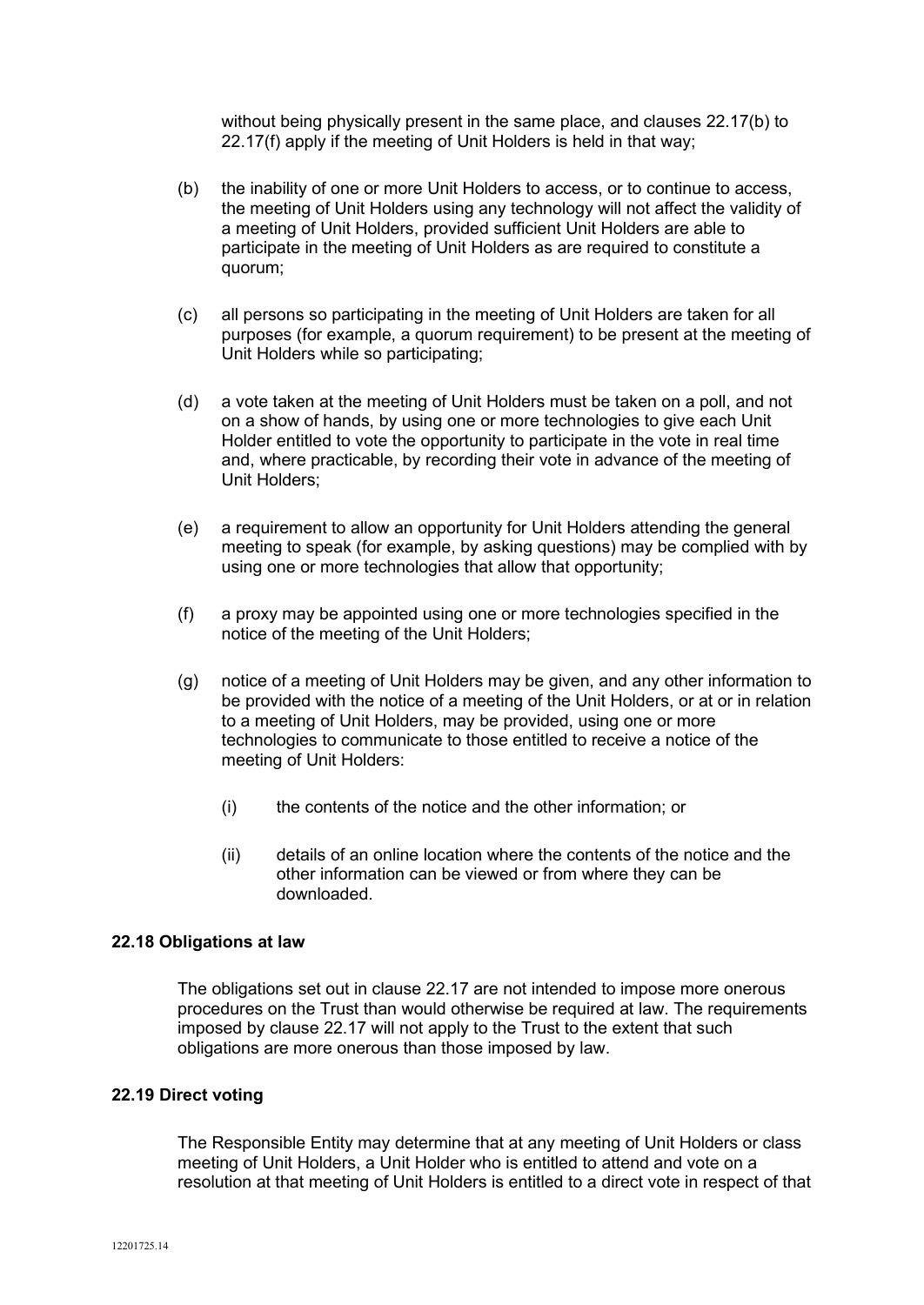resolution. A 'direct vote' includes a vote delivered to the Trust by post, fax, email or other electronic means approved by Responsible Entity. The Responsible Entity may prescribe rules to govern direct voting including specifications as to the form, method and timing of giving the direct vote in order for the vote to be valid, and the treatment of direct votes.

### **22.20 Treatment of direct votes**

A direct vote on a resolution at a meeting of Unit Holders in respect of a Unit cast in accordance with clause 22.19 is of no effect and will be disregarded:

- (a) if, at the time of the resolution, the person who cast the direct vote:
	- (i) is not entitled to vote on the resolution in respect of the Unit; or
	- (ii) would not be entitled to vote on the resolution in respect of the Unit if the person were present at the meeting of Unit Holders at which the resolution is considered;
- (b) if, had the vote been cast in person at the meeting of Unit Holders at which the resolution is considered:
	- (i) the vote would not be valid; or
	- (ii) the Trust would be obliged to disregard the vote;
- (c) subject to any rules prescribed by the Responsible Entity, if the person who cast the direct vote is present in person at the meeting of Unit Holders at the time the resolution is considered; and
- (d) if the direct vote was cast otherwise than in accordance with any regulations, rules and procedures prescribed by the Responsible Entity under clause 22.19.

#### **22.21 Multiple votes**

Subject to any rules prescribed by the Responsible Entity, if the Trust receives a valid direct vote on a resolution in accordance with clause 22.19 and 22.20 and, prior to, after or at the same time as receipt of the direct vote, the Trust receives an instrument appointing a proxy, attorney or representative to vote on behalf of the same Unit Holder on that resolution, the Trust may regard the direct vote as effective in respect of that resolution and disregard any vote cast by the proxy, attorney or representative on the resolution at the meeting of Unit Holders.

## **23. AMENDMENT TO DEED**

Subject to the Corporations Act, the Responsible Entity may amend this Deed, including this **Clause 23**. Any such amendment may have prospective or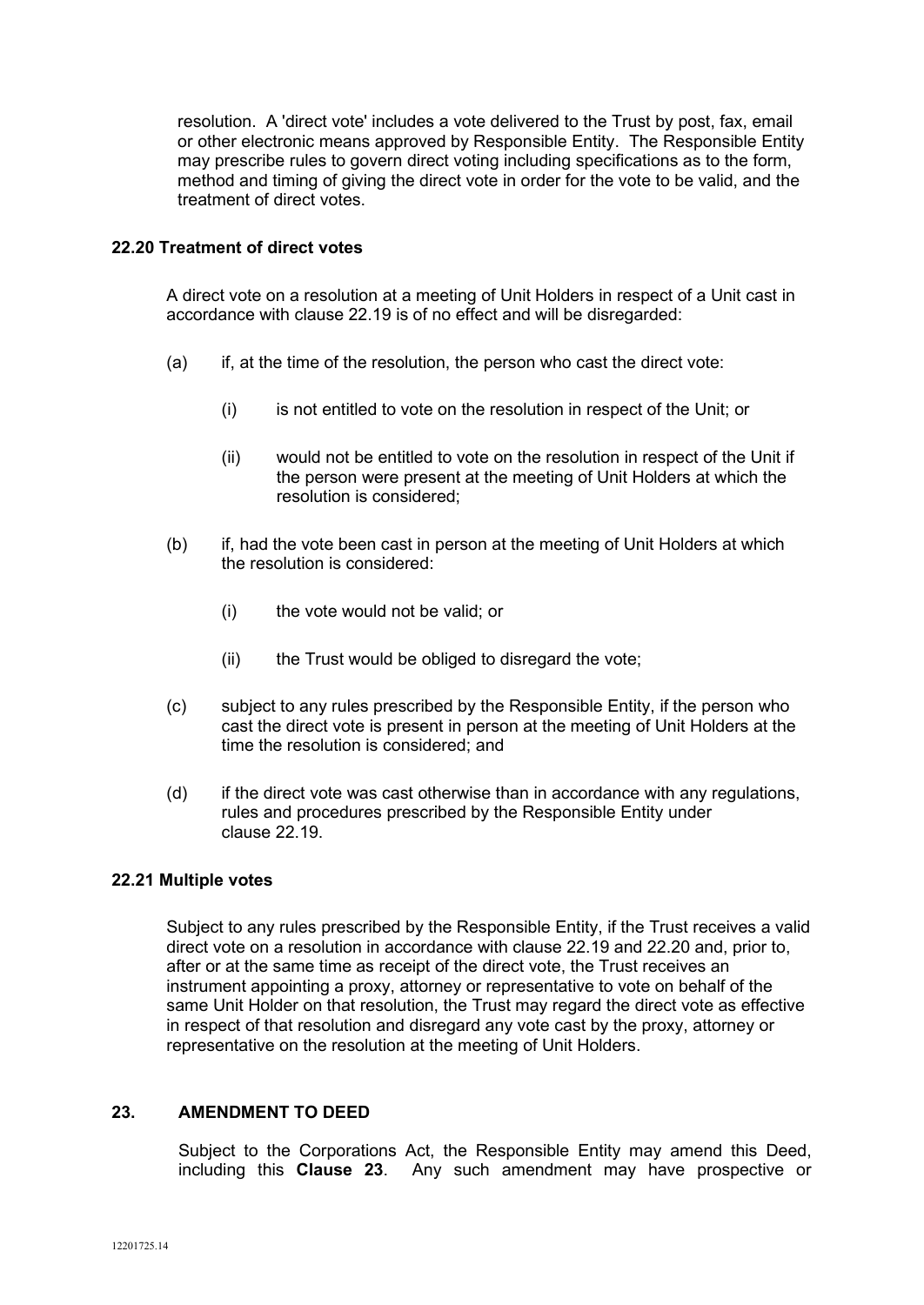retrospective effect. Where this Deed is amended by a resolution of Unit Holders the Responsible Entity may execute a supplementary deed incorporating those amendments.

## **24. NOTICES**

Subject to the Corporations Act, the Responsible Entity may determine methods, including electronic methods, of giving notices to Unit Holders and may also determine corresponding rules relating to deemed service and proof of service.

## **25. MODE OF PAYMENT OF MONEYS TO UNIT HOLDERS**

Moneys payable by the Responsible Entity to a Unit Holder may be paid in any manner determined by the Responsible Entity. Payment of moneys in such manner will be a good discharge to the Responsible Entity. Any joint Unit Holder may give an effective discharge to the Responsible Entity in respect of the payment.

### **26. CHANGE OF NAME OF TRUST**

- 26.1 The Responsible Entity may in its absolute discretion change the name of the Trust without requiring any Unit Holder consent and take whatever action is necessary to effect the change in the name of the Trust.
- 26.2 Should the Responsible Entity cease to be, or to be a related body corporate of, Abacus Funds Management Limited, the title of the Trust must be changed to a name which does not contain the word Abacus and the new Responsible Entity must, without requiring any Unit Holder consent, take whatever action is necessary to ensure that that word is not used in connection with the Trust. Any current Disclosure Document must be withdrawn. This clause may not be amended without the prior written consent of Abacus Funds Management Limited.

#### **27. COMPLAINTS RESOLUTION**

- 27.1 The Responsible Entity must take all reasonable steps to ensure that there are at all times in force appropriate arrangements for the making and resolution of complaints by Unit Holders in connection with the Trust.
- 27.2 Complaints made must be properly considered and dealt with by the Responsible Entity as soon as reasonably practicable and in any event within 60 days after they are made, or such longer period as is reasonably necessary in the circumstances.
- 27.3 Upon receiving a complaint from a Unit Holder (in whatever form), the Responsible Entity must acknowledge receipt of the complaint to the Unit Holder within 15 Business Days, at the same time outlining the remedies available to the Unit Holder.
- 27.4 Within 15 Business Days of dealing with a complaint from a Unit Holder, the Responsible Entity will notify the Unit Holder of, and the reasons for, its proposed resolution of the dispute. At the same time, the Responsible Entity will inform the Unit Holder as to what further avenues of complaint are available to the Unit Holder, including notification of an independent external dispute resolution body of which the Responsible Entity is a member.
- 27.5 In considering a complaint, the Responsible Entity will take into account such of the following factors as are relevant to the complaint: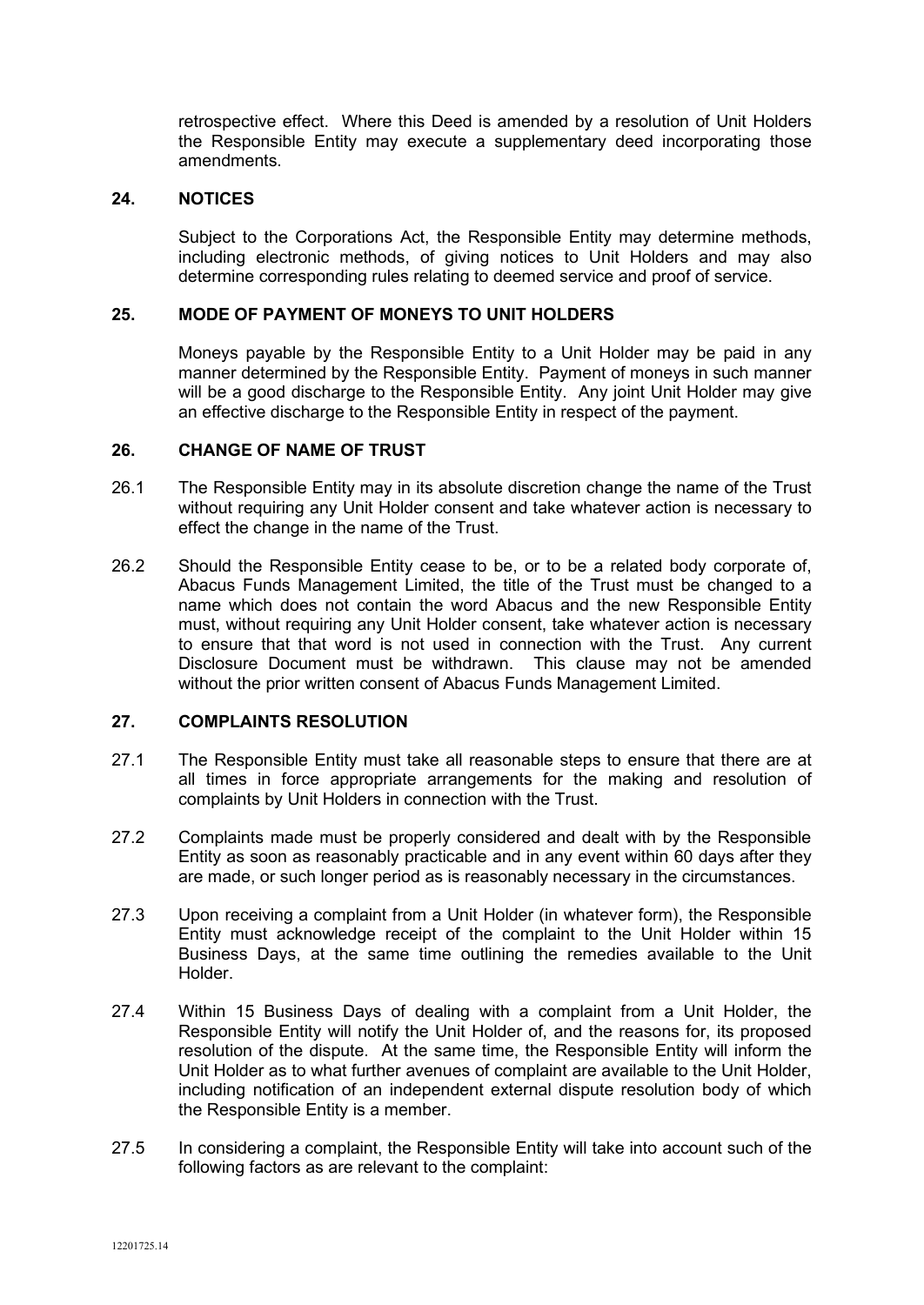- (a) any alleged breach of the Corporations Act, this Deed or breach of trust;
- (b) legal advice (if any) it has received in relation to that alleged breach;
- (c) the supporting material provided by the Unit Holder in relation to the alleged breach;
- (d) any material held by the Responsible Entity in relation to the alleged breach; and
- (e) any other relevant information.
- 27.6 If the Unit Holder reasonably requests, the Responsible Entity must provide the Unit Holder with an opportunity to inspect any relevant material relating to the complaint unless to do so would prejudice the Responsible Entity or the Trust.

#### **28. GOVERNING LAW**

This Deed will be governed by the laws of the State of New South Wales.

### **29. SEVERABILITY**

If any provision of this Deed is illegal or invalid because it offends any applicable law:

- (a) if the offending provision can be read down so as to give it a partially valid operation, it must be read down to the extent necessary to achieve that result; and
- (b) in any other case, the offending provision must be severed in which event the remaining provisions will operate as if the severed provision had not been included.

# **30. LISTING RULES**

Notwithstanding anything contained in this Deed, for so long as the Trust is Listed:

- (a) If the Listing Rules prohibit an act being done, the act shall not be done.
- (b) Nothing contained in this Deed prevents an act being done that the Listing Rules require to be done.
- (c) If the Listing Rules require an act to be done or not to be done, authority is given for that act to be done or not to be done (as the case may be).
- (d) If the Listing Rules require this Deed to contain a provision and it does not contain such a provision, this Deed is deemed to contain that provision.
- (e) If the Listing Rules require this Deed not to contain a provision and it contains such a provision, this Deed is deemed not to contain that provision.
- (f) If any provision of the Deed is or becomes inconsistent with the Listing Rules, the Deed is deemed not to contain that provision to the extent of the inconsistency.

## **31. RESTRICTED SECURITIES**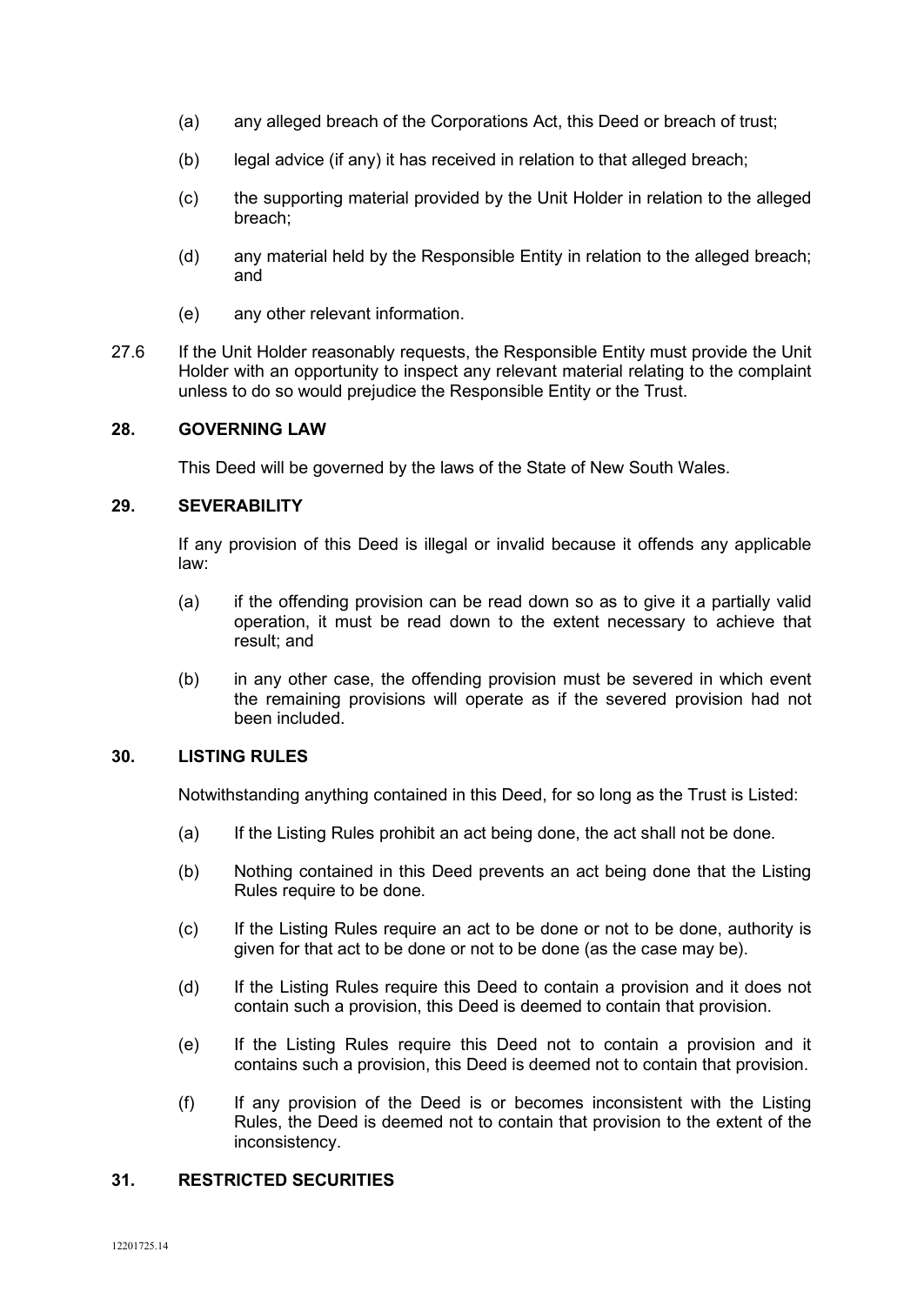If the Trust is Listed and has on issue any Units which are classified under the Listing Rules or by the ASX as restricted securities, then despite any other provisions of this Deed:

- (a) the restricted securities cannot be disposed of during the escrow period, except as permitted by the Listing Rules or ASX;
- (b) the Responsible Entity must refuse to acknowledge a disposal (including registering a transfer) of the restricted securities during the escrow period, except as permitted by the Listing Rules or ASX;
- (c) during a breach of the Listing Rules relating to restricted securities, or a breach of a restriction agreement, the holder of the restricted securities is not entitled to any dividend or distribution, or voting rights, in respect of the restricted securities.

## **32. SMALL HOLDINGS**

If the Trust is Listed and a Unit Holder holds an Unmarketable Parcel, the provisions of schedule 1 apply to that Unmarketable Parcel.

## **33. ACCOUNTS**

Subject to the provisions of the Corporations Act and any Relief, financial accounts will be prepared in respect of the Trust and forwarded to Unit Holders in the Trust.

## **34. ELECTRONIC DEALINGS**

Notwithstanding any other provision of this Deed (except **Clause 1**), the Responsible Entity may facilitate dealings and transactions (including, without limitation applications and redemptions) by Unit Holders or prospective Unit Holders, on terms and conditions stipulated by the Responsible Entity, by Unit Holders or prospective Unit Holders by electronic or other means including telephone, computer, cheque book, credit card and other electronic, telecommunication or banking facilities.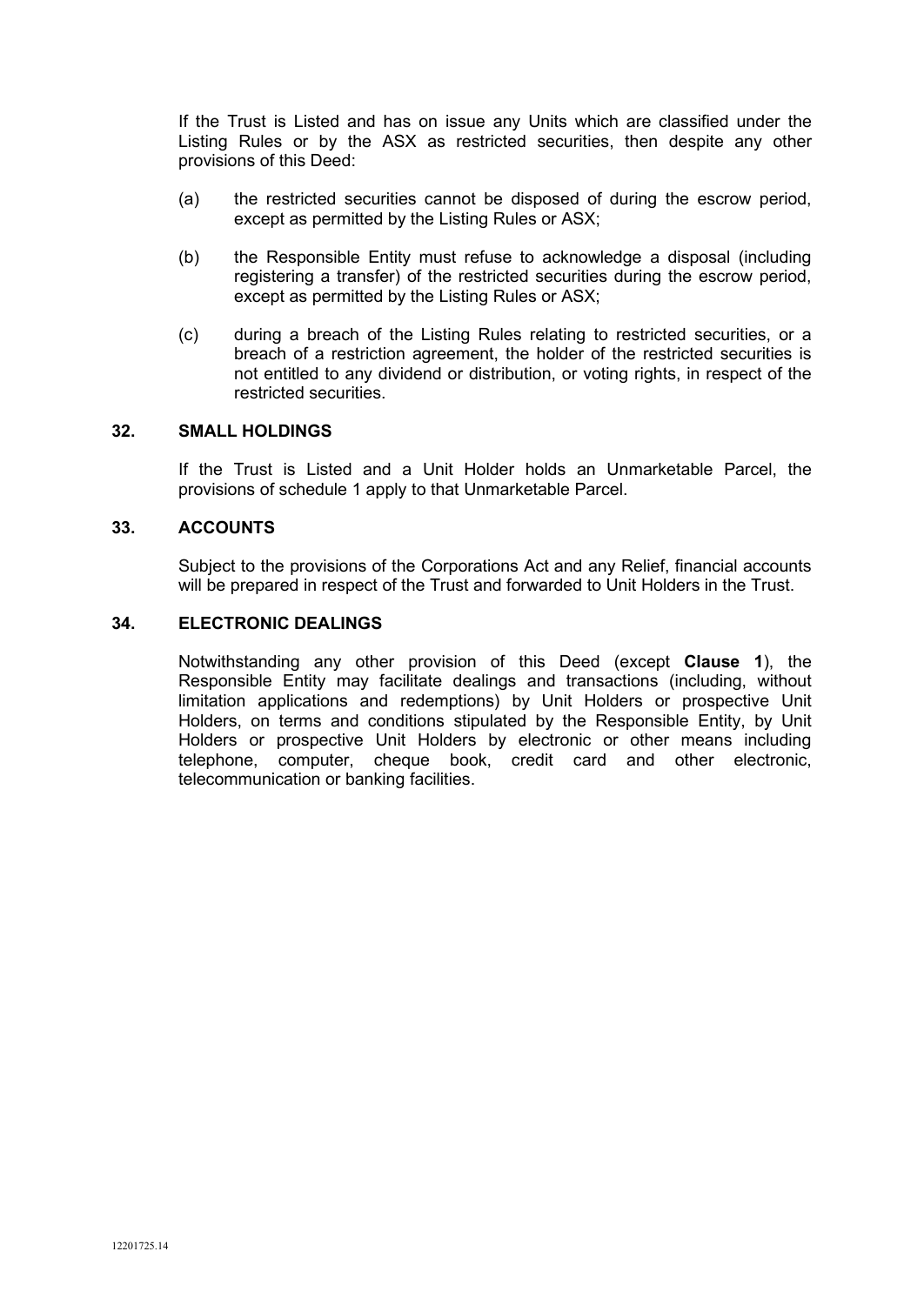## **SCHEDULE 1**

### **UNMARKETABLE PARCELS**

### **1. First notice**

If at any time a Unit Holder holds an Unmarketable Parcel (including Units or Stapled Securities held jointly with other Unit Holders) (*the Relevant Units*), the Responsible Entity may give a notice (*the First Notice*) to that Unit Holder stating that unless the Unit Holder gives notice to the Responsible Entity by a specified date (being not less than 45 days after the date of giving of the First Notice) requiring that the provisions of this Schedule are not to apply to the Relevant Units, then the Relevant Units are liable to be sold or disposed of under this Schedule but no First Notice may be given by the Responsible Entity in relation to the Relevant Units less than 12 calendar months after a previous First Notice given in relation to the Relevant Units.

## **2. Subsequent changes**

Until the Unit Holder gives a notice under **Clause 6** of this Schedule, the provisions of this Schedule continue to apply to the Relevant Units despite the fact that they have, after the giving of the First Notice, ceased to comprise an Unmarketable Parcel.

## 3**. Power of Responsible Entity to sell**

Subject to the following provisions of this Schedule, where a Unit Holder has been given a First Notice the Responsible Entity may sell or otherwise dispose of (*Divest*) the Relevant Units (together with all rights attaching to them including any dividends declared but unpaid).

### **4. Advertisement and second notice**

Where the Responsible Entity propose to Divest any Relevant Units under this Schedule:

- (a) the Responsible Entity must publish in a newspaper circulating generally in the area in which the Unit Holder holding the Relevant Units has its address for the purposes of being given notices by the Responsible Entity, a notice specifying:
	- (i) the intention to Divest the Relevant Units;
	- (ii) the name of the relevant Unit Holder; and
	- (iii) the number of the Relevant Units; and
- (b) the Responsible Entity must give a notice of intention to Divest the Relevant Units (*the Second Notice*) to the Unit Holder advising the Unit Holder that the Relevant Units are liable to be Divested under this Schedule on a day which is not less than 25 days after the date of giving of the Second Notice.

### **5. Notice to all joint holders**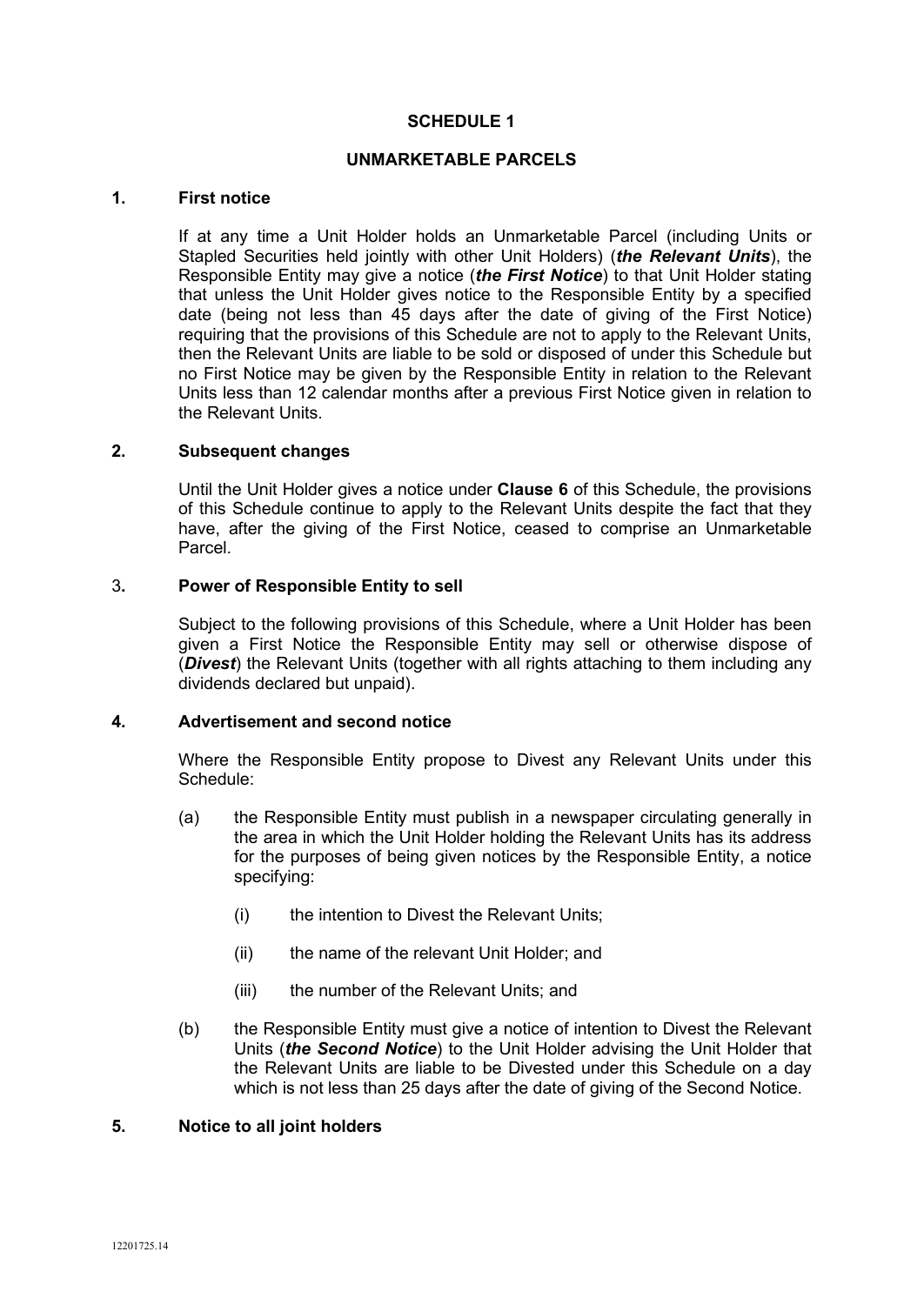Where a First Notice or a Second Notice is given in respect of Relevant Units which are held by Unit Holders jointly, that notice must be given to each of those joint holders.

## **6. Unit Holder may require sale not to proceed**

Each Unit Holder to whom a First Notice or Second Notice has been given may, by notice in writing addressed to the secretary and delivered to the Responsible Entity prior to the Relevant Units being Divested, require the Responsible Entity not to Divest the Relevant Units, in which case the Relevant Units may not be Divested unless a new First Notice is given to that Unit Holder.

## **7. Jointly held Units**

If a Unit Holder who gives notice under **Clause 6** of this Schedule is a joint holder of a parcel of Relevant Units, that notice only prevents those Relevant Units being Divested but does not prevent other Relevant Units held by any of the joint holders of that parcel being Divested and any First Notice or Second Notice concerning those other Relevant Units applies only to those other Relevant Units.

## **8. Terms of sale**

Any Relevant Units to be Divested may be Divested on the terms and in the manner and at the time the Responsible Entity determines (including by means of the Relevant Units being bought back by the Responsible Entity) provided that the Responsible Entity should use best endeavours to Divest the Relevant Units for market price. For the purpose of the Relevant Units being Divested:

- (a) the Unit Holder appoints the Responsible Entity as its agent; and
- (b) the Unit Holder appoints the Responsible Entity and each of its directors for the time being jointly and severally as its attorney in its name and on its behalf to execute any instrument of transfer or disposal of the Relevant Units.

### **9. Costs of Sale**

The Responsible Entity must pay all costs and expenses in connection with the Divestiture of any Relevant Units under this Schedule to the extent permitted under the Corporations Act.

#### **10. Validity of sale**

The transferee of any Relevant Units Divested under this Schedule is not required to see to the regularity of the Divestiture or the application of the purchase money. After the transferee's name has been entered in the register in respect of the Relevant Units, the validity of the Divestiture to the transferee may not be impeached by any person and the remedy of any person aggrieved by the Divestiture is in damages only and against the Responsible Entity exclusively, subject to this Deed.

#### **11. Receipt of proceeds**

Where the Responsible Entity receives any consideration as a result of the Divestiture of any Relevant Units, the Responsible Entity's receipt is a good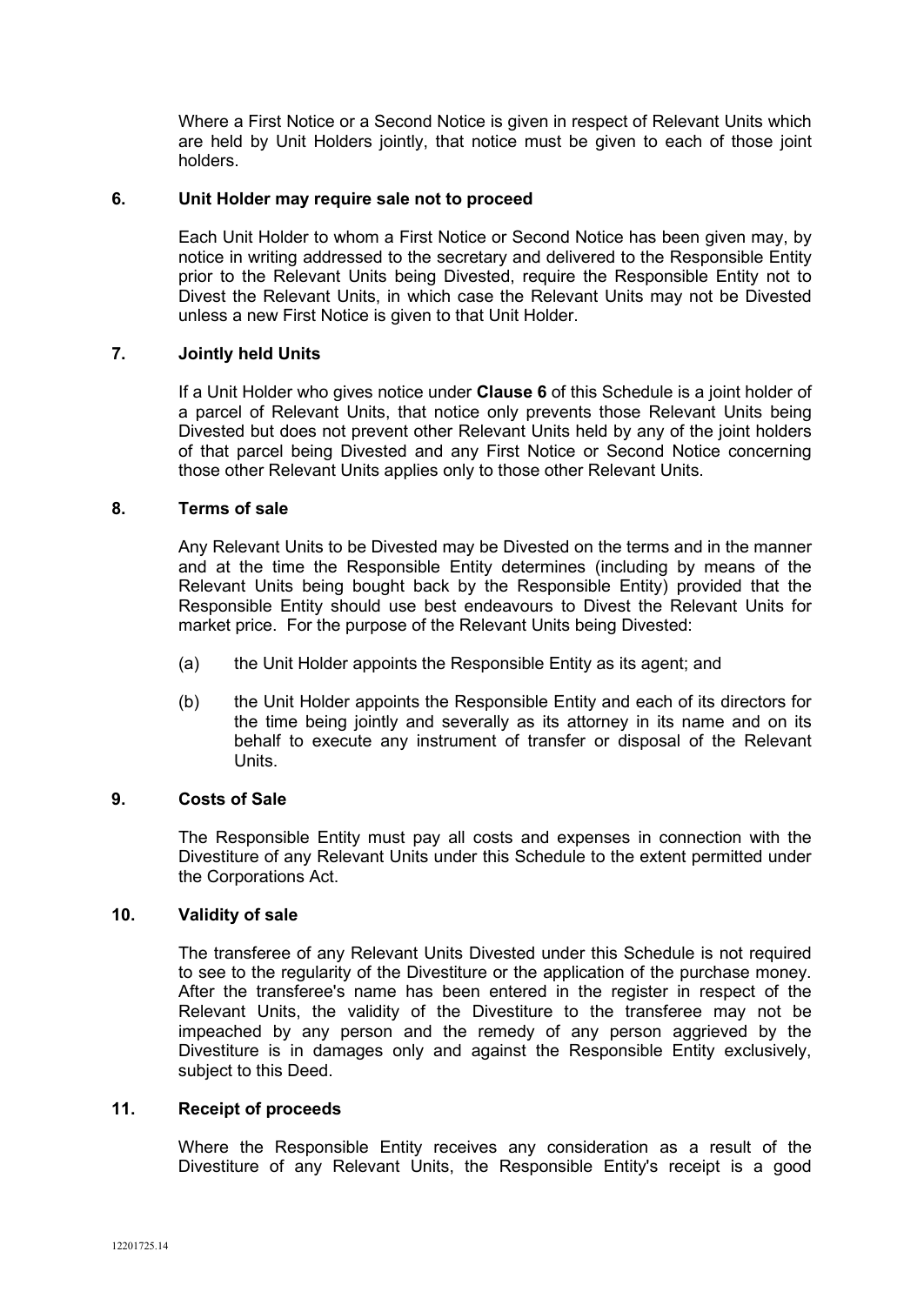discharge to the transferee of those Relevant Units and any person claiming through that transferee.

### **12. Title of transferee**

The title of the transferee to any Relevant Units Divested under this Schedule is not affected by any irregularity or invalidity in connection with the Divestiture of the Relevant Units to the transferee.

#### **13. Application of proceeds**

The proceeds of Divestiture of Relevant Units under this Schedule (following deduction of any unpaid calls and interest and expenses) (*the Sale Consideration*) must be dealt with as follows:

- (a) the Sale Consideration must be paid into a separate bank account opened and maintained by the Responsible Entity for that purpose only;
- (b) the Sale Consideration must be held in trust for the Unit Holder whose Relevant Units were Divested;
- (c) the Responsible Entity must, immediately following the receipt of the Sale Consideration, notify the Unit Holder in writing that the Sale Consideration in respect of the Relevant Units has been received by the Responsible Entity and is being held by the Responsible Entity pending instructions from the Unit Holder as to how it is to be dealt with;
- (d) the Responsible Entity must deal with the Sale Consideration as instructed by the Unit Holder on whose behalf it is held, provided that the Unit Holder accompanies that instruction with the certificate for the Relevant Units (unless the Relevant Units are uncertificated securities under the Listing Rules) or, if any such certificate has been lost or destroyed, by a statement and undertaking pursuant to section 1070D(5) of the Corporations Act;
- (e) any interest earned on the Sale Consideration is for the benefit of the Responsible Entity; and
- (f) where the Sale Consideration has been held in trust for more than 2 years, the Responsible Entity may deal with the money according to any applicable legislation concerning unclaimed moneys.

### **14. Evidence**

Where a certificate in writing under the hand of any director or the secretary states that:

- (a) any notice required to be served by or on the Responsible Entity was or was not served, as the case may be;
- (b) any advertisement required to be published was published; or
- (c) any resolution of the Responsible Entity required to be made was made,